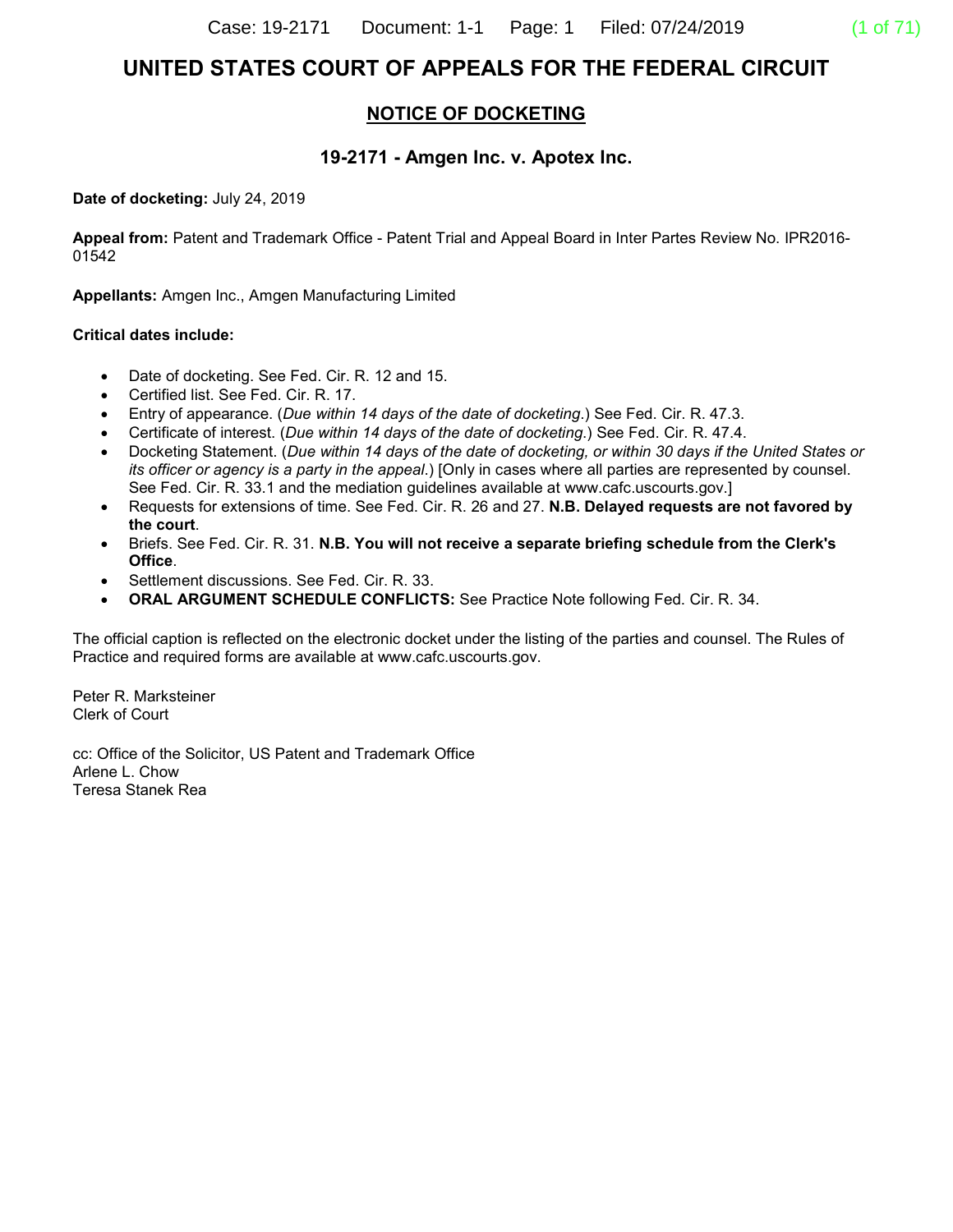# UNITED STATES PATENT AND TRADEMARK OFFICE

--------------------------

BEFORE THE PATENT TRIAL AND APPEAL BOARD

--------------------------

APOTEX INC. and APOTEX CORP., Petitioners,

v.

AMGEN INC. and AMGEN MANUFACTURING LIMITED, Patent Owners.

> Case IPR2016-01542 Patent 8,952,138

--------------------------

--------------------------

**PATENT OWNERS' NOTICE OF APPEAL**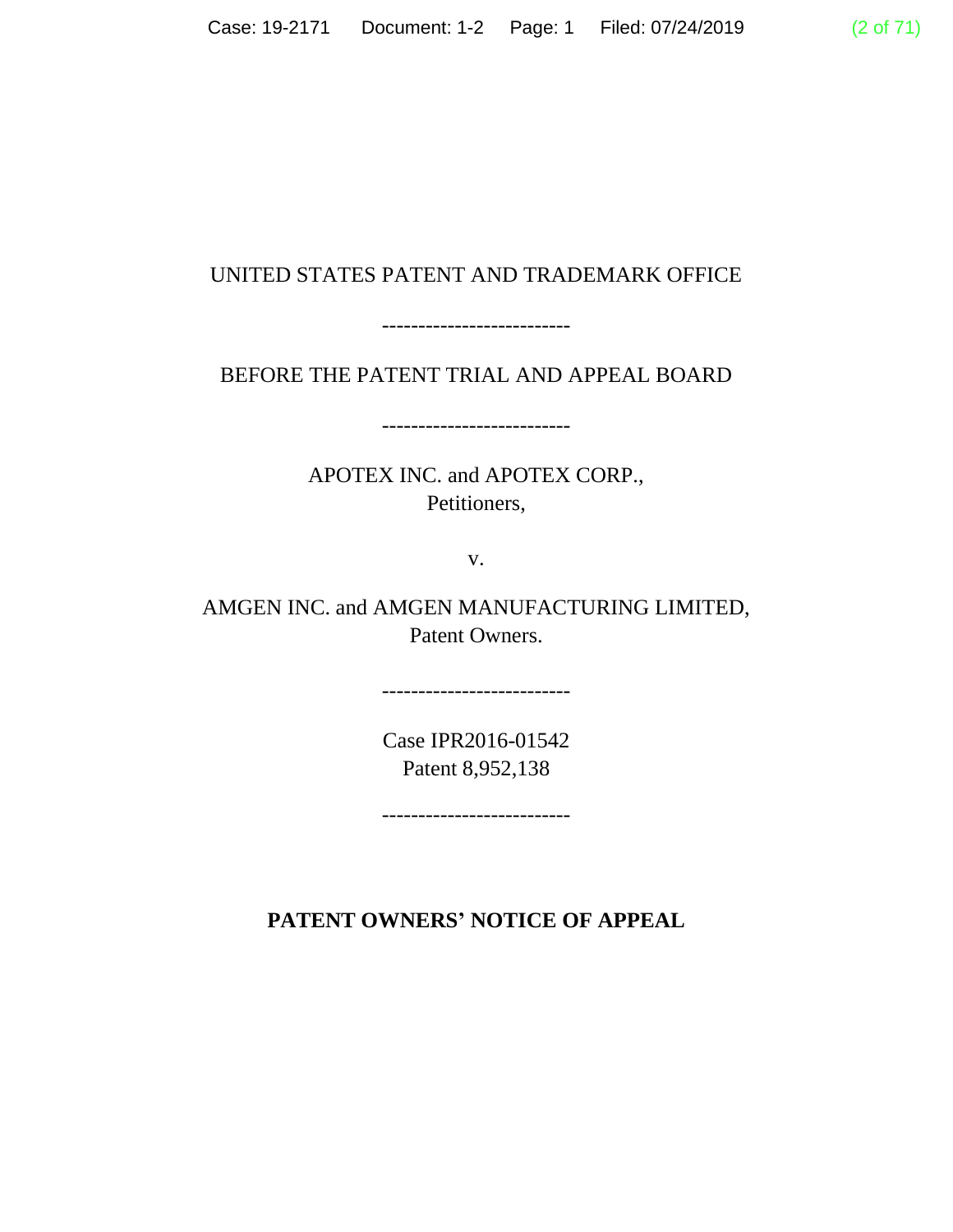Director of the United States Patent and Trademark Office c/o Office of the General Counsel Madison Building East, 10B20 600 Dulany Street Alexandria, VA 22314-5793

Pursuant to 37 C.F.R. § 90.2(a), notice is hereby given that Patent Owners Amgen Inc. and Amgen Manufacturing Limited ("Amgen" or "Patent Owners") appeal to the United States Court of Appeals for the Federal Circuit from the Final Written Decision of the Patent Trial and Appeal Board ("PTAB") in Case No. IPR2016-01542 entered on February 15, 2018 (Paper No. 60); from the Decision Denying Petitioner's Request for Rehearing and Amending Prior Decision of the PTAB entered on May 20, 2019 (Paper No. 67); and from all underlying orders, decisions, determinations, rulings, and opinions.

In accordance with 37 C.F.R. § 90.2(a)(3)(ii), Patent Owners state that the issues on appeal include, but are not limited to: (1) the PTAB's construction of the term "final thiol-pair ratio" in Claim 1 of U.S. Patent No. 8,952,138 (" '138 Patent"); (2) the PTAB's determination that Petitioners have shown by a preponderance of the evidence that Claims 1-17 and 19-24 of the '138 Patent are invalid as obvious under 35 U.S.C. § 103 over Schlegl (EX1003) and Hevehan (EX1004); (3) whether the PTAB's *sua sponte* amendment of its Final Written Decision (in its Decision Denying Petitioner's Request for Rehearing and Amending Prior Decision (Paper No. 67)) violated the Administrative Procedure

1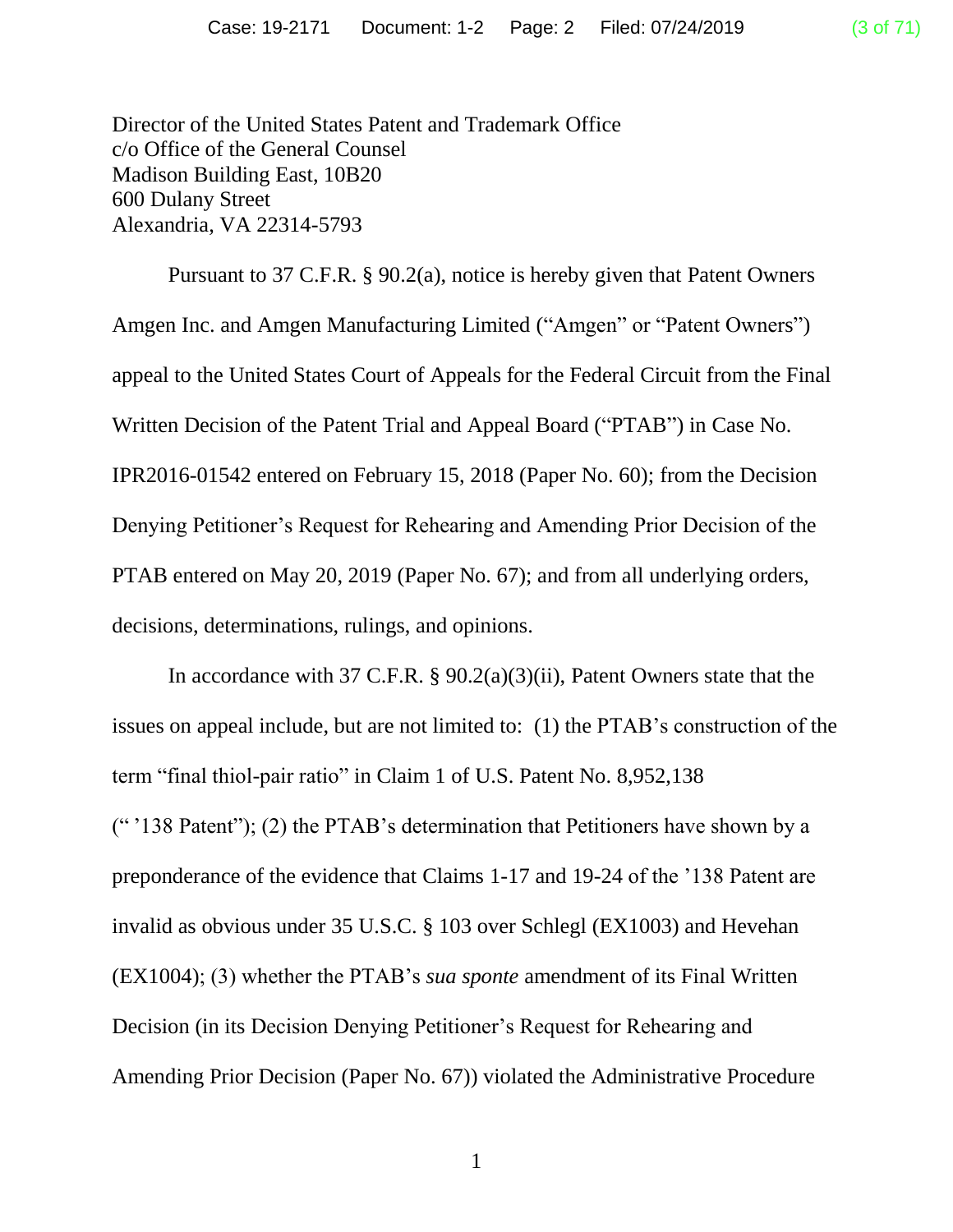Act or was otherwise unlawful; (4) the PTAB's determination in its Decision Denying Petitioner's Request for Rehearing and Amending Prior Decision (Paper No. 67) that Petitioners have shown by a preponderance of the evidence that Claim 18 of the '138 Patent is invalid as obvious under 35 U.S.C. § 103 over Schlegl (EX1003) and Hevehan (EX1004); and (5) any explicit or implicit finding or determination supporting or relating to those issues, as well as all other issues decided adversely to Patent Owners in any orders, decisions, determinations,

rulings, or opinions.

Pursuant to 35 U.S.C. § 142 and 37 C.F.R. § 90.2(a), this Notice is being filed with the Director of the United States Patent and Trademark Office, and a copy of this Notice is being concurrently filed with the PTAB. In addition, the requisite number of copies of this Notice along with the required docketing fees are being filed with the Clerk's Office for the United States Court of Appeals for the Federal Circuit.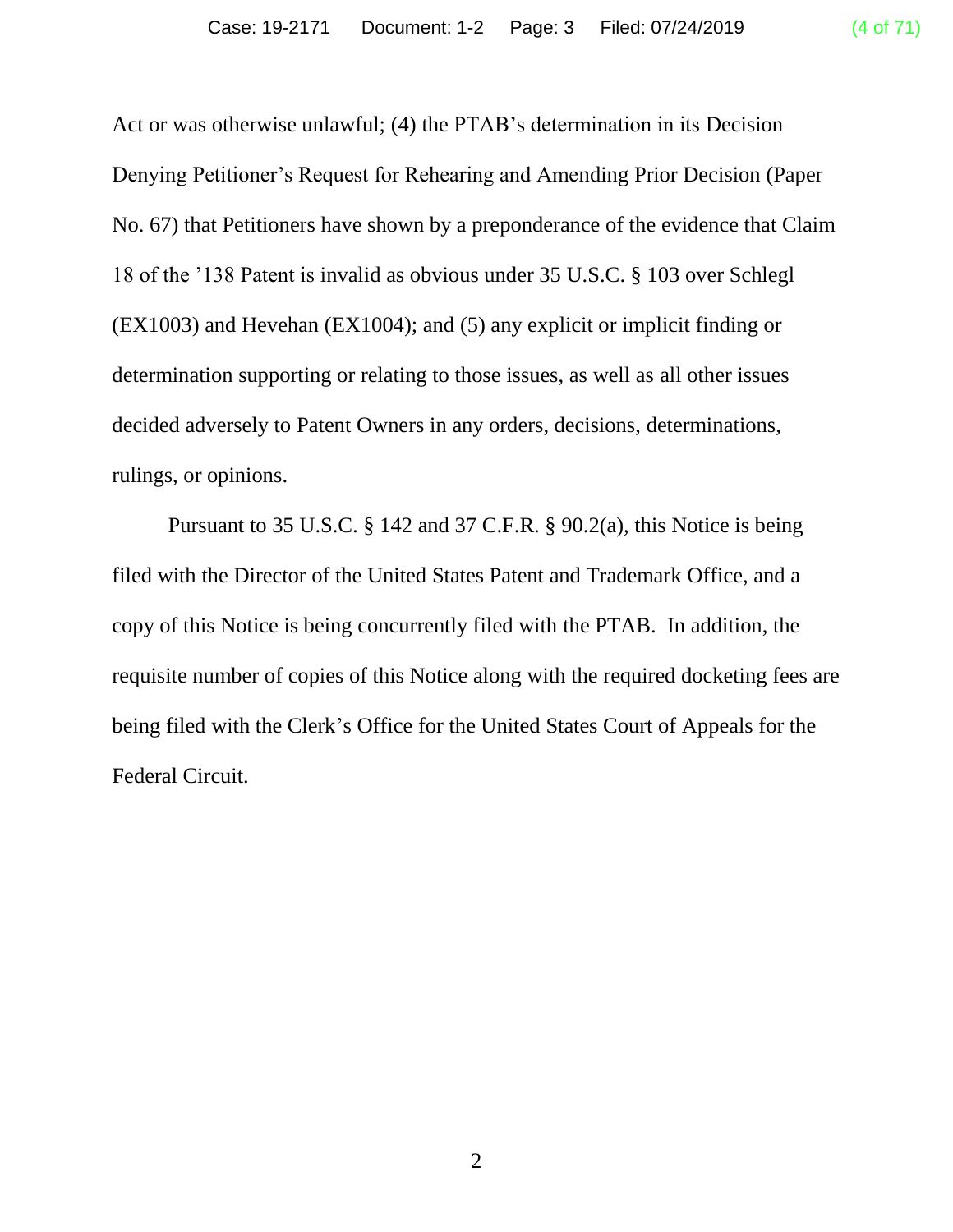Respectfully submitted,

Dated: July 22, 2019 */ Arlene L. Chow /*

Arlene L. Chow Registration No. 47,489 HOGAN LOVELLS US LLP 390 Madison Avenue New York, New York 10017 Tel: (212) 918-3000 Fax: (212) 918-3100

*Counsel for Patent Owners Amgen Inc. and Amgen Manufacturing Limited*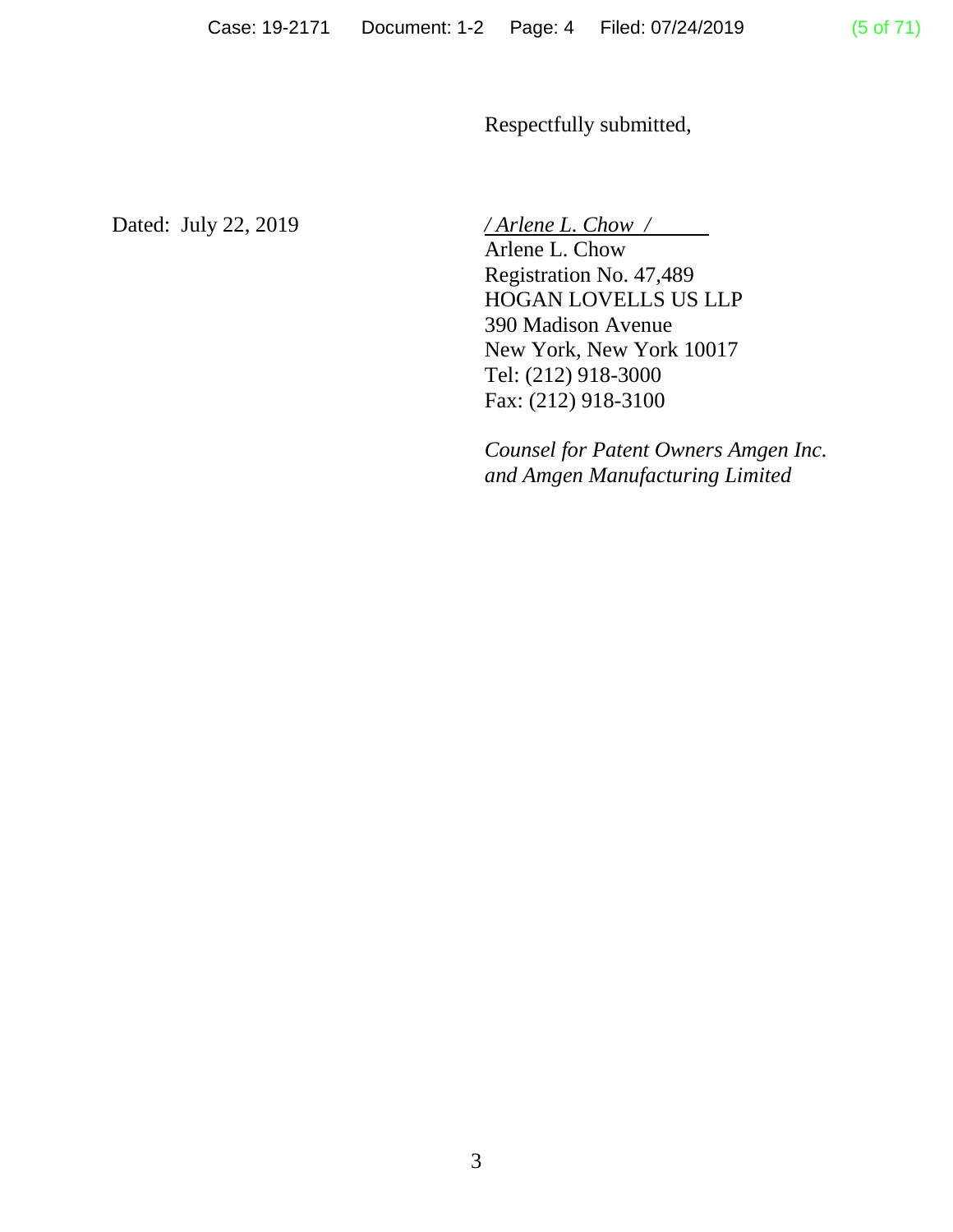## **CERTIFICATE OF SERVICE**

The undersigned hereby certifies that on July 22, 2019, a true and correct copy of the foregoing PATENT OWNERS' NOTICE OF APPEAL was served by filing this document through the Patent Trial and Appeal Board End to End System as well as delivering a copy via electronic mail upon the following attorneys of record for Apotex Inc. and Apotex Corp.:

> Teresa Stanek Rea Deborah H. Yellin Vincent J. Galluzzo Michael H. Jacobs Shannong Lentz CROWELL & MORING LLP P.O. Box 14300 Washington, DC 20044

Email: trea@crowell.com dyellin@crowell.com vgalluzzo@crowell.com mjacobs@crowell.com slentz@crowell.com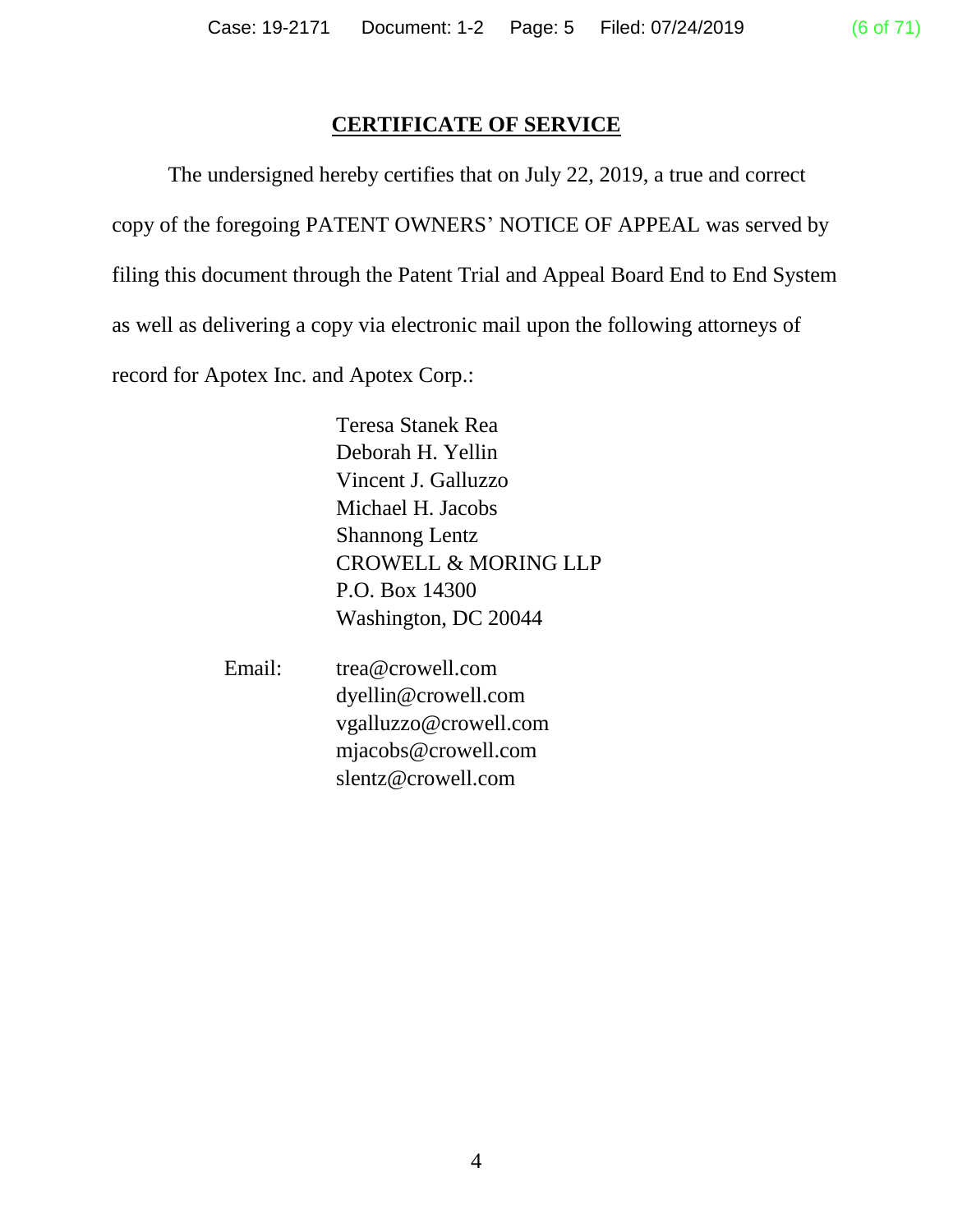The undersigned also hereby certifies that on July 22, 2019, a true and correct copy of the foregoing PATENT OWNERS' NOTICE OF APPEAL is being filed by hand with the Director of the United States Patent and Trademark Office at the following address:

Director of the United States Patent and Trademark Office c/o Office of the General Counsel Madison Building East, 10B20 600 Dulany Street Alexandria, VA 22314-5793

The undersigned also hereby certifies that on July 22, 2019, a true and correct paper copy of the foregoing PATENT OWNERS' NOTICE OF APPEAL, a true and correct electronic copy of the foregoing PATENT OWNERS' NOTICE OF APPEAL, and the required docketing fee are being filed by hand, CM/ECF, and Pay.gov, respectively, with the Clerk's Office of the United States Court of Appeals for the Federal Circuit. Dated: July 22, 2019 */ Arlene L. Chow /*

Arlene L. Chow Registration No. 47,489

*Counsel for Patent Owners Amgen Inc. and Amgen Manufacturing Limited*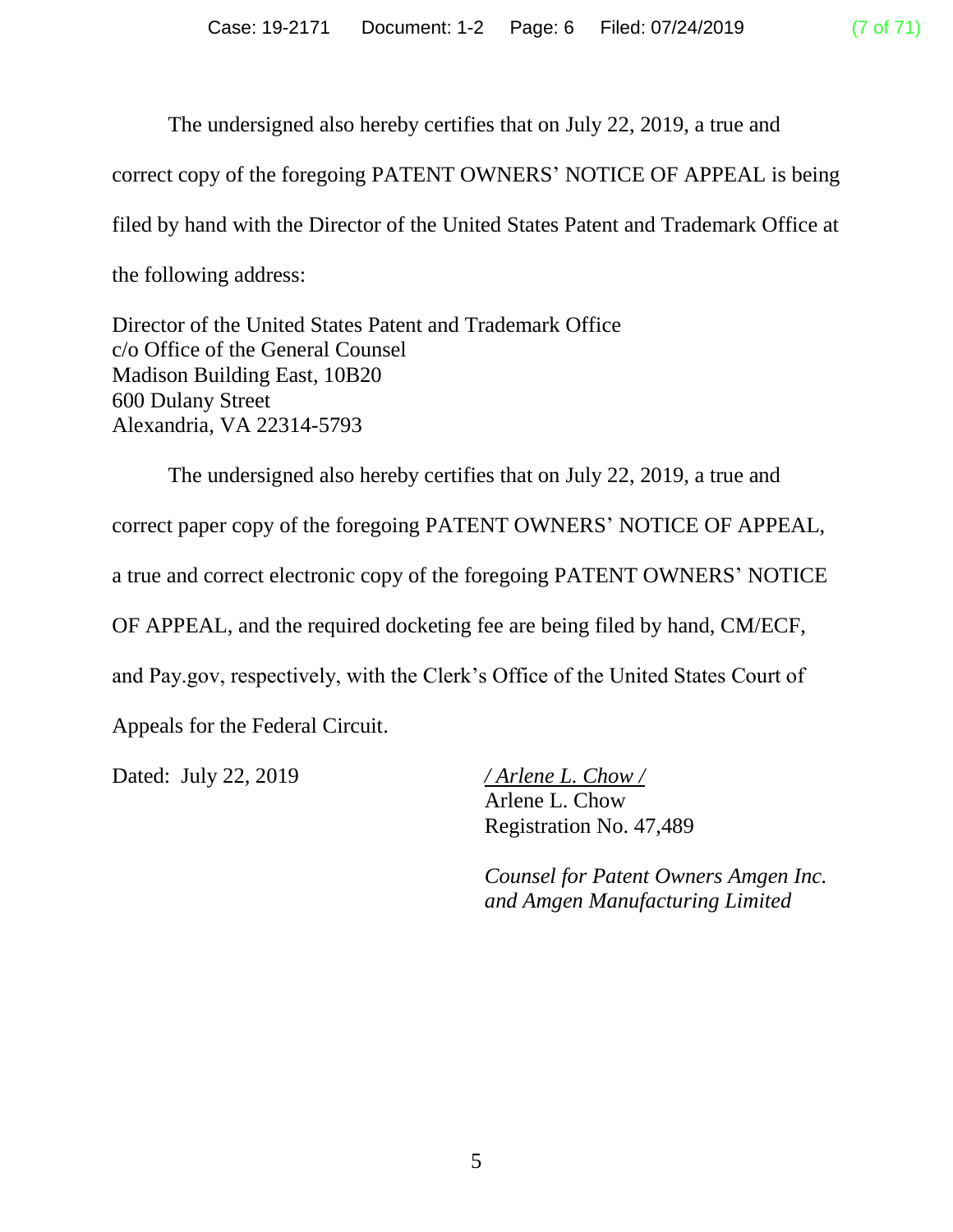Trials@uspto.gov Paper 60 571-272-7822 Entered: February 15, 2018

## UNITED STATES PATENT AND TRADEMARK OFFICE  $\frac{1}{2}$

BEFORE THE PATENT TRIAL AND APPEAL BOARD

APOTEX INC. and APOTEX CORP., Petitioner

v.

AMGEN INC. and AMGEN MANUFACTURING LIMITED, Patent Owner.

 $\frac{1}{2}$ 

Case IPR2016-01542 Patent 8,952,138 B2

 $\frac{1}{2}$ 

Before JAMES T. MOORE, MICHAEL J. FITZPATRICK, and CHRISTOPHER G. PAULRAJ, *Administrative Patent Judges.*

MOORE, *Administrative Patent Judge.*

FINAL WRITTEN DECISION *35 U.S.C. § 318(a)*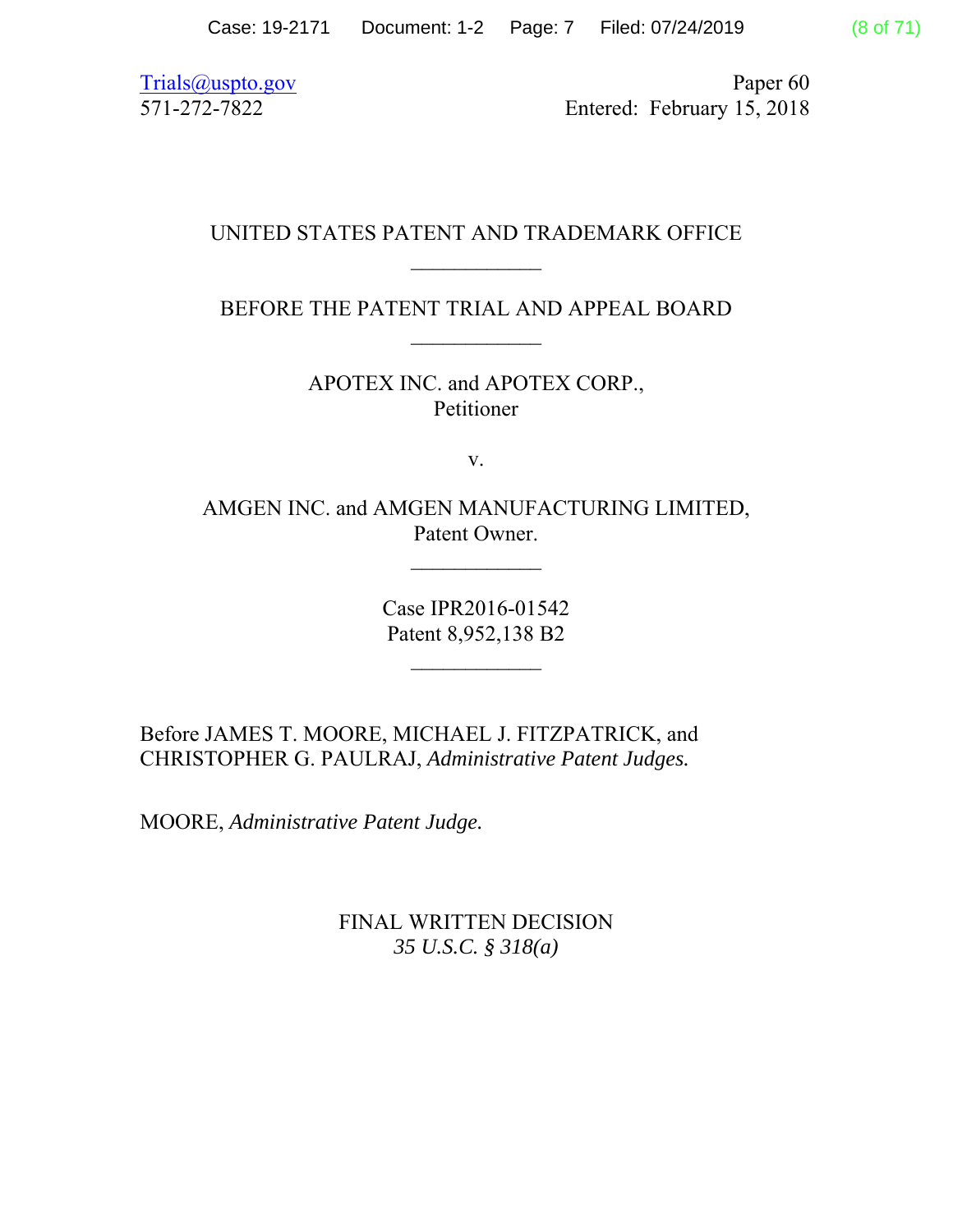-

#### INTRODUCTION

Petitioner, Apotex, Inc. and Apotex Corp.<sup>1</sup> (hereinafter jointly "Petitioner") filed a Petition requesting institution of an *inter partes* review of claims 1–24 of U.S. Patent No. 8,952,138 B2 ("the '138 patent"). Paper 2 ("Pet."). Patent Owner, Amgen Inc. and Amgen Manufacturing Corp. (herein collectively "Patent Owner") filed a Preliminary Response. Paper 9 ("Prelim. Resp."). We instituted trial to determine whether the challenged claims were patentable. Paper 10. Patent Owner filed a response. Papers 14/15. 2 ("Resp."). Petitioner filed a reply. Papers 25/26. ("Reply"). Oral Argument was heard on December 13, 2017, and a transcript of the record has been made of record. Paper 59. Multiple unopposed motions to seal and multiple opposed motions to exclude and submit supplemental information are pending in this proceeding. See, *e.g.* Papers 16, 27, 33, 31, 37, 40, 43/44, 47, and 50.

For the reasons that follow, and based upon the totality of evidence in the record, we determine that Petitioner has carried its burden of persuasion that claims 1–17 and 19–24 of this patent are unpatentable. We also

<sup>&</sup>lt;sup>1</sup> Apotex Pharmaceuticals Holdings, Inc., Apotex Holdings, Inc., and ApoPharma USA, Inc., and Intas Pharmaceuticals Limited are said to be additional real parties in interest. Pet. 2.

 $2$  As we grant certain of the motions to seal, we use this designation to indicate the paper numbers of the unredacted and redacted (public) versions of the same document where applicable.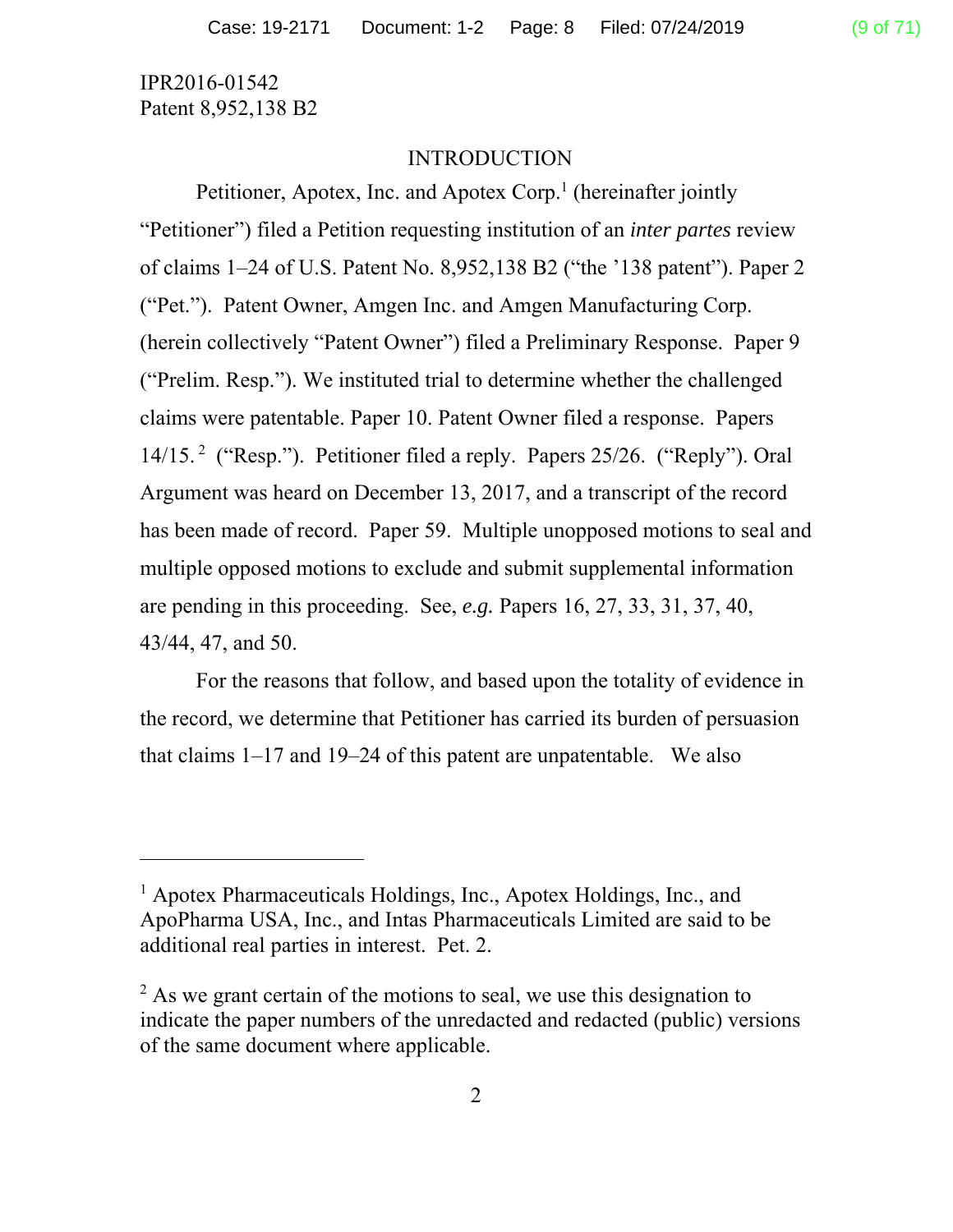l

determine that Petitioner has not carried its burden of persuasion that claim 18 of this patent is unpatentable

#### *A. Related Matters*

Petitioner asserts that the '138 patent is the subject matter of district court litigation in the United States District Court for the Southern District of Florida.<sup>3</sup> Pet. 2. Petitioner further cites to related administrative matters, including nonprovisional patent applications, as related.<sup>4</sup> Pet. 2. Patent Owner points out that the district court litigation concerning Petitioner's invalidity defenses was resolved in its favor. Prelim. Resp. 4, Ex. 2004, 4–5. ("The Court finds that Apotex failed to meet its burden of establishing by clear and convincing evidence that the '138 patent is invalid for obviousness. The Court thus finds that each of the asserted claims 1-3, 6, 7, 13, 15-17, 22-23 of the '138 Patent is not invalid for obviousness under 35 U.S.C. § 103.") *Id*. at 5.While informative, the standards are different between the two proceedings, and the district court's decision is not binding upon this board.

## *B. The '138 Patent (Ex. 1001)*

The '138 patent is entitled "Refolding Proteins Using a Chemically Controlled Redox State." Ex. 1001, (54). The '138 patent issued on

<sup>3</sup> *Amgen Inc. et al. v. Apotex Inc. et al.*, No. 0:15-CV-61631-JIC/BSS (S.D. Fla.).

<sup>&</sup>lt;sup>4</sup> U.S. Patent Application Serial Numbers 14/611,037 and 14/793,590.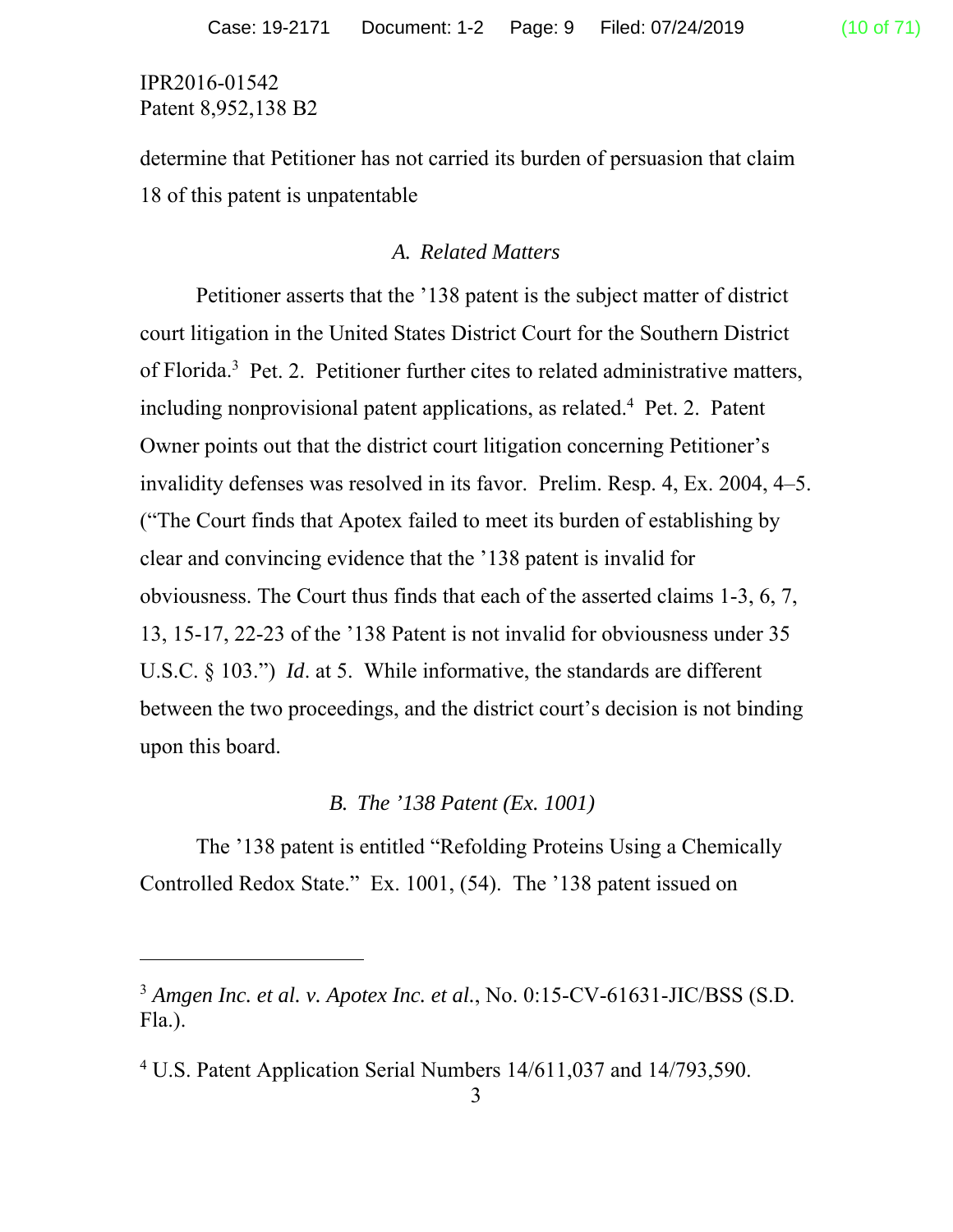February 10, 2015, from an application that was filed June 21, 2010. *Id.*, (22), (45). The '138 patent describes that the expression of recombinant proteins in the prior art prokaryotic systems is problematic in that the expressed proteins have limited solubility precipitates called inclusion bodies, which are improperly folded proteins. *Id.* at 1:18–33*.* According to the specification of the '138 patent:

[V]arious methods have been developed for obtaining correctly folded proteins from bacterial inclusion bodies. These methods generally follow the procedure of expressing the protein, which typically precipitates in inclusion bodies, lysing the cells, collecting the inclusion bodies and then solubilizing the inclusion bodies in a solubilization buffer comprising a denaturant or surfactant and optionally a reductant, which unfolds the proteins and disassembles the inclusion bodies into individual protein chains with little to no structure. Subsequently, the protein chains are diluted into or washed with a refolding buffer that supports renaturation to a biologically active form.

*Id.* at 1:34–47.

According to the Specification, a problem existing until the present invention is said to be that "[m]ore complex molecules, such as antibodies, peptibodies and other large proteins, are generally not amenable to detergent refold conditions and are typically refolded" in so-called chaotropic refold solutions. *Id.* at 2:10–13. "These more complex molecules often have greater than two disulfide bonds, often between 8 and 24 disulfide bonds, and can be multi-chain proteins that form homo- or hetero-dimers." *Id.* at 13–16.Until the present invention, the specification states that "these types of complex molecules could not be refolded at high concentrations, i.e., concentrations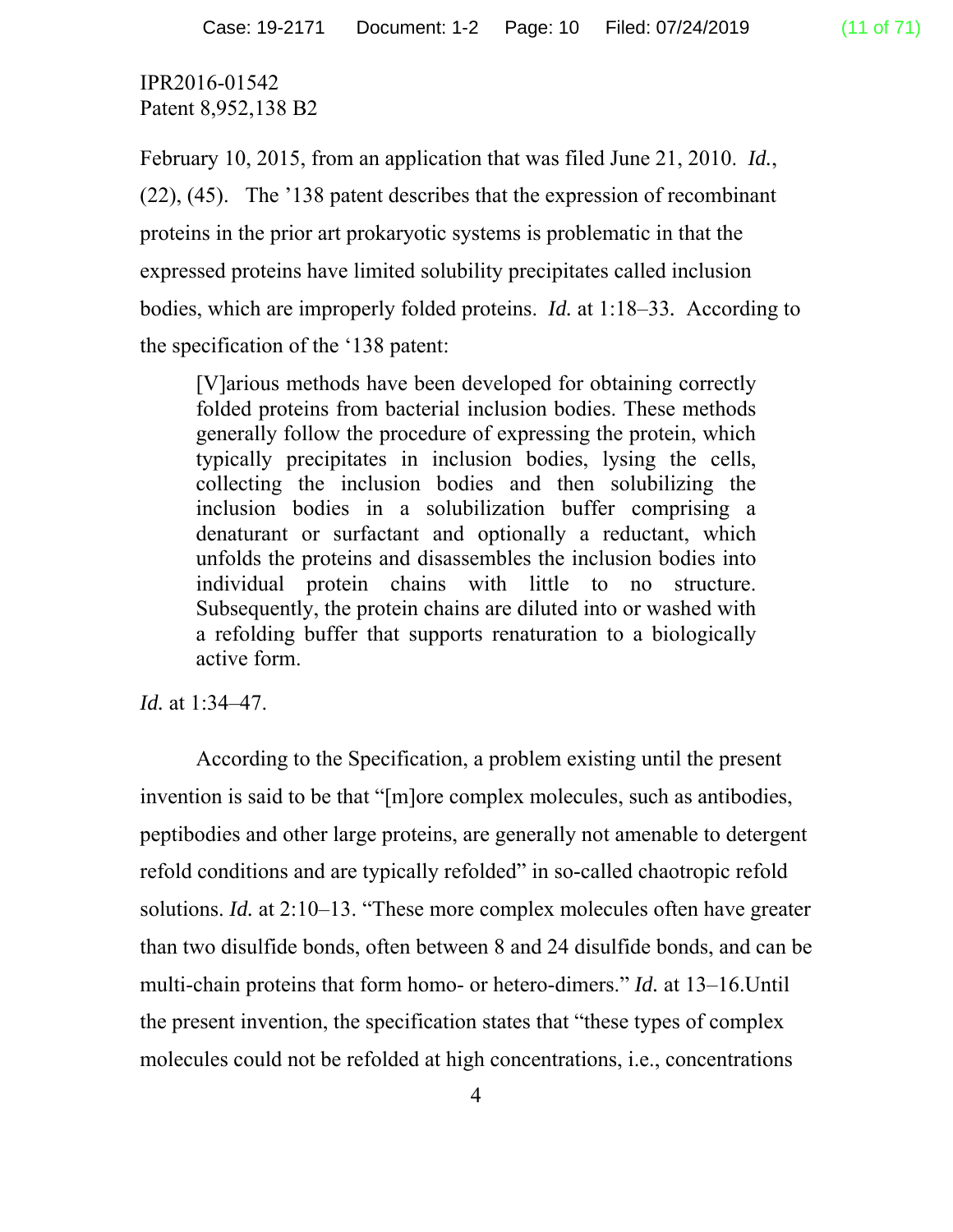of 2.0 g/L and higher, with any meaningful degree of efficiency on a small scale, and notably not on an industrial scale." *Id.* at 2:17–21.

Thus, the invention of the '138 patent is said to be a method of refolding a protein expressed in a non-mammalian expression system (e.g. bacterial or viral) and present in a volume at a concentration of 2.0 g/L or greater comprising:

(a) contacting the protein with a refold buffer comprising a redox component comprising a final thiol-pair ratio having a range of 0.001 to 100 and a redox buffer strength of 2 mM or greater and one or more of: (i) a denaturant; (ii) an aggregation suppressor; and (iii) a protein stabilizer; to form a refold mixture; (b) incubating the refold mixture; and ( c) isolating the protein from the refold mixture.

*Id.* 2:52–61.

#### *C. Illustrative Claim*

All of the patent claims are challenged. In particular, they are claims

1–24. Pet. 3. Of these challenged claims, claim 1 is independent. Claims 2–

24 depend, either directly or indirectly, from claim 1.

Claim 1 is illustrative, and reproduced below:

1. A method of refolding a protein expressed in a nonmammalian expression system and present in a volume at a concentration of 2.0 g/L or greater comprising:

(a) contacting the protein with a refold buffer comprising a redox component comprising a final thiol-pair ratio having a range of 0.001 to 100 and a redox buffer strength of 2 mM or greater and one or more of:

(i) a denaturant;

(ii) an aggregation suppressor; and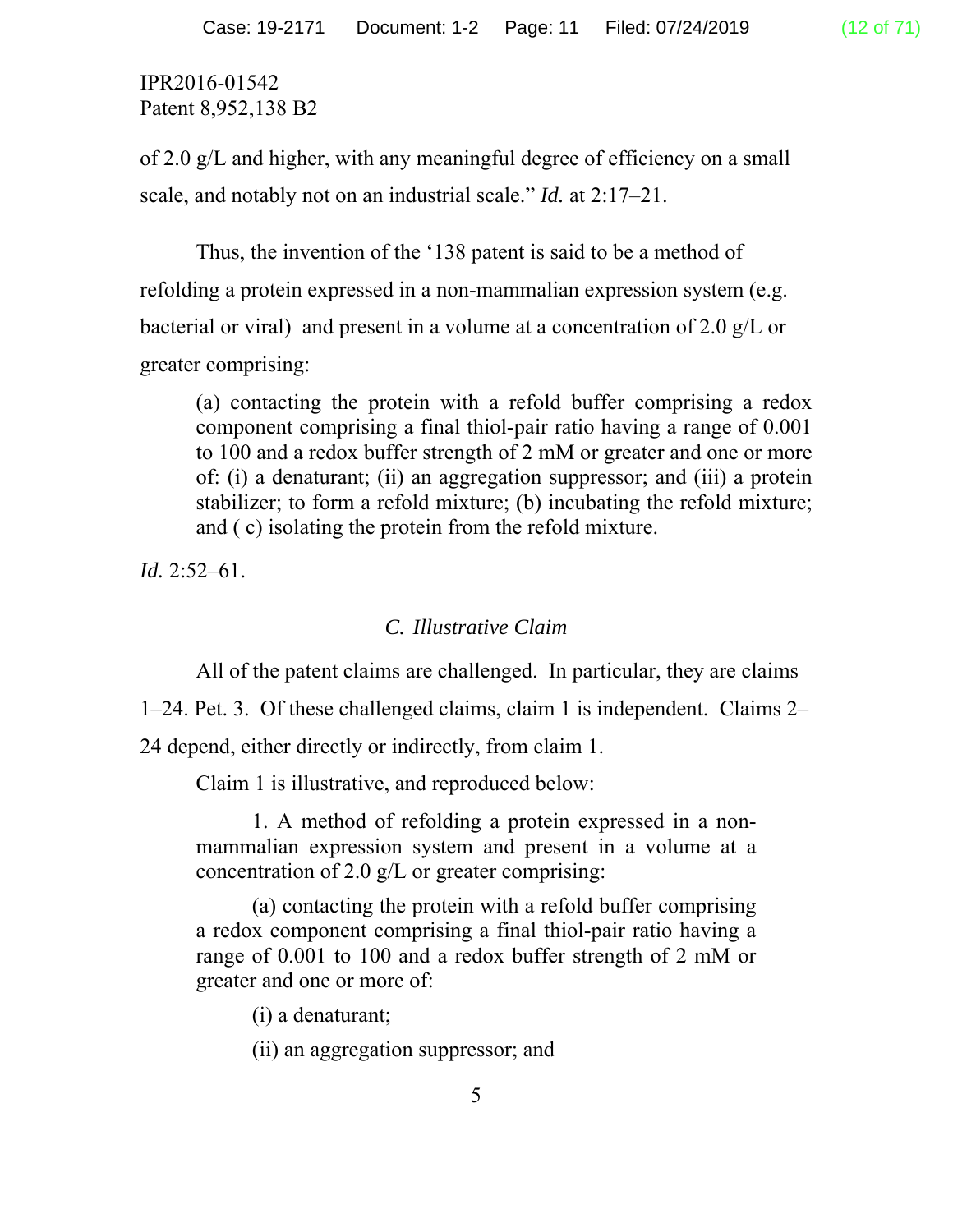(iii) a protein stabilizer;

to form a refold mixture;

(b) incubating the refold mixture; and

( c) isolating the protein from the refold mixture.

Ex. 1001, 17:47–59.

 $\overline{a}$ 

# *D. Prior Art Relied Upon*

This proceeding utilizes the following prior art references:

| Reference          |                                                                                                                                   | Date          | Exhibit  |
|--------------------|-----------------------------------------------------------------------------------------------------------------------------------|---------------|----------|
| Schlegl            | US 2007/0238860 A1                                                                                                                | Oct. 11, 2007 | Ex. 1003 |
| Hevehan            | "Oxidative Renaturation of<br>Lysozyme at High<br>Concentrations,"<br>Biotechnology and<br>Bioengineering, 1996,<br>54(3):221-230 | 1996          | Ex. 1004 |
| Hakim <sup>5</sup> | "Inclonals" $mAbs$ , 1:3, 281-287                                                                                                 | June 2009     | Ex. 1006 |

Petitioner also relies on the Declarations of Anne S. Robinson, Ph. D. ("Dr. Robinson"). Exs. 1002; 1056. Dr. Robinson's *curriculum vitae* is Exhibit 1049.

<sup>&</sup>lt;sup>5</sup> Referred to throughout the Petition as "Inclonals." We use the first author's name, for consistency.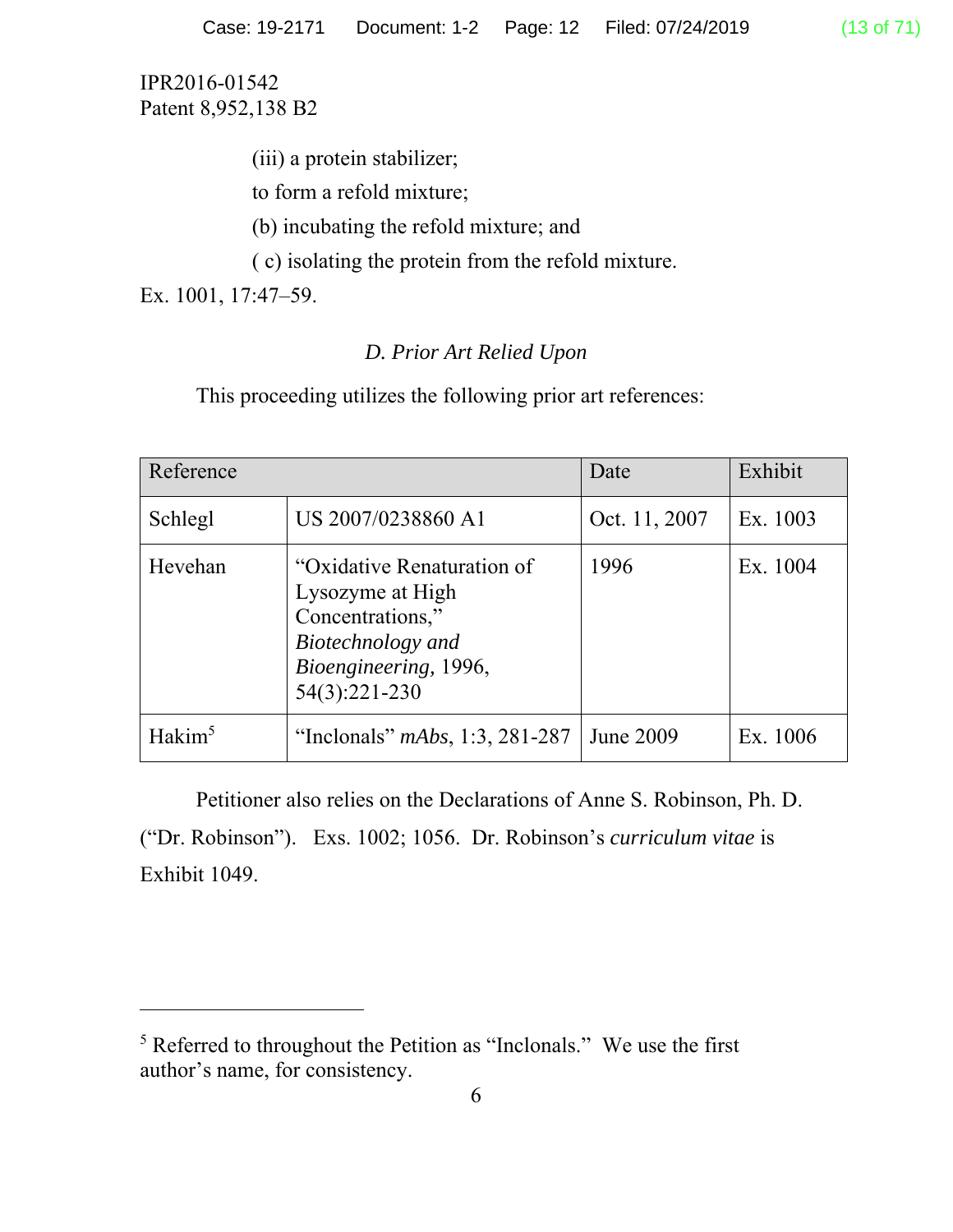## *E. Instituted Grounds of Unpatentability*

We instituted trial as to claims 1–24 of the '138 patent based on the following two grounds (Pet. 37–38):

| <b>Challenged Claim(s)</b> | <b>Basis</b> | Reference(s)                   |
|----------------------------|--------------|--------------------------------|
| $1 - 11$ and $13 - 24$     | \$103(a)     | Schlegl and Hevehan            |
|                            | \$103(a)     | Schlegl, Hevehan, and<br>Hakim |

# II. ANALYSIS

The question of obviousness is resolved on the basis of underlying factual determinations including: (1) the scope and content of the prior art; (2) any differences between the claimed subject matter and the prior art; (3) the level of ordinary skill in the art; and (4) objective evidence of nonobviousness. *Graham v. John Deere Co.*, 383 U.S. 1, 17–18 (1966). One seeking to establish obviousness based reference combination of teachings also must articulate sufficient reasoning with rational underpinnings to combine teachings. *See KSR Int'l Co. v. Teleflex, Inc.*, 550 U.S. 398, 418 (2007).

# *A. The Person of Ordinary Skill In the Art at the Time of Invention*

Petitioner proposes that the person of ordinary skill in the art to which the '138 Patent is directed "would have had at least a Bachelor's degree (or the equivalent) in Biochemistry or Chemical Engineering with several years' experience in biochemical manufacturing, protein purification, and protein refolding, or alternatively, an advanced degree (Masters or Ph.D.) in Biochemistry or Chemical Engineering with emphasis in these same areas."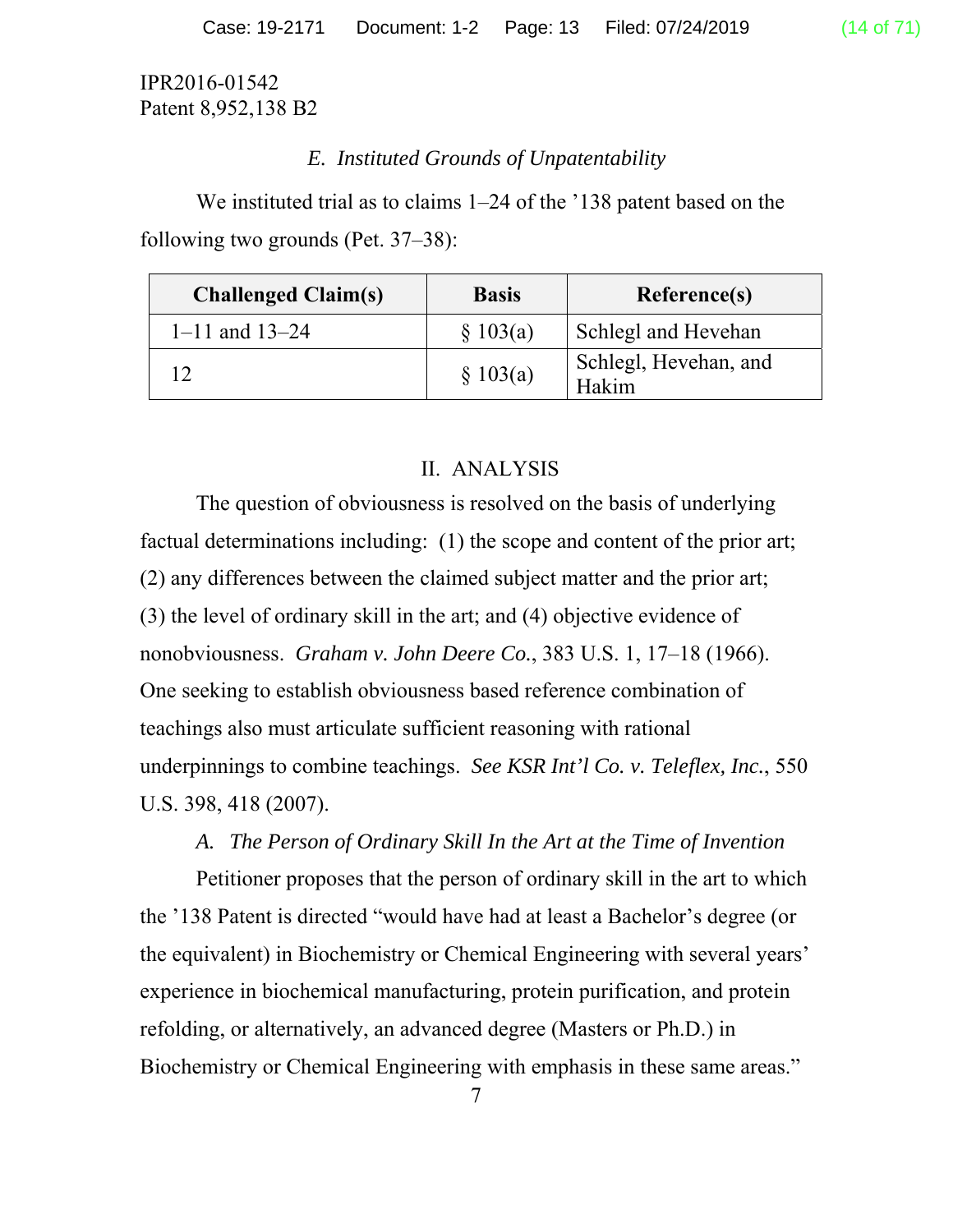Pet. 18. "This person may also work in collaboration with other scientists and/or clinicians who have experience in protein refolding or related disciplines." Pet. 18–19 Finally, Petitioner asserts that this person "would have easily understood the prior art references referred to herein and would have had the capacity to draw inferences from them." *Id.*

Patent Owner asserts that a person of ordinary skill in the relevant art, (the art of protein refolding in June of 2009, the priority date of the '138 Patent) "would have had a Ph.D. degree in biochemistry, biochemical engineering, molecular biology, or a related biological/chemical/engineering discipline, or a master's degree in such disciplines and several years of industrial experience producing proteins in non-mammalian expression systems." Prelim. Resp. 18; Resp. 14.

These two descriptions are mostly consistent, but we adopt the slightly higher level recited by Patent Owner, requiring a graduate level of education and experience. Ex. 2001, ¶ 17. This is due to the sophistication and complexity in the area of protein refolding. Ex. 2001, ¶ 16. A person of ordinary skill in the art would have an advanced degree in biochemistry with an engineering component and significant experience in protein production, including refolding. *Id.* ¶ 17. This is also the level of ordinary skill in the art reflected by the prior art of record. *See Okajima v. Bourdeau*, 261 F.3d 1350, 1355 (Fed. Cir. 2001); *In re GPAC Inc*., 57 F.3d 1573, 1579 (Fed. Cir. 1995); *In re Oelrich*, 579 F.2d 86, 91 (CCPA 1978).

## *B. Claim Construction*

In an *inter partes* review, claim terms in an unexpired patent are interpreted according to their broadest reasonable construction in light of the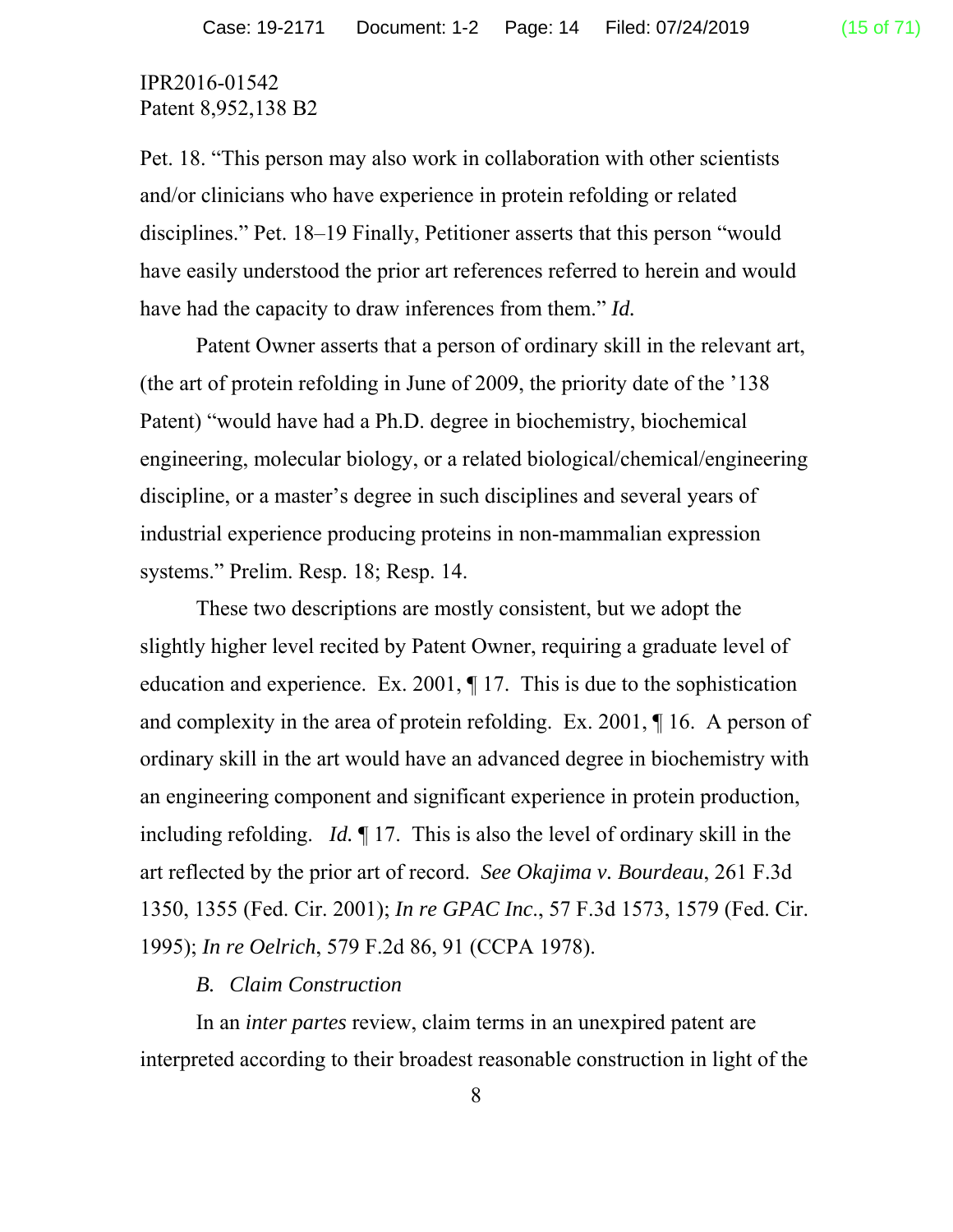specification of the patent in which they appear.  $37$  C.F.R. § 42.100(b); *Cuozzo Speed Techs., LLC v. Lee*, 136 S. Ct. 2131, 2142–46 (2016). Consistent with that standard, claim terms also are given their ordinary and customary meaning, as would be understood by one of ordinary skill in the art in the context of the entire disclosure. *See In re Translogic Tech., Inc*., 504 F.3d 1249, 1257 (Fed. Cir. 2007).

There are, however, two exceptions to that rule: "1) when a patentee sets out a definition and acts as his own lexicographer," and "2) when the patentee disavows the full scope of a claim term either in the specification or during prosecution." *See Thorner v. Sony Computer Entm't Am. LLC*, 669 F.3d 1362, 1365 (Fed. Cir. 2012).

If an inventor acts as his or her own lexicographer, the definition must be set forth in the specification with reasonable clarity, deliberateness, and precision. *Renishaw PLC v. Marposs Societa' per Azioni*, 158 F.3d 1243, 1249 (Fed. Cir. 1998). Although it is improper to read a limitation from the specification into the claims, (*In re Van Geuns*, 988 F.2d 1181, 1184 (Fed. Cir. 1993)) claims still must be read in view of the specification of which they are a part. *Microsoft Corp. v. Multi-Tech Sys., Inc.*, 357 F.3d 1340, 1347 (Fed. Cir. 2004).

Only terms which are in controversy need to be construed, and only to the extent necessary to resolve the controversy. *See Wellman, Inc. v. Eastman Chem. Co.*, 642 F.3d 1355, 1361 (Fed. Cir. 2011); *Vivid Techs., Inc. v. Am. Sci. & Eng'g, Inc*., 200 F.3d 795, 803 (Fed. Cir. 1999). In view of the arguments made in the Response and Reply, we have altered some of the constructions adopted in the institution decision, as discussed below.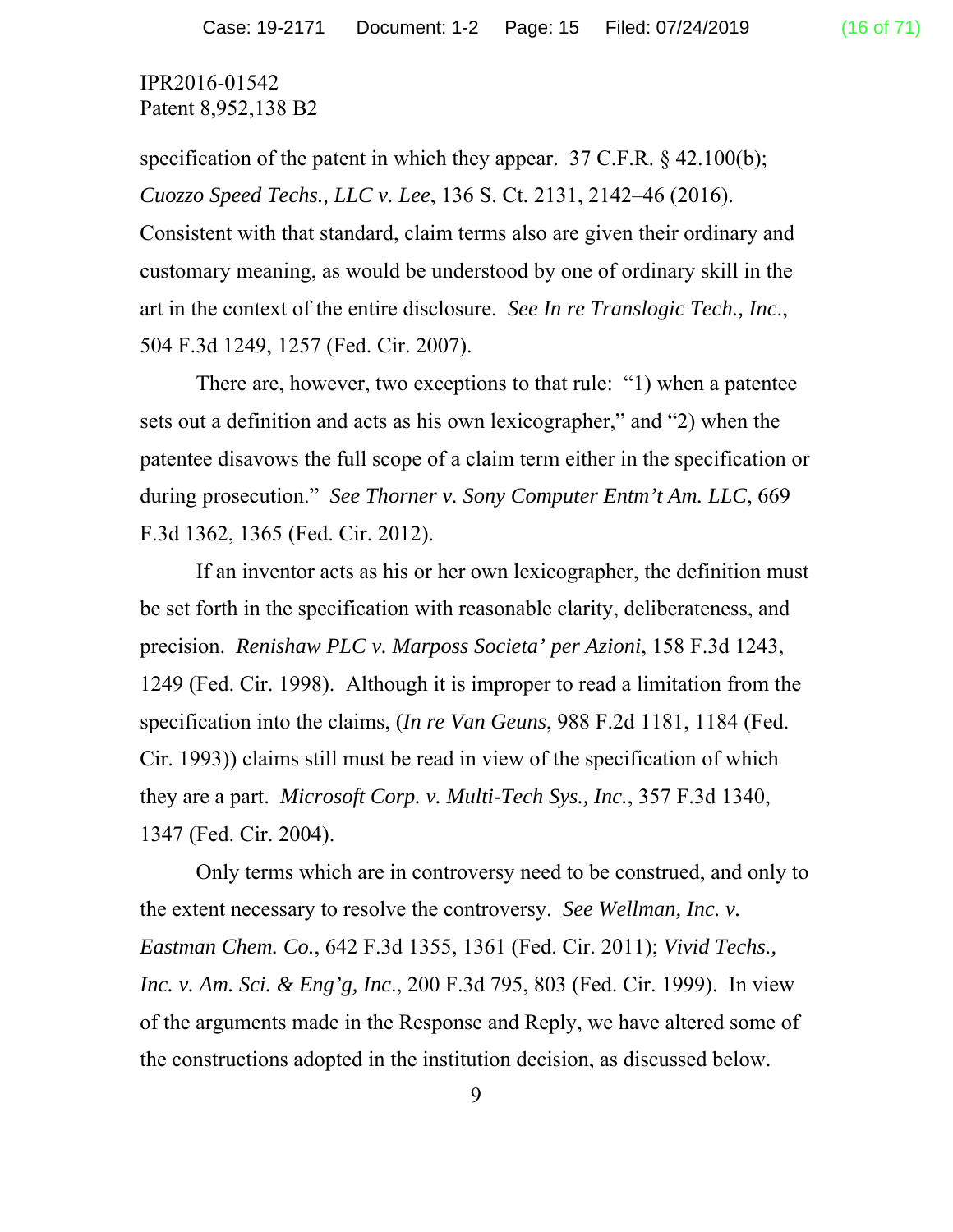### *protein*

Petitioner argues that "protein" should not be construed as a "complex protein." Pet. 20.

 The following passage of the Specification, which defines "protein" gives us a clear definition:

As used herein, the terms "protein" and "polypeptide" are used interchangeably and mean any chain of at least five naturally or non-naturally occurring amino acids linked by peptide bonds.

Ex. 1001, 5:47-50.

Accordingly, guided by the express definition in the Specification, we adopt the above-described minimum of five amino acids as the construction of "protein." Prelim. Resp. 12–13. This construction has not changed from the institution decision.

# *Final thiol-pair ratio "TPR"*

The term "final thiol-pair ratio" is interpreted to mean the relationship of the reduced and oxidized redox species used in the redox component of the refold buffer as defined by the equation

#### $[reductant]<sup>2</sup>$ [oxidant]

Ex. 1001, 6:20-27, Resp. 18, fn. 4. This construction has changed from that in the institution decision to reflect the claim language more accurately. *See*  Response 18, n. 4.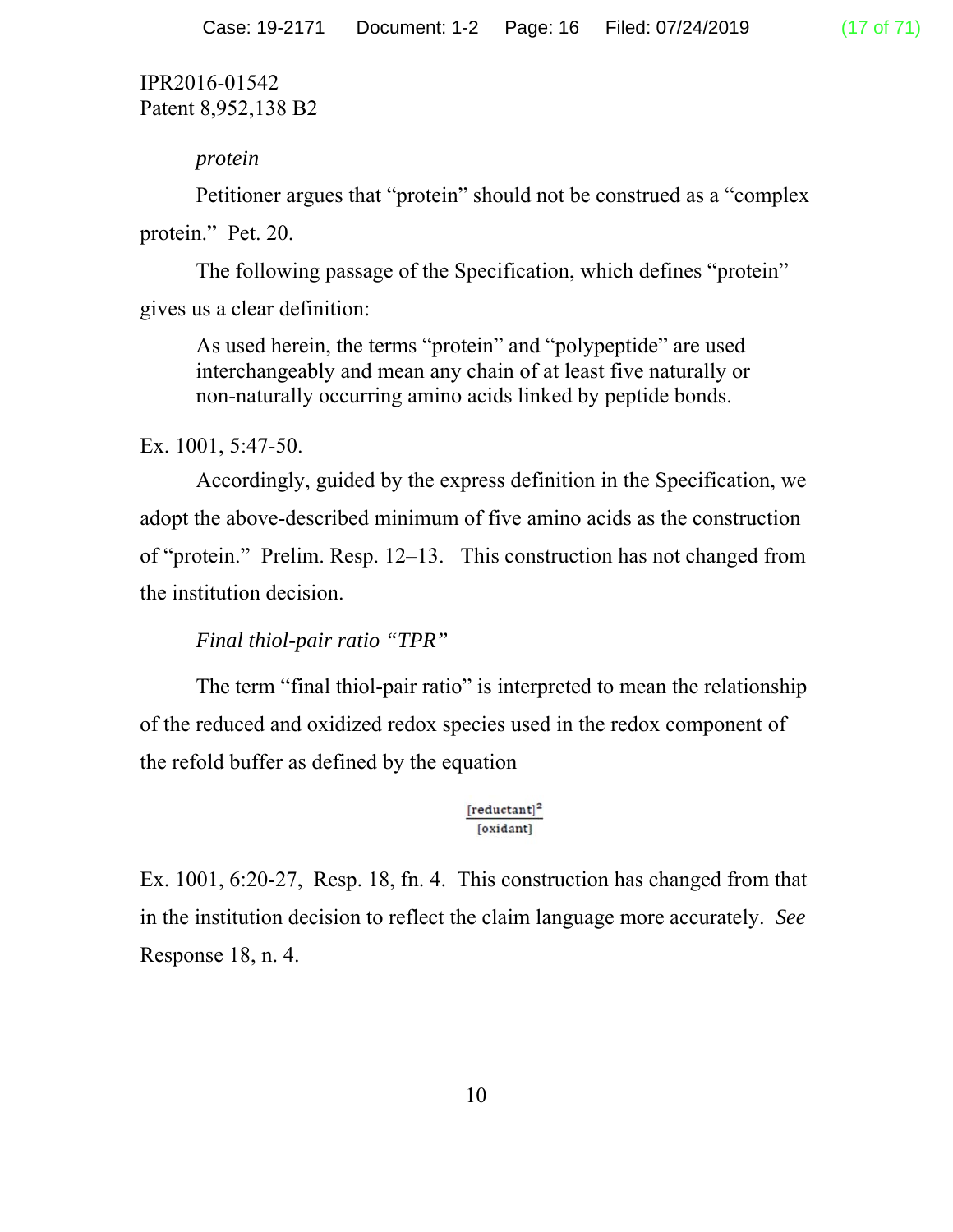*Redox buffer strength "RBS"* 

The term "Redox buffer strength" is interpreted to mean the following:

 $2[oxidant] + [reduction].$ 

Ex. 1001, 6:29-38. Resp. 20–21, fn. 5. This construction also has changed from that in the institution decision to reflect the claim language more accurately. *See* Response 18, n. 5.

# *refold mixture*

The broadest reasonable interpretation for "refold mixture" is "a mixture formed from contacting (1) the protein with (2) a refold buffer." Ex. 1001, 17:50–57. We find that the protein volume and refold volumes combine to form the refold mixture volume. Resp. 16.

# *complex protein*

Patent Owner argues that the specification defines complex protein.

Prelim. Resp. 16.

The protein can be a complex protein, i.e., a protein that (a) is larger than 20,000 MW, or comprises greater than 250 amino acid residues, and (b) comprises two or more disulfide bonds in its native form

Ex. 1001, 12:58-61. A similar statement is found at 5:64–69 as regards a "complex molecule."

We also observe that the specification also provides a slightly different description in a different location.

The method can be applied to any type of protein, including simple proteins and complex proteins (e.g., proteins comprising 2-23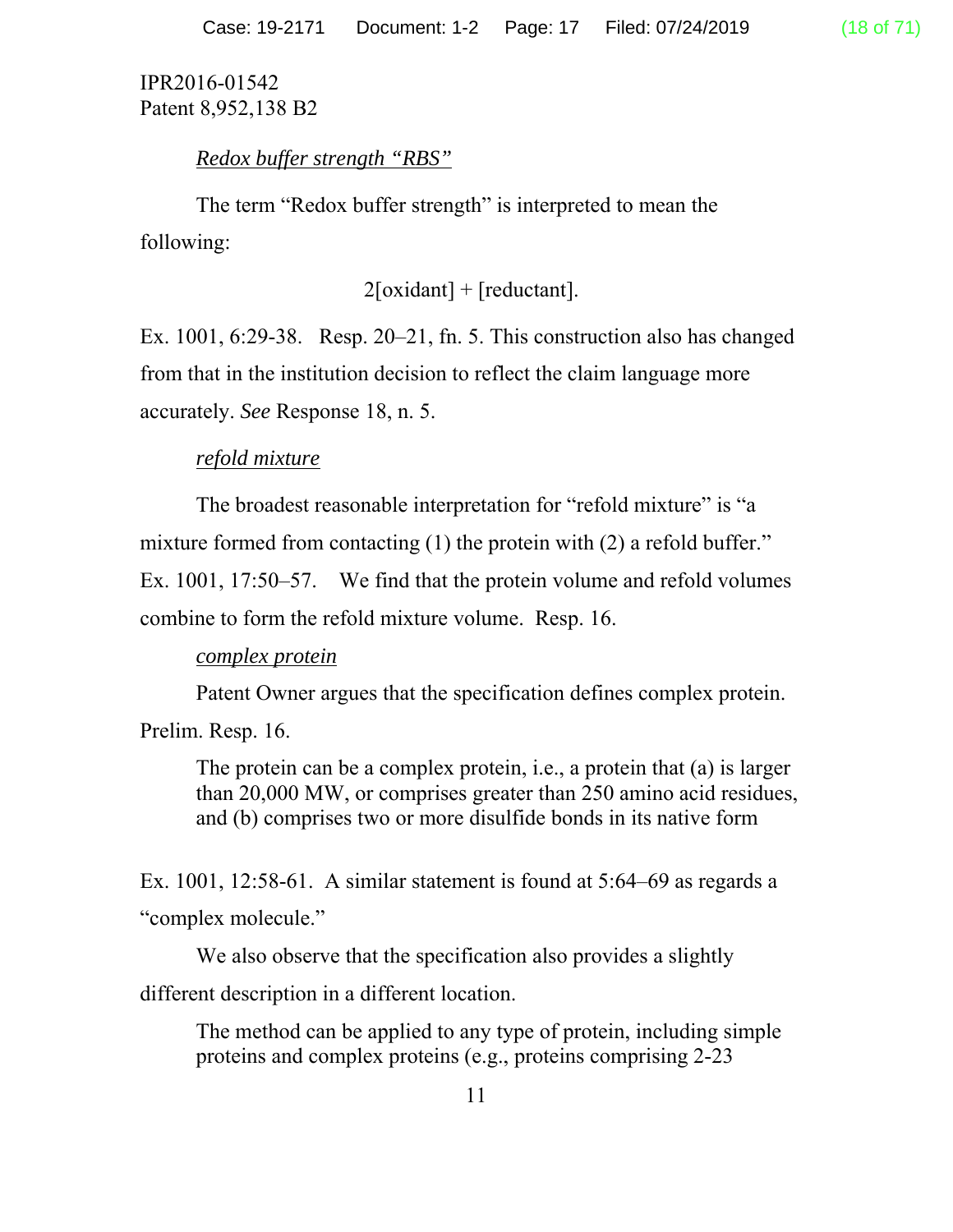> disulfide bonds *or* greater than 250 amino acid residues, *or* having a MW of greater than 20,000 daltons)

Ex. 1001, 4:23–27 (emphases added). There was discussion at the oral argument as to which of these descriptions was the broadest reasonable definition. Paper 59, 13–14 and 31–35. Dr. Robinson testifies that the single use of the broader description is correct. Ex. 1056, ¶¶ 5–7. Patent Owner urges otherwise. Resp. 17, citing Ex. 2020 ¶ 9.

We agree with Patent Owner that the evidence of record in the specification is more persuasive. The specification has set forth a definition multiple times, and that it is the definition is evidenced by the use of "i.e." (*id est*, or "that is"). In contrast, "e.g." (*exempli gratia*, or "for example") does not indicate a definition. We also observe that the use of the "e.g." appears intended to exemplify both the simple protein and complex protein antecedents expansively defining how the method may be applied. Ex. 1001, 4:23–27.

We need not expressly interpret any additional terms.

#### *C. Obviousness Grounds – The Prior Art*

 Petitioner asserted, and we instituted trial upon, two obviousness grounds of unpatentability that rely on Schlegl, combined with two other discrete references. A short summary of these references, Dr. Robinson's testimony, and our analysis of these grounds follow.

## *(1) Schlegl (Exhibit 1003)*

 Schlegl, U.S. Patent Application Publication 2007/0238860 A1, is a publication of application 11/695,950, filed April 3, 2007 and published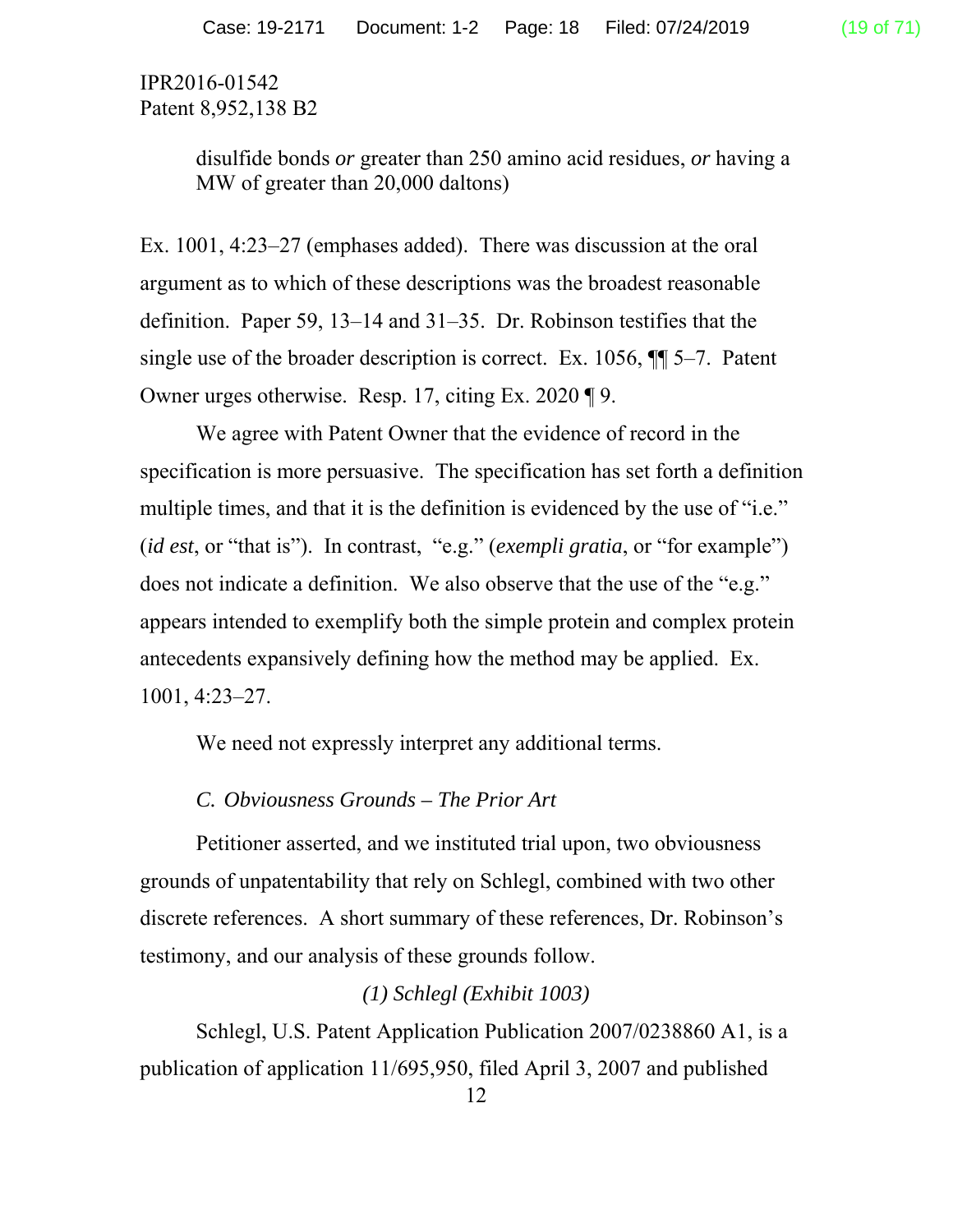October 11, 2007, and entitled "Method for Refolding a Protein." Ex. 1003 (10), (21), (22), (43), (54). Based on its publication date, Schlegl is prior art.

Schlegl describes methods for protein refolding, including the refolding and production of recombinant proteins. Ex.1003 at Abstract, ¶ 4. Schlegl utilizes a dilution method of protein refolding that results in a protein concentration up to 10 mg/ml. *Id*. ¶¶ 4–8, 16.

Schlegl delineates a continuous process that optimizes flow rate by keeping the concentration of unfolded proteins low and adding the protein solution at a flow rate that gives the unfolded protein time to properly fold. *Id.* ¶¶ 33–61. Before mixing, Schlegl starts with a high concentration of unfolded protein. *Id*. at ¶ 40.

Schlegl further describes a refolding buffer with a redox system having a defined thiol-pair ratio and redox buffer strength. *Id.* ¶¶ 36, 41, 75. The refolding buffer also contains a denaturant, an aggregation suppressor, and/or a protein stabilizer. *Id.* ¶¶36, 41, 74-75.

#### *(2) Hevehan (Ex. 1004)*

Hevehan is prior art to the '138 Patent. Ex. 1004

 Hevehan describes refolding proteins from inclusion bodies at high concentrations. Using multiple dilution profiles, Hevehan created an experimental matrix to investigate different effects and the relationship between variables to optimize yields at higher concentrations, arriving at concentrations higher than 2 g/L. *Id.* at 5–6, Figure 4.

By varying the concentrations of reducing agent dithiothreitol ("DTT") and oxidizing agent oxidized glutathionone ("GSSG") in the redox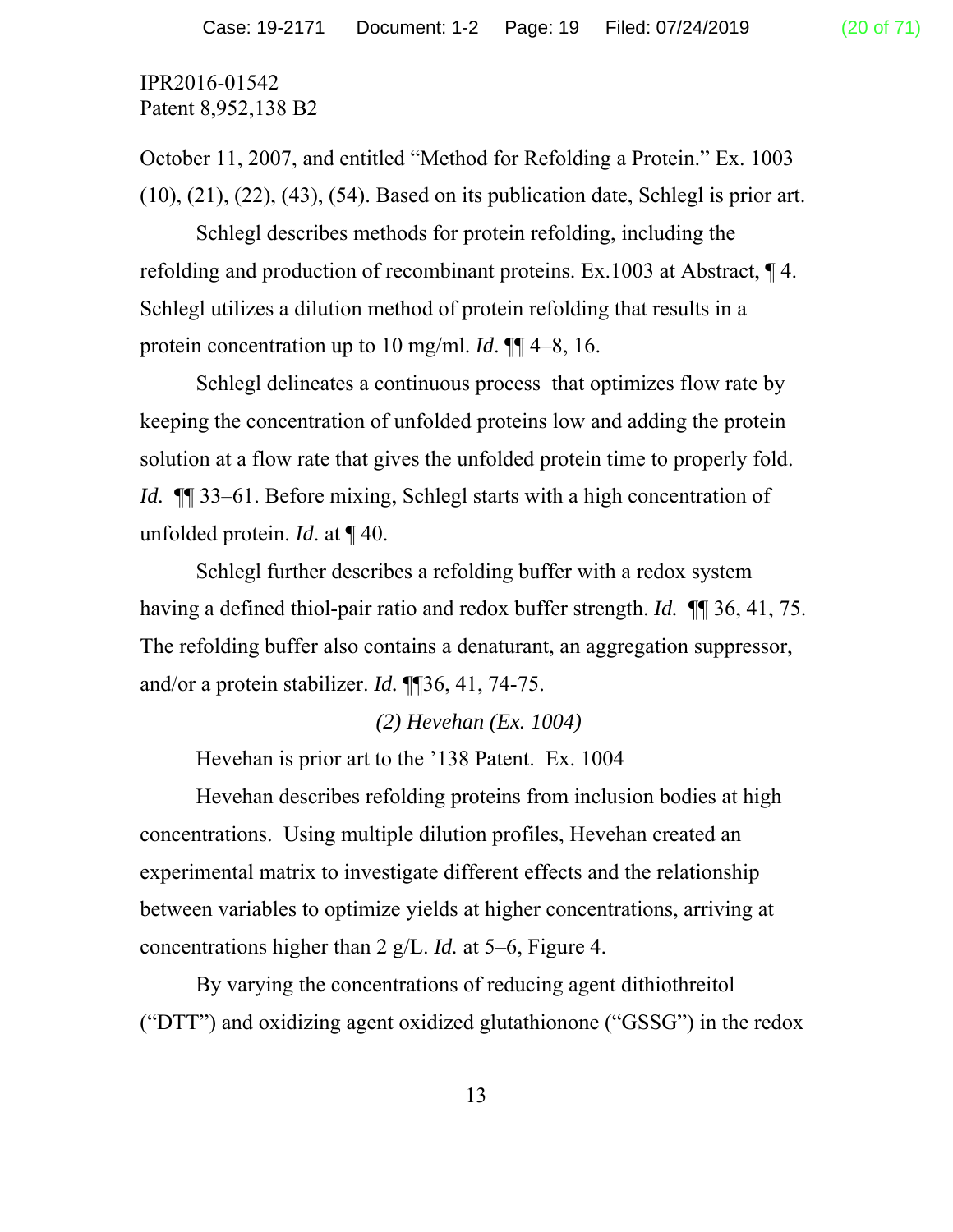mixture, the *Hevehan* authors observed that renaturation yields were "strongly dependent on thiol concentrations in the renaturation buffer." *Id.* at 5.

The refold buffer used in *Hevehan* also included two folding aids, GdmCl (a denaturant) and L-arginine (a protein stabilizer and aggregation suppressor). *Id.* at Abstract. The authors found that such folding aids present in low concentrations during refolding can limit aggregation resulting in reactivation yields as high as 95%. *Id.* Finally, the authors of *Hevehan*  incubated the refold mixture. *Id.* at 3.

## *(3) Hakim (Ex. 1006)*

Hakim was published online on May 1, 2009. Ex. 1006, 1. Thus, Hakim is prior art to the '138 Patent under 35 U.S.C. § 102(a). Patent Owner attempts to antedate Hakim, which is discussed in more detail *infra*.

Hakim describes the production of fusion proteins. *Id.* at 4. Specifically, it describes the production of "PE38" fusions of the heavy chain or the light chain. *Id*. The bacterial expression system developed by Hakim allowed the production of antibodies in 8-9 days, instead of the eight weeks required when expressed in mammalian cells. *Id.* Hakim is pertinent to the proposed ground involving claim 12.

#### *(4) Dr. Robinson's Initial Testimony Concerning the Combination*

Dr. Robinson testifies that Hevehan explains the viewpoint of one of skill in the art looking to tackle the known problems of refolding proteins in 2009. Ex. 1002, ¶ 112. According to Dr. Robinson, Hevehan shows the systematic approach that those skilled in the art would take to refold a protein of interest. *Id.*, citing Ex. 1004 at 1–2. Specifically, Dr. Robinson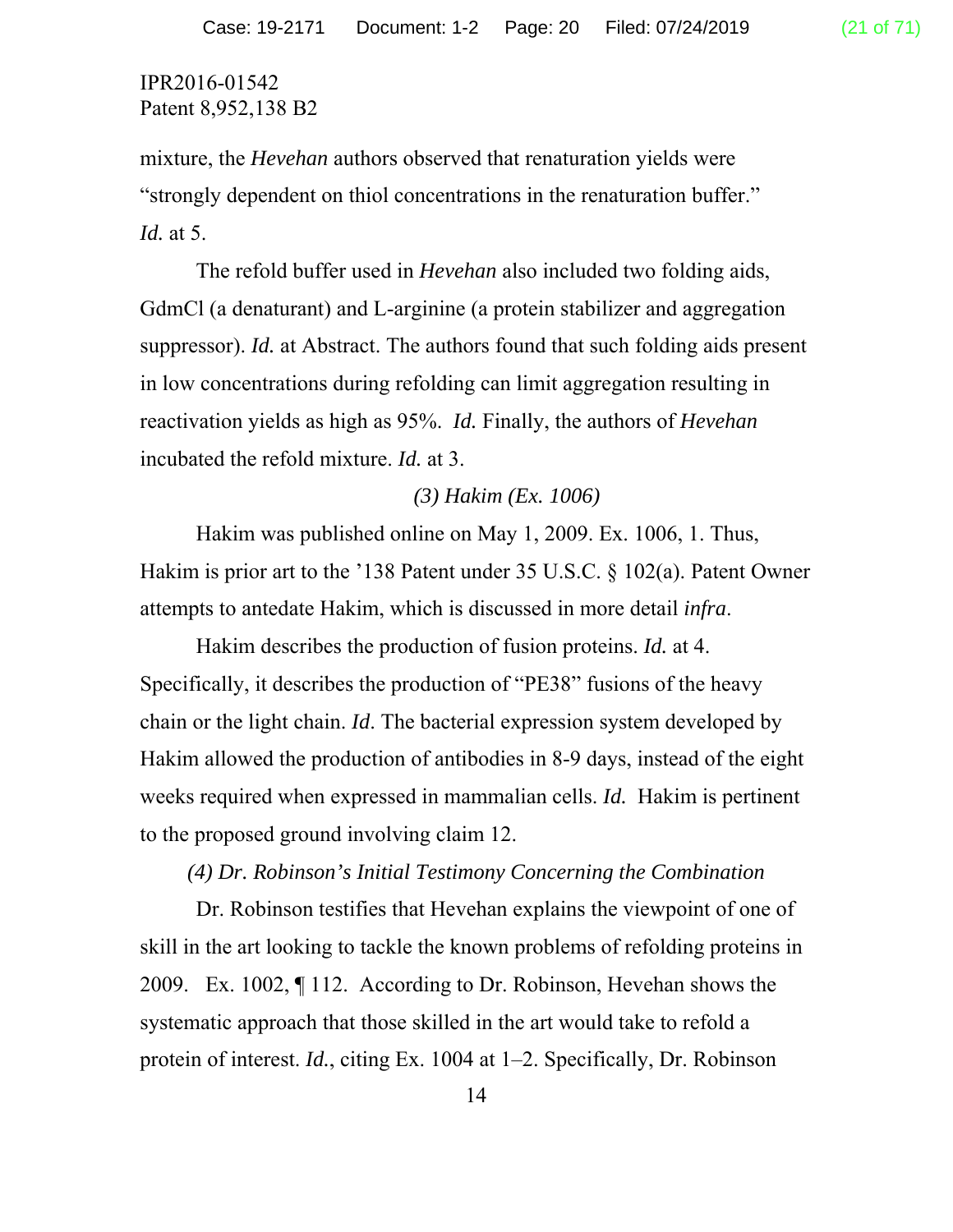testifies that Hevehan considered conditions known to successfully refold proteins at low concentrations, minimizing aggregation, and applied those techniques to higher concentrations. Ex. 1002, ¶ 112, citing Ex. 1004 at 2.

Dr. Robinson further testifies that Hevehan authors found optimal refolding of proteins expressed in a non-mammalian expression system at higher concentrations is related to the thiol-pair ratio and redox buffer strength. Ex. 1002, ¶ 113, citing Ex. 1004 at 5. Hevehan concluded that yields are "strongly dependent" on thiol concentrations in the renaturation buffer. Ex. 1004 at 5. The optimum thiol-pair ratio was between 0.57 and 2.3 (DTT/GSSG). Ex. 1004 at Fig. 4 and ¶ 67, fn 5.

According to Dr. Robinson, one of ordinary skill would also be motivated to use the teachings of Schlegl and Hevehan to refold a "complex" protein, and would have a reasonable expectation of success in doing so. This is said to be so because both references teach the refolding of "complex" proteins by a dilution refolding method. Ex. 1002, ¶ 117.

#### *(5) Analysis*

*a. Obviousness of Claims 1-11 and 13–24 in View of Schlegl and Hevehan* 

#### *(i) Overview – Motivation to Combine*

 Petitioner asserts that one of ordinary skill in the art would have been motivated to combine Schlegl and Hevehan and would have had a reasonable expectation of success in doing so. Pet. 38. Specifically, Petitioner urges that the authors of Hevehan considered conditions already known to successfully refold proteins at low concentrations, minimizing aggregation. Pet. 39, citing Ex. 1004 at 2; Ex. 1002 at  $\P$  112.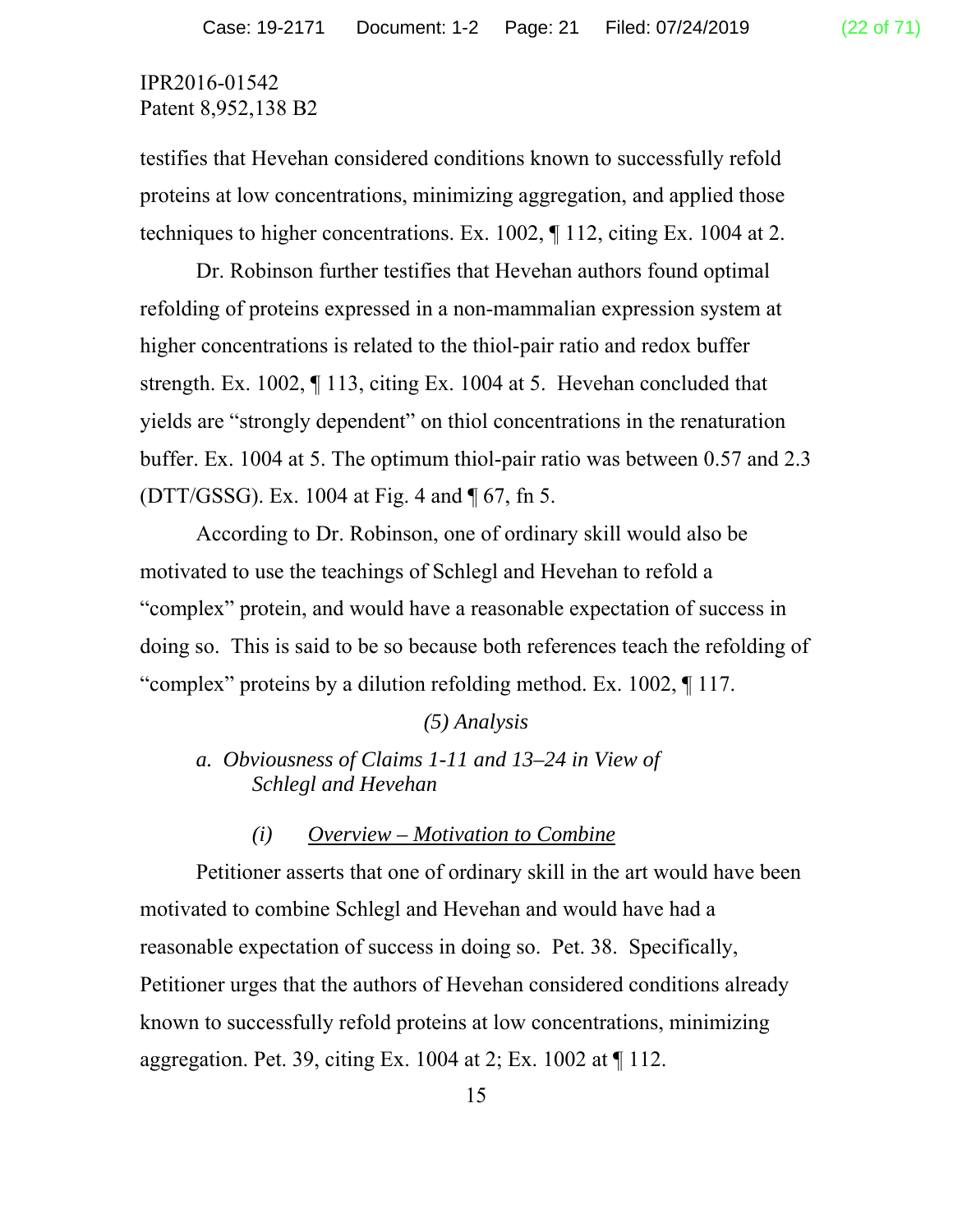This position is supported by the testimony of Dr. Robinson, as noted above. We find Dr. Robinson is qualified to testify to the subject matter of this proceeding. Ex. 1002  $\P$  3–11; Ex. 1049. She testifies that one of ordinary skill in the art would look to Hevehan to solve the problem of refolding proteins at higher concentrations, and would have known the methods of Hevehan could apply to the dilution refolding methods of Schlegl. Ex. 1002, ¶ 115.

Petitioner is of the view that a person of ordinary skill in the art would have known that the refolding methods of Hevehan and Schlegl would be just as applicable to the refolding of proteins in inclusion bodies as to the proteins in denatured native proteins. Pet. 40.

Patent Owner, on the other hand, assert that Schlegl and Hevehan are fundamentally different and incompatible approaches to protein refolding. Resp. 2–3. Schlegl's method is said to be a "mechanical approach" to achieve protein refolding at dilute protein concentrations. *Id*.

 We are provided with the declaration testimony of Richard C. Willson, Ph. D. ("Dr. Willson") as Exhibits 2001 and 2020. We find Dr. Willson qualified to testify to the subject matter of this proceeding. Ex. 2001, ¶¶ 7–14, Ex. 2002. His testimony is the basis for Patent Owner's contrary assertions.

According to Patent Owner, Hevehan's method is a different approach – a chemical approach (focused on denaturant and oxidant, but not reductant, in the refold buffer) to achieve protein refolding at high protein concentrations. Ex. 2001, ¶111. In Schlegl, protein aggregation is avoided by physically separating the protein molecules by dilution. *Id*. ¶112. In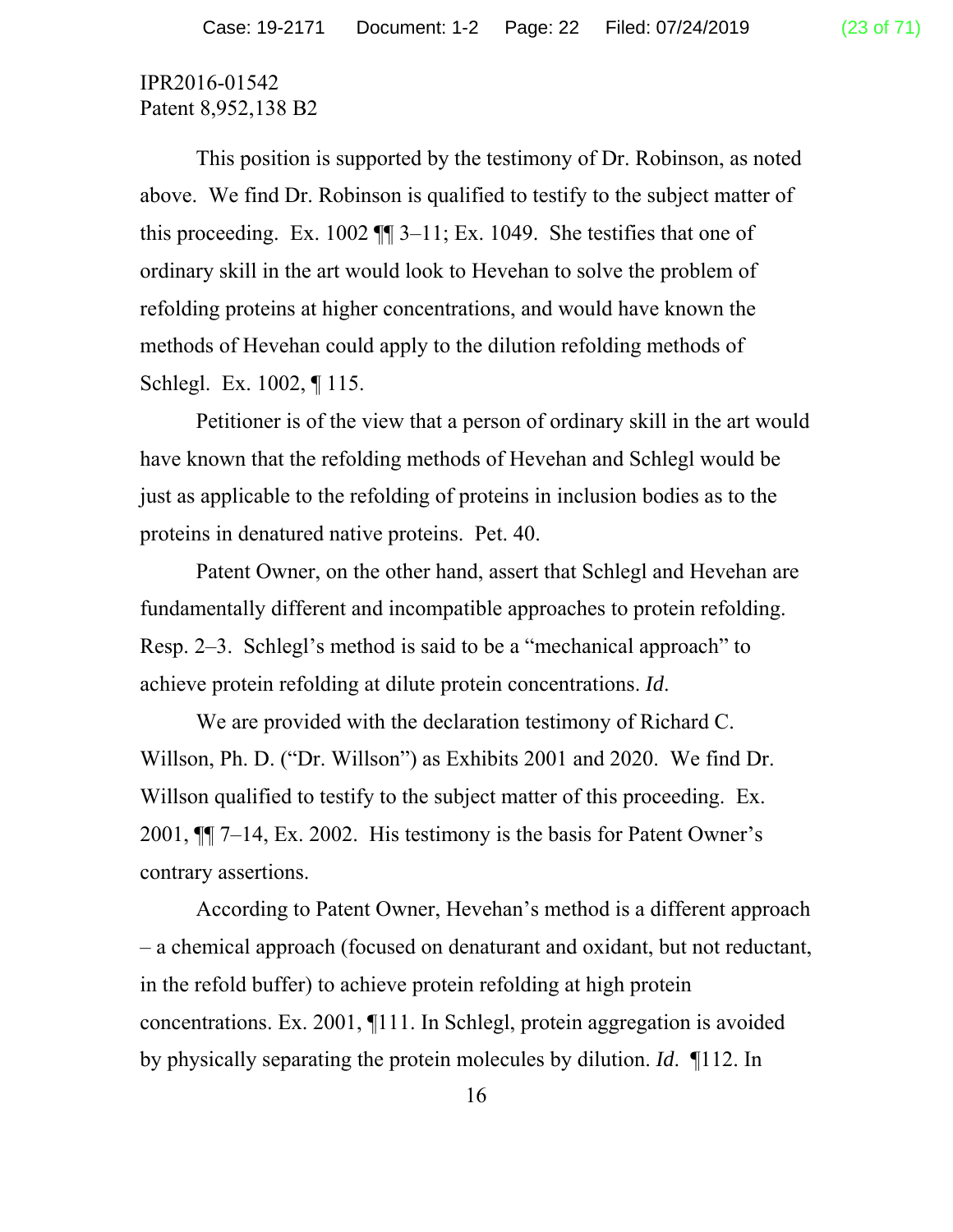Hevehan, refolding proteins at high concentrations necessarily reduces or eliminates such physical separation; chemicals are necessary to avoid aggregation and to achieve proper refolding. *Id*.

Dr. Willson further testifies that the equations involving the reactants (thiol pair ratio and redox buffer strength) are significant – reflecting the indiscovery that the refold efficiency is mostly impacted by the redox state of the refold system. Ex. 2001, ¶ 58.

Dr. Robinson responded to these positions in her second declaration. Ex. 1056. According to her testimony, the two approaches of protein refolding in Schlegl and Hevehan's refolding complement each other and Hevehan optimizes the refolding conditions. Ex. 1056, ¶ 18. She testifies that "Hevehan considered conditions known to successfully refold proteins at low concentrations, and applied those conditions to refolding of proteins expressed in a non-mammalian expression system at higher concentrations." *Id.* (citingEx.1004, 2). "Hevehan found that optimal refolding of proteins expressed in a non-mammalian expression system at higher concentrations is related to the thiol-pair ratio and redox buffer strength." *Id.* (citing Ex.1004, 5). "By varying the conditions of a reductant (DTT) and an oxidant (GSSG) and recording the outcomes, Hevehan concluded that yields are "strongly dependent" on thiol concentrations in the renaturation buffer." *Id.* (citing Ex.1004, 2.) *Id.*

Dr. Robinson also testifies that Schlegl has a clear indication of the use of redox chemistry. Ex. 1056, ¶ 22. She points to Schlegl claim 9 in her testimony, which recites "wherein the protein solution obtained after mixing is collected in a tank and incubated until the protein is completely present in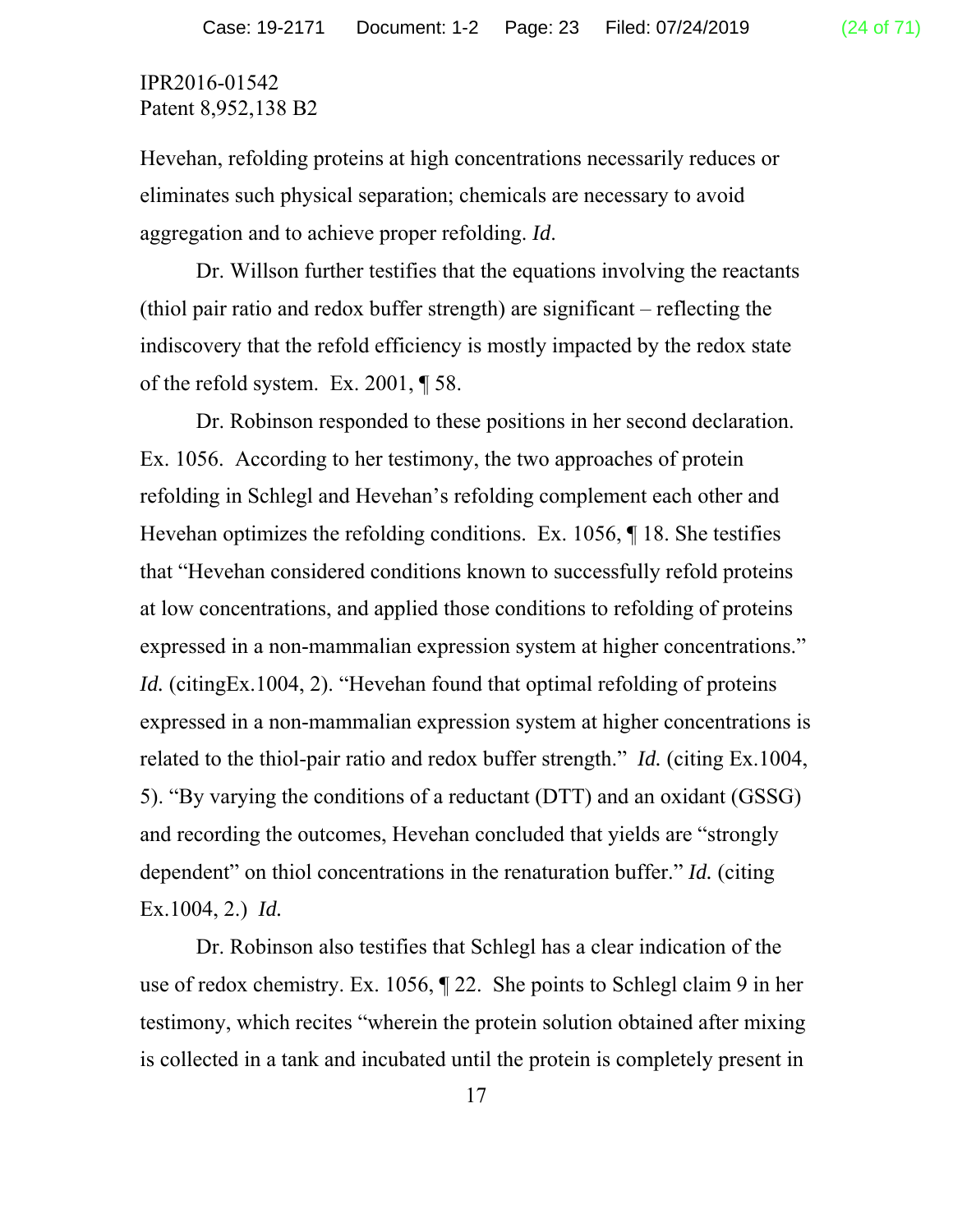its biologically active form." Ex. 1056 ¶24 (citing Ex. 1003, 13). She testifies that it is her view that "the method of claim 9 of Schlegl cannot be practiced without redox chemistry for proteins with disulfide bonds in the native state. If one is working with a protein with disulfide bonds, it is unlikely that one can obtain a biologically active form without the use of redox components." Ex. 1056, ¶ 24.

Dr. Willson testified in his second declaration that Schlegl and Hevehan, alone or in combination, do not teach elements of claim 1; a person of ordinary skill in the art would not combine the references; and the art does not render the claims obvious. Ex. 2020*, passim*.

Dr. Robinson was cross-examined on May 8, 2017, in Washington, DC. A transcript of that deposition testimony is in the record as Exhibit 2019. Dr. Willson likewise was cross-examined, on August 9, 2017, in New York, NY. A transcript of that deposition testimony is in the record as Exhibit 1055. Subsequent to her second declaration, Dr. Robinson was again cross-examined on September 26, 2017, and a transcript of that crossexamination is in the record as Exhibit 2059. We have carefully reviewed the testimony provided by both witnesses.

We credit the testimony of Dr. Robinson on this point over that of Dr. Willson. We are especially persuaded by the fact that simply diluting the protein concentration will not necessarily result in refolding. Reply, 5. Dr. Robinson also makes a compelling point that using a dilution technique to contact a protein-containing volume with a refold buffer does not exclude the use of redox agents. Ex. 1056, ¶ 15.

18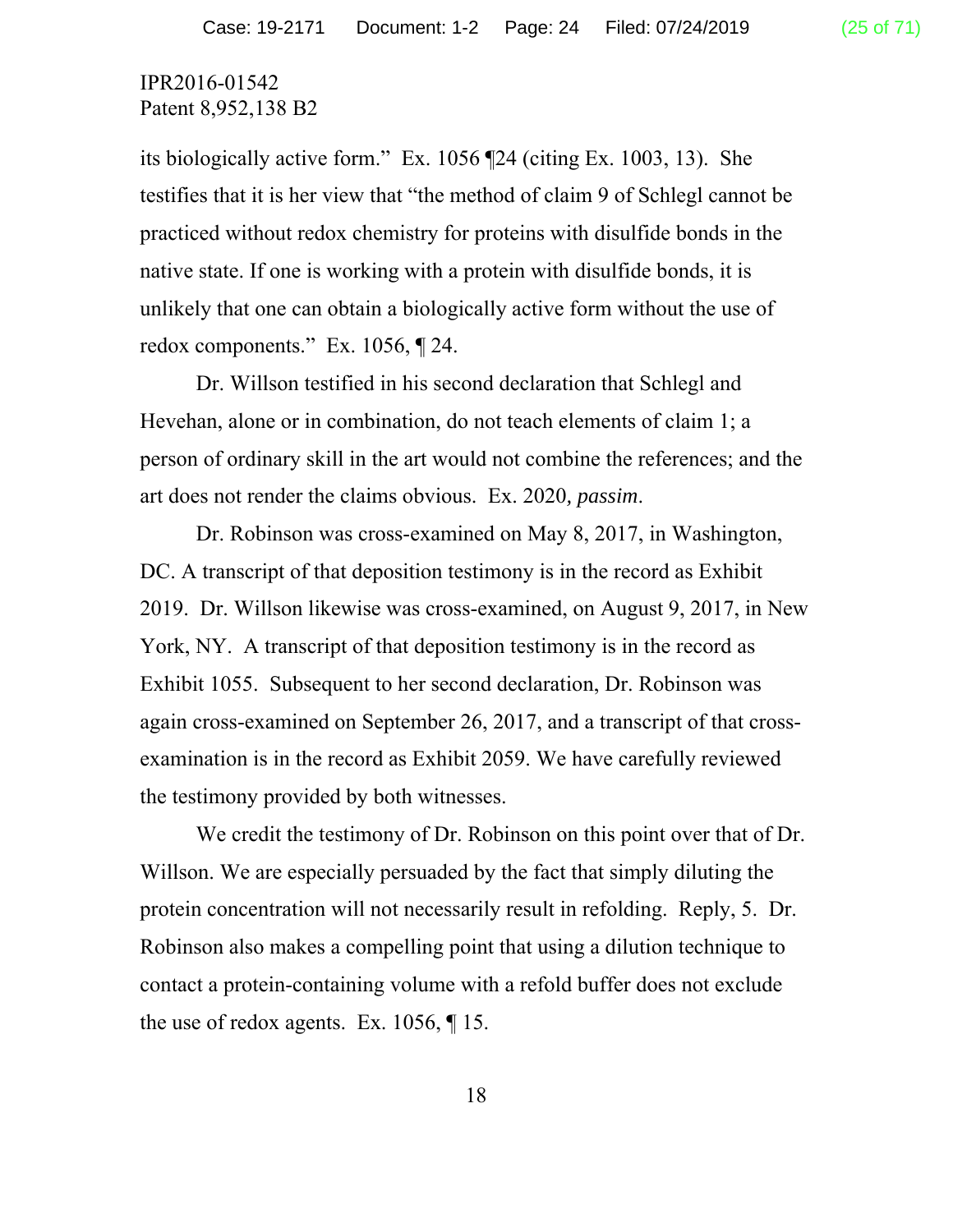She further testifies that Schlegl teaches the use of redox chemistry and a customized refold buffer. *Id.* at

¶ 17, citing Ex. 1003, ¶ 36. Paragraph 36 is reproduced below:

 The refolding buffer used for a given protein of interest is customized to the refolding requirements/kinetics of that protein. Refolding buffers are known in the art and commercially available; typical buffer components are guadinium chloride, dithiothreitol (DTT) and optionally a redox system (e.g. reduced glutathione GSH/oxidized glutathione GSSG), EDTA, detergents, salts, and refolding additives like L-arginine.

Ex. 1003, ¶ 36. It appears to us that glutathione discussed in Schlegl is also listed as an exemplary redox component in the optimized refold buffer of the '138 patent. Ex. 1001, 10:53–54.

Dr. Willson, on the other hand states that Schlegl "does not focus on" the use of redox chemicals. Ex. 2001, ¶ 93. The Response then asserts that because Schlegl's example was a well-known model protein and easy to refold, that "redox chemicals do not play a role in Schlegl's refolding method." Resp. 36. Focusing on the sole example, the Response notes that protein was simple to refold and uses calcium. *Id.* 

This testimony of Dr. Willson, while literally true, cannot in our view be reconciled with Schlegl's express teaching of a customizable refolding buffer with a redox buffer option. We further find that the discussion in Schlegl does not support the Patent Owner's assertion that these references are "incompatible." Resp. 23.

Patent Owner also asserts that redox systems used for refolding at low protein concentrations "are inappropriate" when refolding at high protein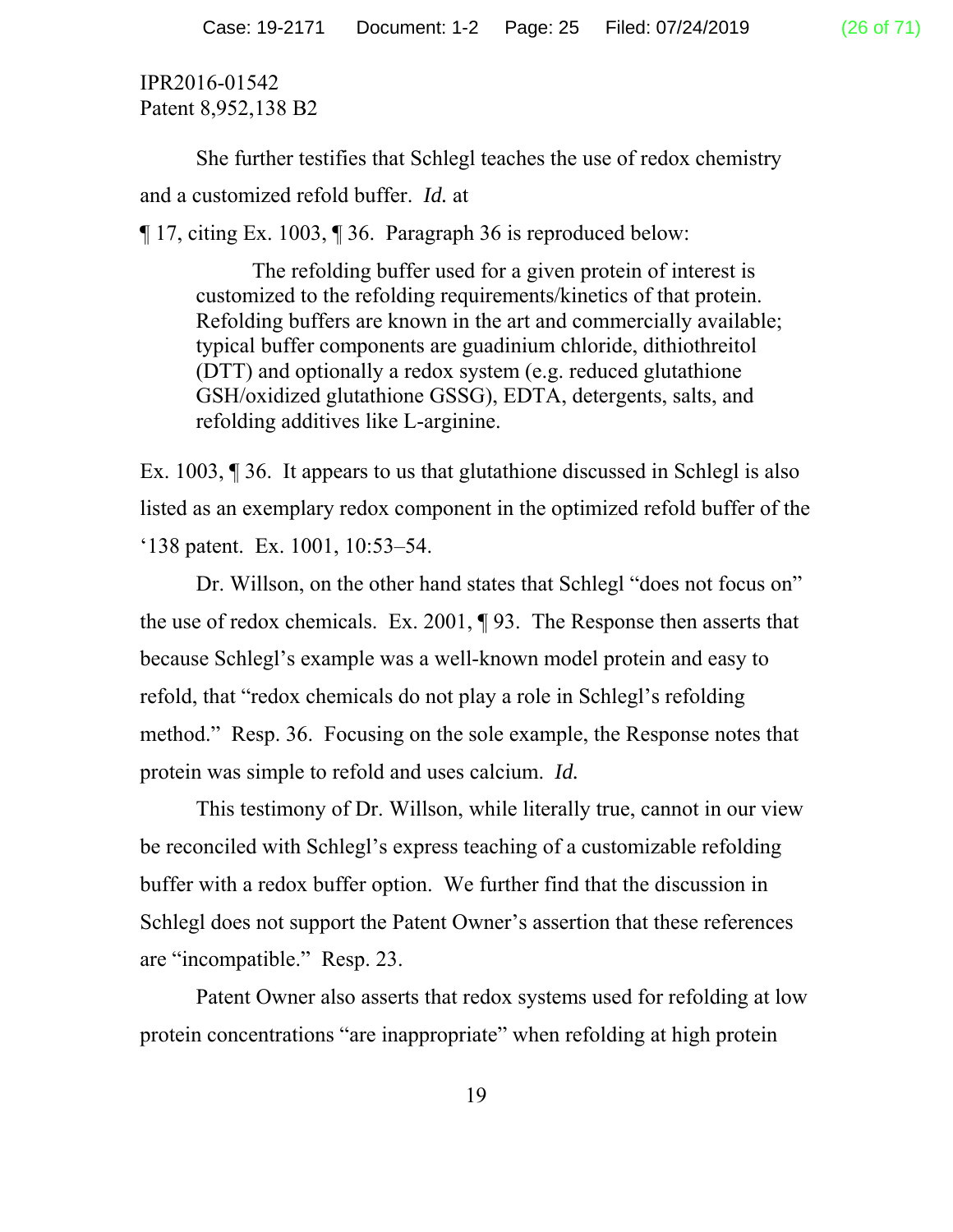concentrations. *Id.* at 26(citing Dr. Willson's second declaration, Ex. 2020, ¶ 22). Dr. Willson makes the statement that "[a]cknowledging that what worked at low protein concentrations 'might not be appropriate when folding a protein at 1 mg/mL or higher concentrations,' *Hevehan* reports the use of a trial-and-error matrix approach to find appropriate conditions." Ex. 2020(citing Ex. 1004, 5).

The problem with this analysis is that, like that with respect to Schlegl above, it strays by incremental degrees from the original evidence of record, and it goes too far. According to Hevehan:

The above thiol concentrations were optimized for oxidative renaturations at low protein concentrations (0.01–0.1 mg/mL) and might not be appropriate when folding a protein at 1 mg/mL or higher concentrations.

#### Ex. 1004, 5.

 We read this paragraph, contained in a section headed *Thiol Concentration Dependence on Renaturation,* and sandwiched between a discussion of the prior art thiol concentrations in the renaturation buffer and empirical studies of different ranges as suggesting quite the opposite – as teaching that one of ordinary skill in the art could find workable ranges by routine experimentation.

 Patent Owner also asserts that host-cell contaminants would lead one of ordinary skill in the art not to have an expectation of success as model proteins are not predictive of or applicable to recombinant proteins expressed in mammalian expression systems. Resp. 2–3 and 27–32. The evidence relied upon for this proposition is a publication originating from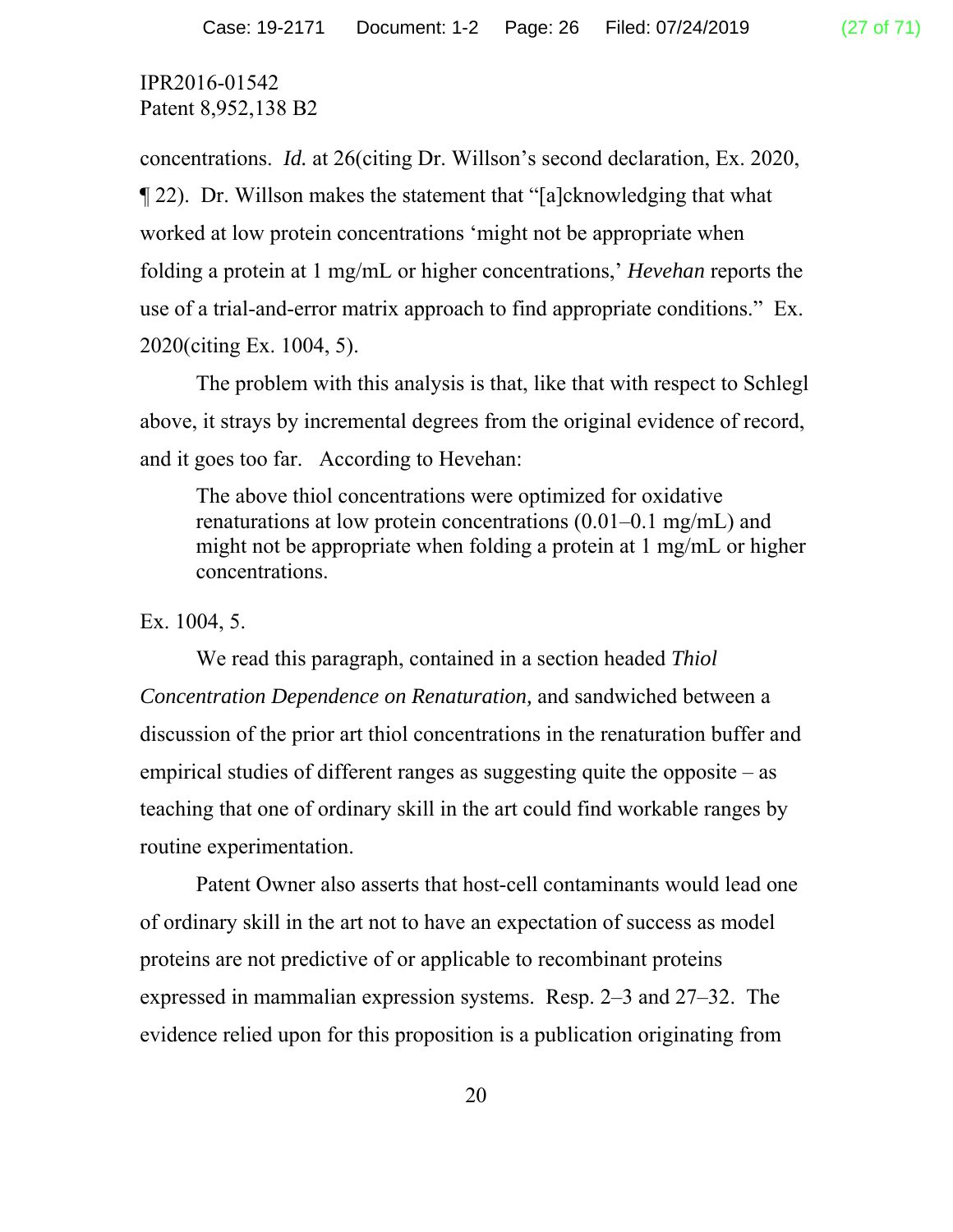the same laboratory that the authors of Hevehan occupied. *Id.* (citing Ex. 2033).

 Again, the weakness in this position is that the authors of the relied upon exhibit(*i.e.* Ex. 2033) came to no such conclusion themselves. Patent Owner selectively relies upon a single example to state: "It decreased by 40% to 50%." Resp. 30. While this again may be literally true, and Patent Owner includes a chart referencing what appears to be the single worst example in the reference, we reproduce the abstract of the reference below to provide additional context:

The effect of typical contaminants in inclusion body preparations such as DNA, ribosomal RNA, phospholipids, lipopolysaccharides, and other proteins on renaturation rate and yield of hen egg white lysozyme was investigated. Separate experiments were conducted in which known amounts of individual contaminants were added to test their effect on renaturation kinetics. **On the basis of a simplified model for the kinetic competition between folding and aggregation, it was found that none of the above contaminants had an effect on the rate of the folding reaction, but some of them significantly affected the rate of the aggregation reaction and, thus, the overall renaturation yield**. **While ribosomal RNA did not seem to affect the aggregation reaction, plasmid DNA and lipopolysaccharides increased the aggregation rate, resulting in a decrease of about 10% in the overall renaturation yield. Phospholipids were found to improve refolding yields by about 15% by decreasing the overall rate of the aggregation reaction without affecting the rate of the folding reaction.** Proteinaceous contaminants which aggregate upon folding, such as β-galactosidase and bovine serum albumin, were found to significantly decrease renaturation yields by promoting aggregation. The effect was strongly dependent on the concentration of the proteinaceous impurity. **On the other hand, the presence of refolding ribonuclease A, which does**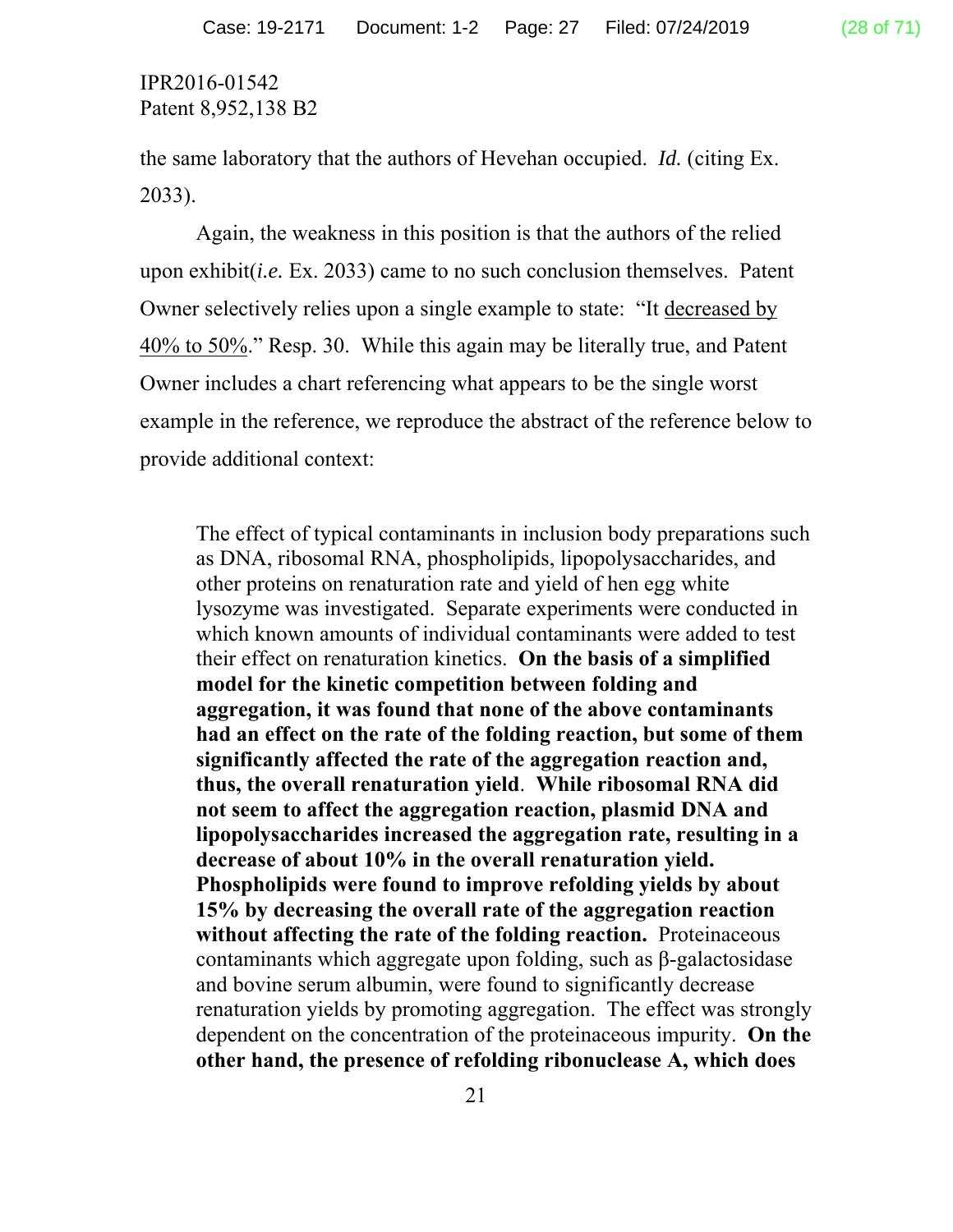**not significantly aggregate upon folding under the conditions tested in this work, did not affect the renaturation kinetics of lysozyme, even at concentrations as high as 0.7 mg/ml.** 

Ex. 2033, Abstract. (Emphases added).

Dr. Willson does not address adequately any of the content we have emphasized in the exhibit's Abstract, which observations either cause lesser overall losses or, in one case, increase yield. While we have no doubt contamination can result in some reduction, none of the highlighted portions, which would appear to somewhat undercut the testimony, are sufficiently acknowledged by or appear to be adequately discussed or countered in the testimony. Ex. 2020, ¶ 43.

Dr. Willson cites to additional references Georgiou (Ex. 2034, at 2) and Darby (Ex. 2035, at  $1-2$ ) as further support. Ex. 2020,  $\P$  42–43. As above, the cited references do not provide support sufficient to establish that for which they are cited. For example, while Georgiou does state that the efficiency of refolding is inversely proportional to the level of contamination (Ex. 2034, 2), Georgiou also states "[n]onetheless, as was shown with βlactamase, it is often possible to modify the expression conditions to reduce the amount of extraneous material incorporated within the inclusion bodies" (*Id.* at 4). (footnotes omitted). Likewise, Darby (a letter to the Editor of Nature Magazine) mentions losses but then also concludes with "[n]evertheless, awareness of the possible presence of complexes should suggest ways of resolving them as well as the stage in the purification process at which refolding of the protein should be attempted." Ex. 2035, 2.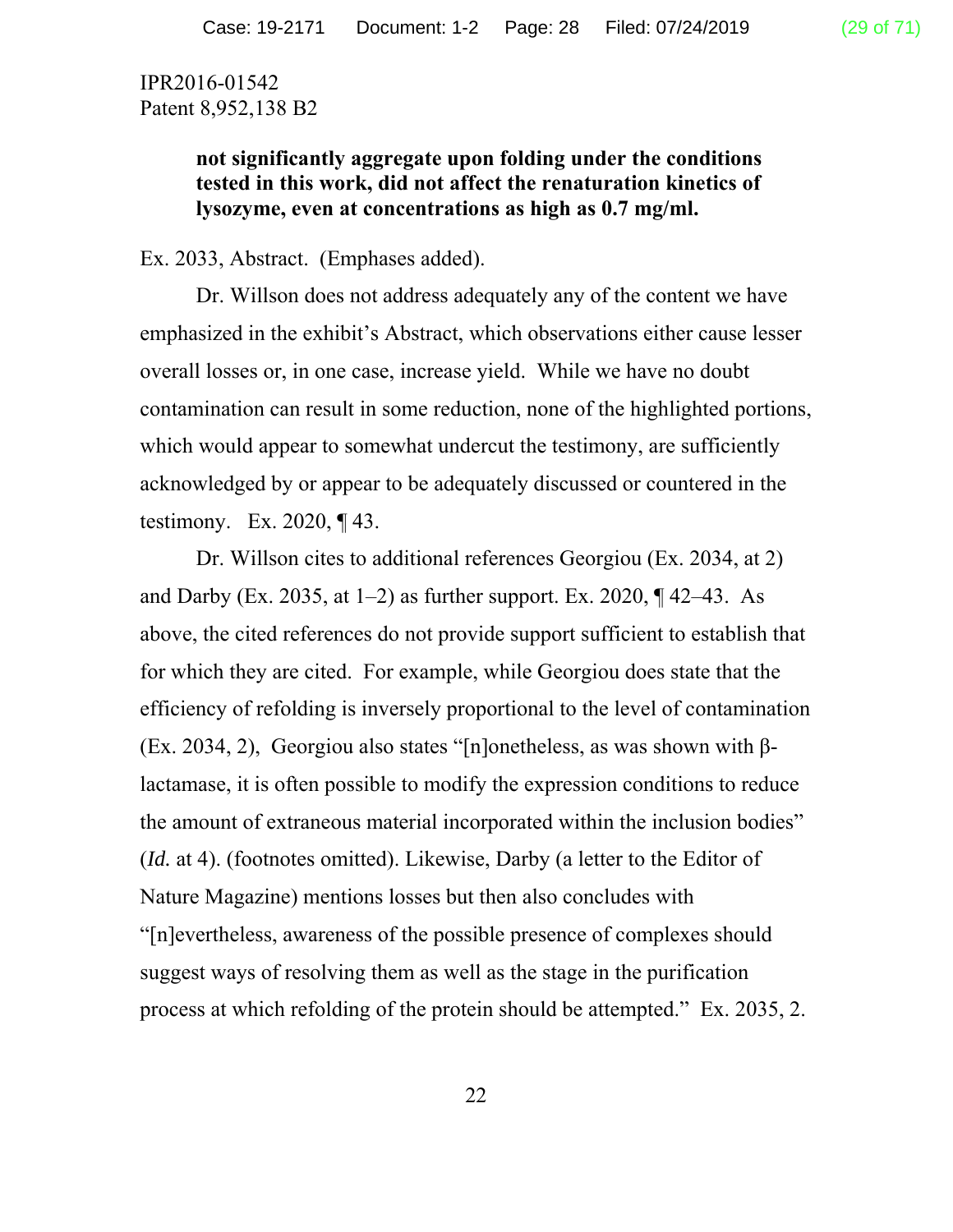We also are further persuaded of the appropriateness of the combination by Dr. Robinson's observation that Schlegl describes quenching of oxidative refolding, and her view that claim 9 could not be practiced without redox chemistry. Ex. 1056, ¶¶ 23 and 24.

Patent Owner, on the other hand, through the testimony of Dr. Willson, asserts that one of ordinary skill in the art would not expect success for myriad reasons including Hevehan's kinetic model being inaccurate because: (1) the model incorrectly assumes that each step is irreversible and proceeds in only one direction (Ex. 2020, ¶74 citing Ex. 1004, 8, Figure 7); (2) the assumption in the model that the aggregation pathway follows thirdorder kinetics does not apply to all protein aggregation pathways(*id.* at ¶ 73 citing Ex. 2043, *passim*); (3) the model incorrectly assumes that only proteins in the intermediate state (between folded and unfolded) aggregate (*id.* at ¶ 74 citing Ex. 2046, 1, Ex. 2047, 1 6, and Fig. 7, and Ex. 2042 ("Buswell") at 1); and (4) the model incorrectly assumes that there is a single pathway for converting one protein state to another (*id.* at ¶75 citing Ex. 1004 at 8, Figure 7).

Relying on the above testimony and evidence, Patent Owner urges that it was known prior to Schlegl that Hevehan does not accurately predict refolding of its own model protein and therefore a person of ordinary skill in the art would not have applied Hevehan's teachings to refolding any other proteins. Resp. 39–42.

Petitioner asserts in reply that Patent Owner has misapplied Buswell, which teaches that Hevehan's model does not work at low-protein concentrations (defined therein as 0.01-0.02 mg/L), which are not the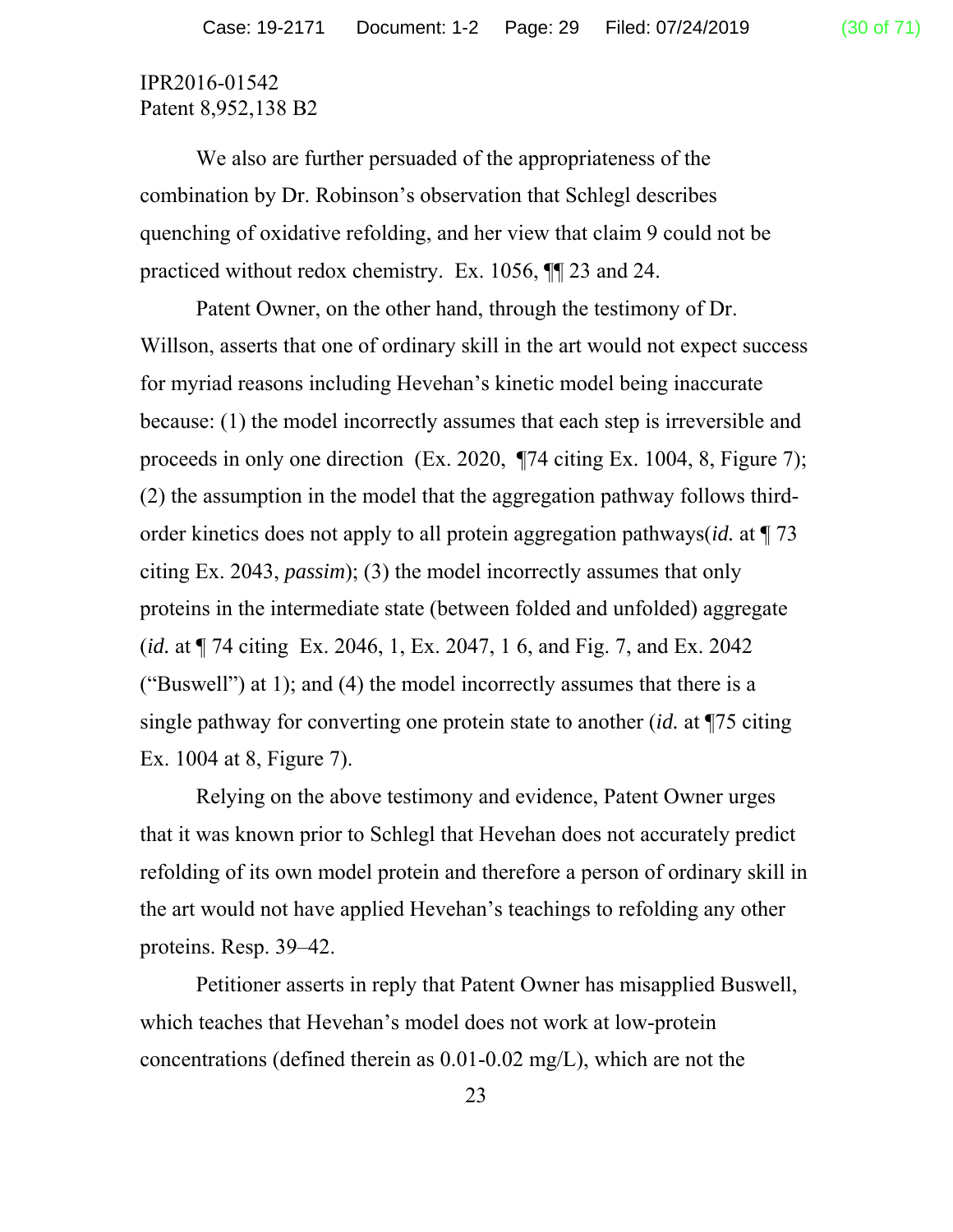conditions Hevehan was using for its measurements. Reply, 10. Petitioner

also observes that Buswell's theory has been discredited. *Id.* (citing Ex.

```
1056 ¶¶34-35, Ex. 1057, 91, 95).
```
We note that Ex. 1057 does expressly negate a principal conclusion of Buswell:

Buswell and Middelberg (2003) reported that the presence of native lysozyme significantly decreased the effective refolding yield. This was because that native lysozyme was able to polymerize with aggregates (Buswell and Middelberg, 2002). We checked this possibility by adding pure native sGFPmut3.1 in our refolding buffer before refolding.

In contrast to decrease in yields in the presence of native lysozyme (Buswell and Middelberg, 2003), refolding yields remained unaffected in the presence of pure native sGFPmut3.1 (Fig. 3).

Ex. 1057, 5.

Accordingly, while it is a close call with competing evidence, we find that a person of ordinary skill in the art would look to Hevehan to solve the problem of refolding proteins at higher concentrations, and would have known the methods of Hevehan could apply to the dilution refolding methods of Schlegl. We also find that a person of ordinary skill in the art (who would have been highly skilled as discussed above) would have had a reasonable expectation of success in combining Schlegl and Hevehan.

We next turn to comparison of the claimed subject matter against the prior art.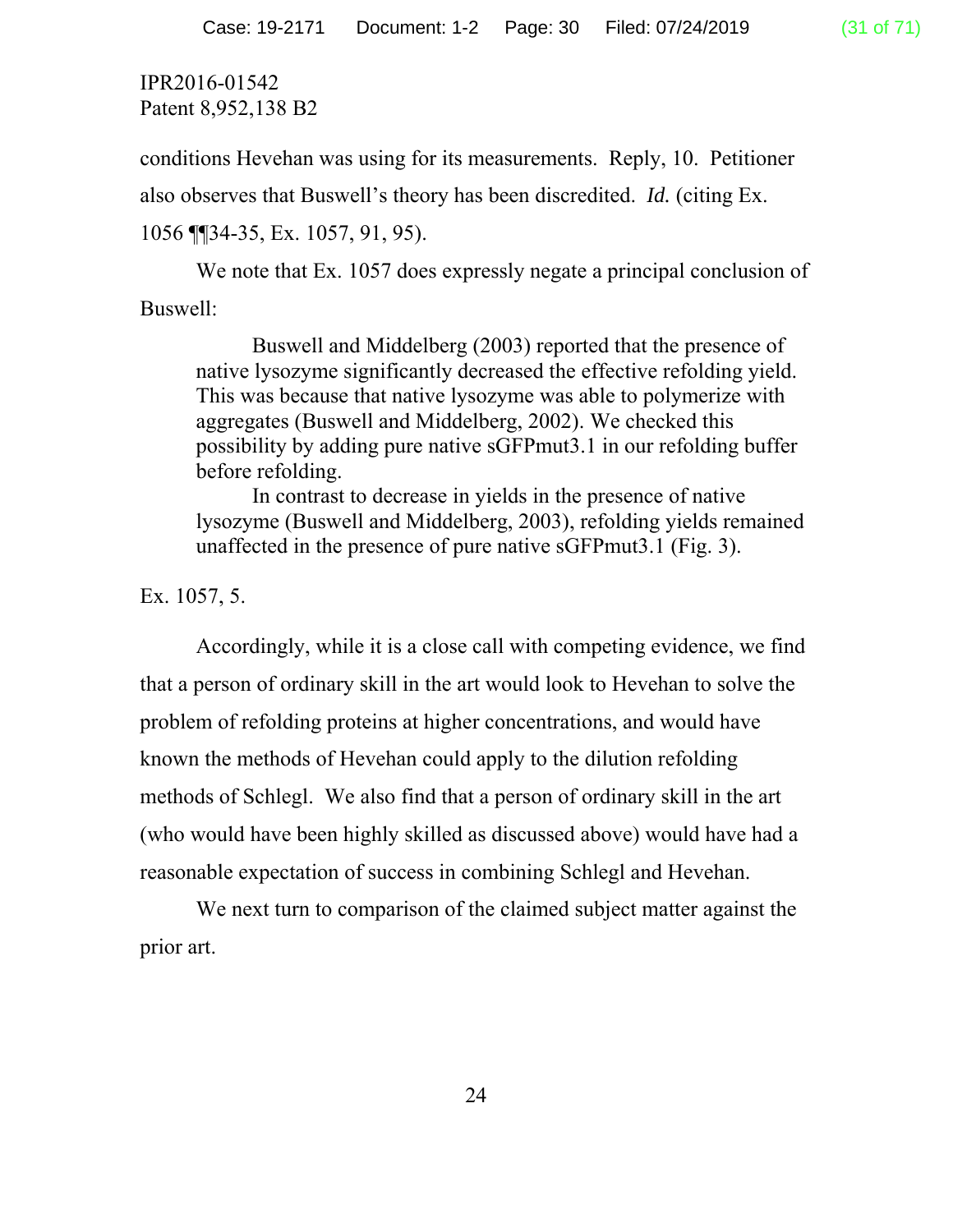# *The Claimed Subject Matter vs. the Prior Art*

## *Claim 1*

*1. A method of refolding a protein expressed in a nonmammalian expression system and present in a volume at a concentration of 2.0 g/L or greater comprising:* 

Petitioner asserts that Schlegl describes refolding of recombinant proteins expressed using nonmammalian expression systems such as bacterial and yeast expression systems. Pet. 43. (citing Ex. 1003 ¶ 4). We find that Schlegl describes expression vectors including microorganisms such as bacteria. *Id.* 

Schlegl is also said to describe protein present at a volume of 16.5 mg/mL (16.5 g/L) before being diluted by the refold buffer. Ex. 1003 at  $\P$ 75.

We find that Schlegl describes that denatured and reduced protein aliquots of 16.5 mg/ml are batch-diluted into a renaturation buffer. *Id.*  While we observe that the end dilution is lower than 2.0  $g/L$ , the protein is contained in a volume at an initial concentration greater than 2.0 g/L.

*(a) contacting the protein with a refold buffer comprising a redox component comprising a final thiol-pair ratio having a range of 0.001 to 100 and a redox buffer strength of 2 mM or greater and one or more of:* 

*(i) a denaturant;* 

*(ii) an aggregation suppressor; and* 

*(iii) a protein stabilizer;* 

*to form a refold mixture;* 

Ex. 1001, 17:47–59.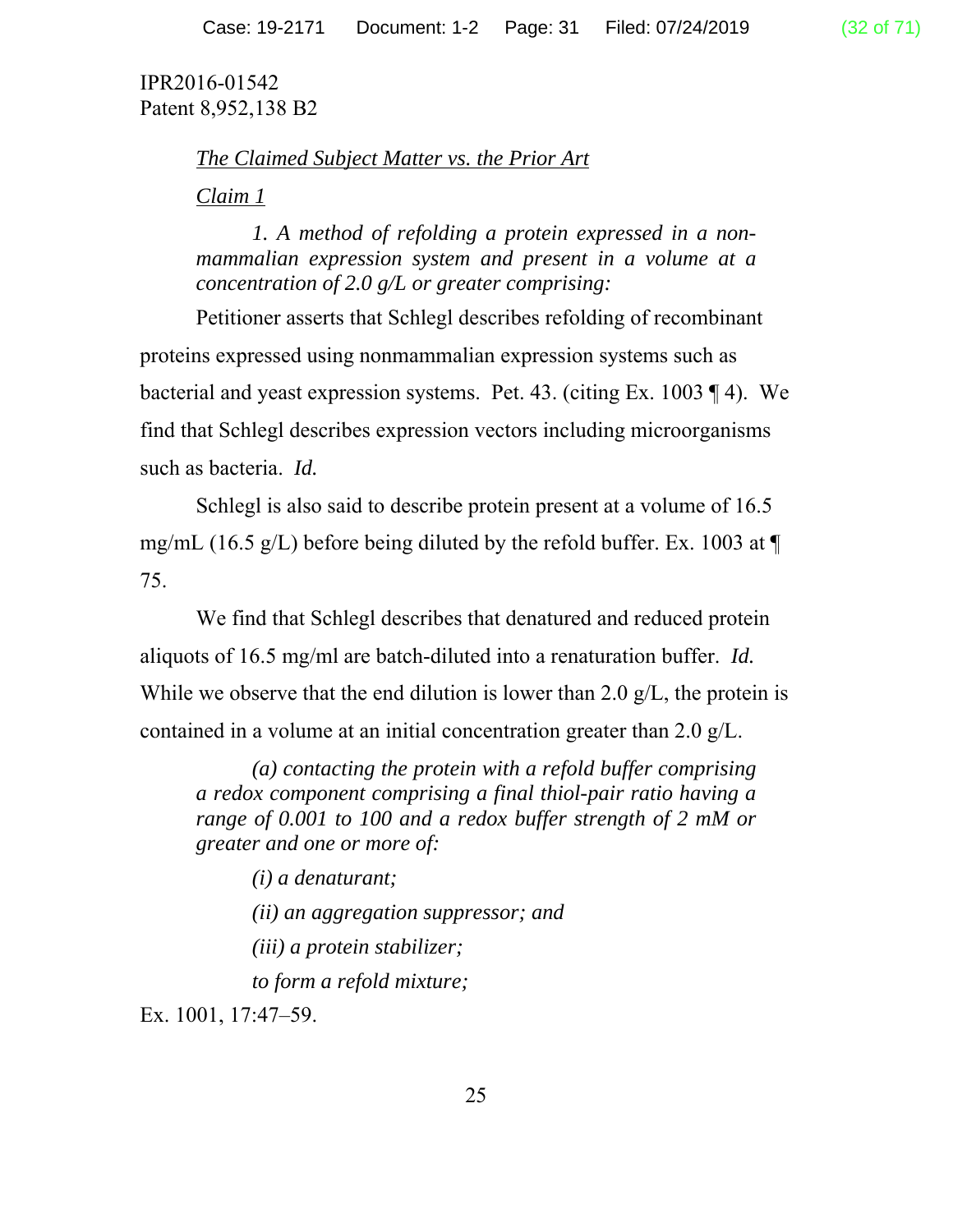Petitioner asserts that the example in Schlegl discloses contacting bovine α-lactalbumin (a denatured model protein) with a refold buffer comprising a redox component as part of the dilution refold method of Schlegl to form a refold mixture. Pet. 44–45 (citing Ex. 1003 ¶ 75).

We find that, in the example, the protein is denatured and reduced in what Schlegl calls a refold buffer. Ex. 1003 ¶ 74. The Schlegl 'refold buffer' contains 0.1 M Tris-HCL, pH 8.0, 6 M GdmHCl, 1 mM EDTA and 20 mM DTT. *Id.*

We also find that the protein is rapidly diluted into a renaturation buffer containing 100 mM Tris-HCl, 5 mM CaCl<sub>2</sub>, 2 mM cystine and 2 mM cysteine, pH 8.5. *Id.* ¶ 75.

Petitioner asserts that a person of ordinary skill in the art would understand that the addition of cystine and cysteine here serve as the redox system or redox component for bovine α-lactalbumin. Pet. 45 (citing Ex. 1002 at ¶ 124). We find this testimony to be credible. See also Ex. 2001, ¶ 53. (Dr. Willson testifying that cystine is the oxidant and cysteine is the reductant).

Petitioner asserts that this redox component has a thiol-pair ratio of 2 and a redox buffer strength of 6 mM. Pet. 45 (citing Ex. 1003 at ¶¶ 36, 0075). Dr. Robinson testifies to this fact. Ex. 1002 ¶ 124. She calculates the ratio at footnote 3 of paragraph 59 of her declaration (Ex. 1002). She states:

Based upon the '138 patent, the thiol pair ratio (TPR) is defined by the equation  $TPR = [reduction]^2/[oxidant]$ , where the TPR is calculated in the redox component. Since these ratios will be the same in the refolding buffer, in this case, the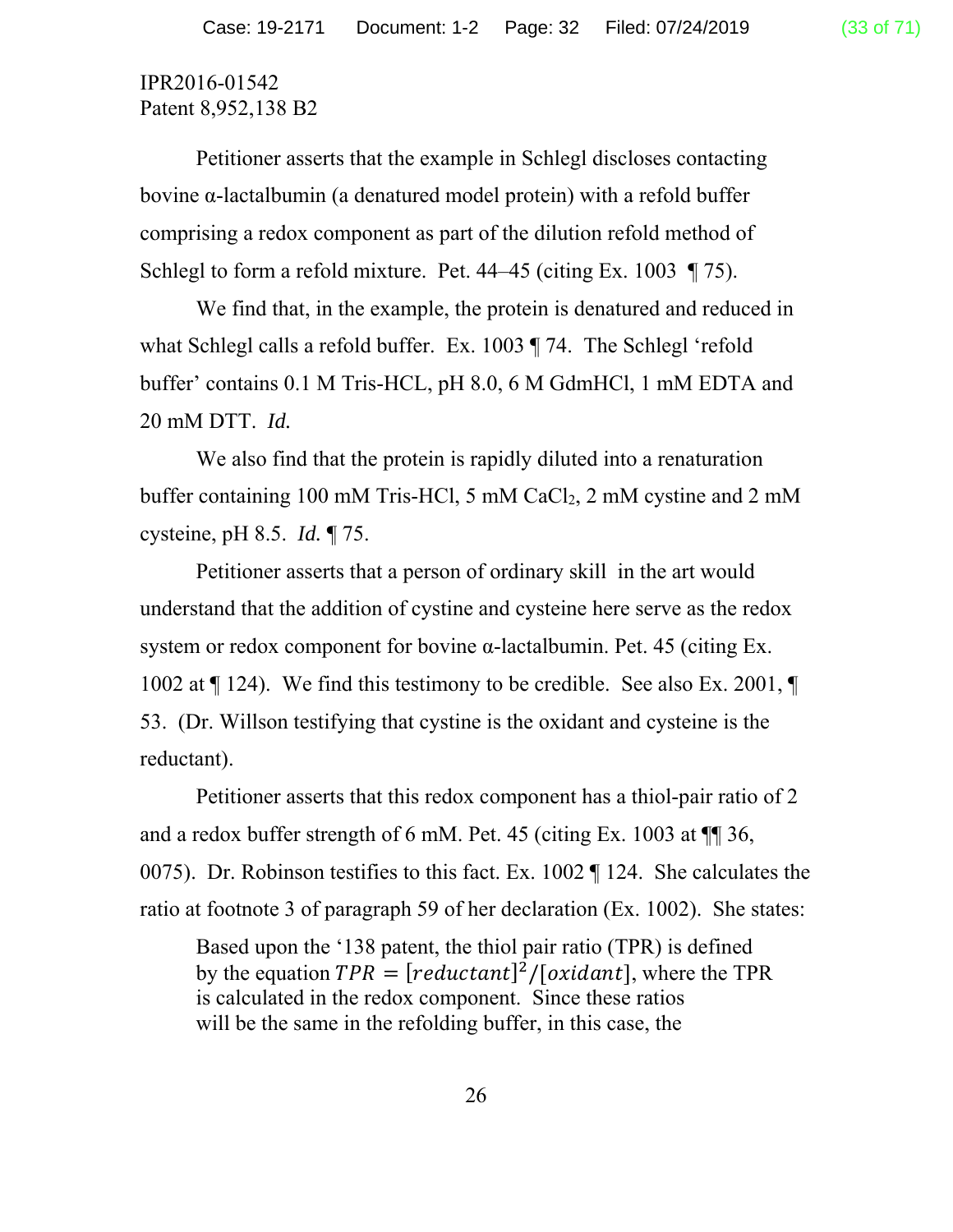$$
TPR = \frac{[cysteine]^2}{[cystine]} = \frac{[2 \, mM]^2}{[2 \, mM]} = 2 \, mM
$$

Ex. 1002, fn3.

Two is within the claimed ratio range of 0.001-100.

Dr. Robinson calculates the redox buffer strength as well:

Based on the '138 patent, the redox buffer strength (BS) is defined by the equation, [R]BS=*2oxidant* + [*reductant*]. In this case, [R]BS=2[cysteine]+[cysteine]=6.6

Ex. 1002, fn4.

-

Six is within the claimed range of "greater than two."

Petitioner further asserts that Hevehan describes contacting a hen egg white lysozyme with a refold buffer comprising a redox component to form a refold mixture. Pet. 45 (citing Ex. 1004 at 6). Petitioner urges that the redox component "has a thiol-pair ratio of between 0.3 and 9 and a redox buffer strength of 5 mM to 19 mM, the optimum being between 10-16 mM." Pet. 45, citing Ex. 1003 at 5; Ex. 1002 ¶ 124.

Patent Owner urges that the above two assertions are incorrect.

Patent Owner has provided an illuminating diagrammatic representation of the claim to illustrate their point, which is reproduced below. The red box is said to indicate the "contacting" step.

<sup>&</sup>lt;sup>6</sup> We observe that Dr. Robinson did not show all of her work; however, it is readily apparent to us that RBS=2[2 mM]+2 mM =  $4+2 = 6$  mM.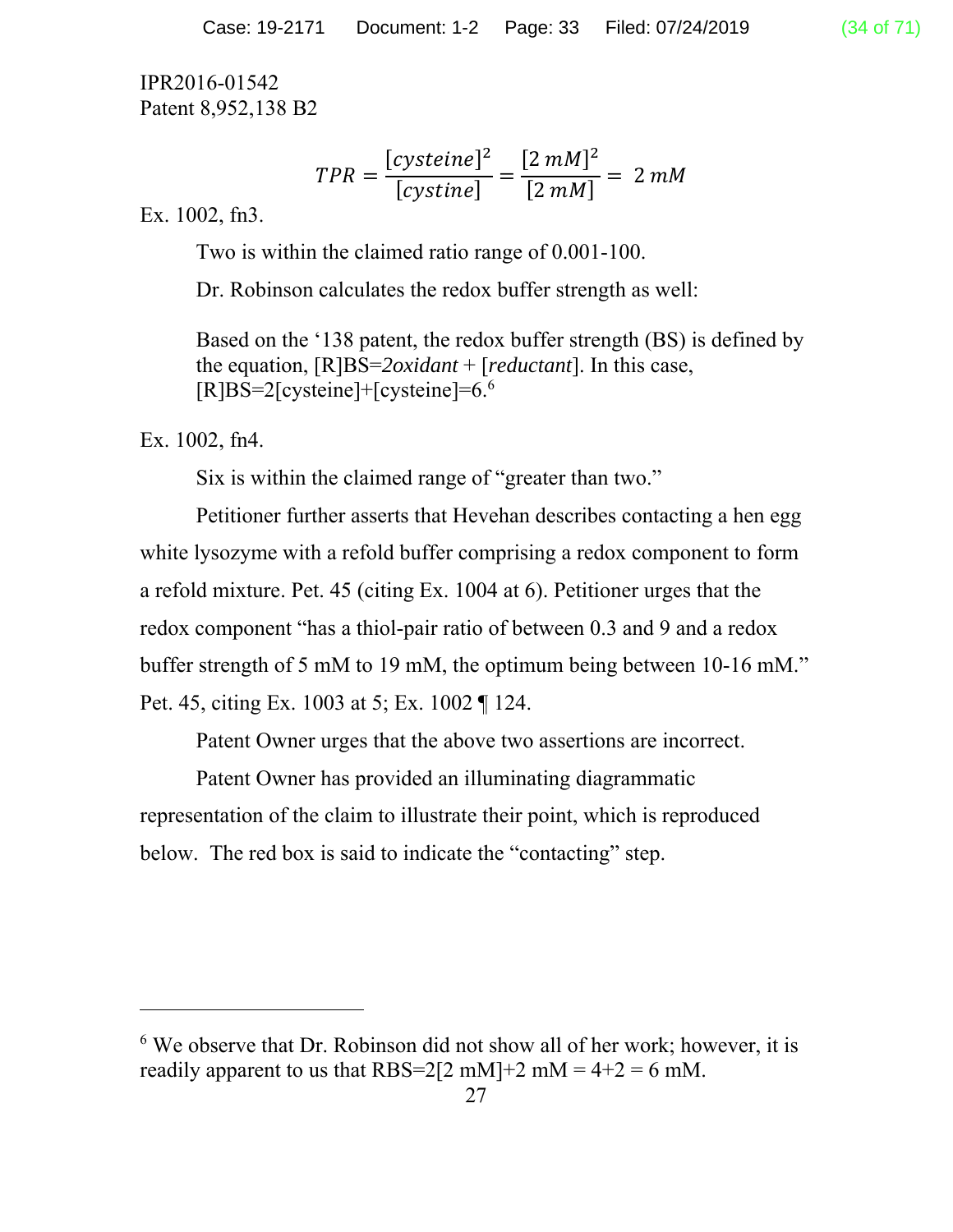

Resp. 15.

 Patent Owner's first argument is that neither Schlegl or Hevehan describe the TPR and RBS equations. *Id.* at 22. According to Patent Owner, Dr. Robinson utilized the equations from the '138 Patent which is hindsight. *Id.* at 23.

While an interesting argument, we are not persuaded of its legal correctness. The TPR and RBS equations define ratios and concentrations of oxidant and reductant. In order to discern whether the claims are obvious, we of necessity must determine whether the prior art ratios and concentrations render the claimed range obvious. Petitioner is correct in observing that "where the general conditions of a claim are disclosed in the prior art, it is not inventive to discover the optimum or workable ranges by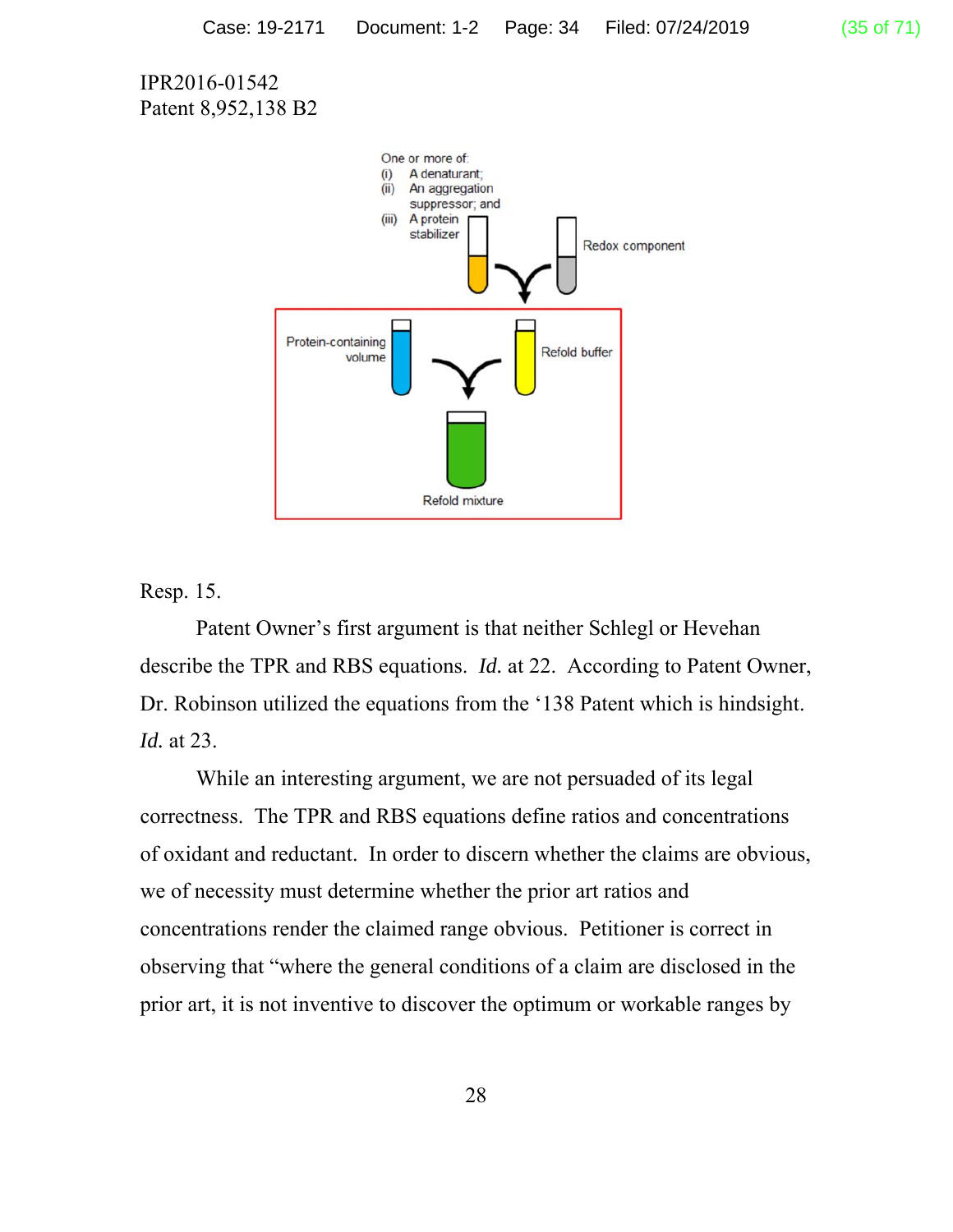routine experimentation." Reply 3 (citing *In re Aller*, 220 F.2d. 454, 456 (CCPA 1955)).

To hold otherwise would eviscerate long-standing legal precedent and simply allow for the patenting of inventions whose only contribution was to quantify into a previously unwritten equation relationships that were discernible to one of ordinary skill in the art from the prior art. For example, if we were to follow Patent Owner's logic to its conclusion, and if another inventor calculated the TPS using a third order relationship, creating an even broader claim, we might be compelled to conclude that the new, broader claim was unobvious simply because the formula was not known. See., e.g. *Brown & Williamson Tobacco Corp. v. Philip Morris Inc*., 229 F. 3d. 1120 (Fed. Cir. 2000)(affirming judgment that patent claiming a reduced circumference cigarette was invalid as obvious over prior art cigarettes also with a different reduced circumference, despite argument that tobacco utilization efficiency "TUE" recited in the claim, defined by the formula TUE= amount of tobacco consumed/puff, was an unobvious advance and not known in the prior art).

Patent Owner's second argument, that one of ordinary skill would not combine Schlegl and Hevehan, has been addressed above and found to be unpersuasive. Resp. 23–31.

Patent Owner's third argument is that the combination of Schlegl and Hevehan does not teach the claimed TPR limitation. Resp. 32. More specifically, Patent Owner urges that the TPR of the combination of Schlegl and Hevehan is zero, and falls outside the claimed range. *Id.*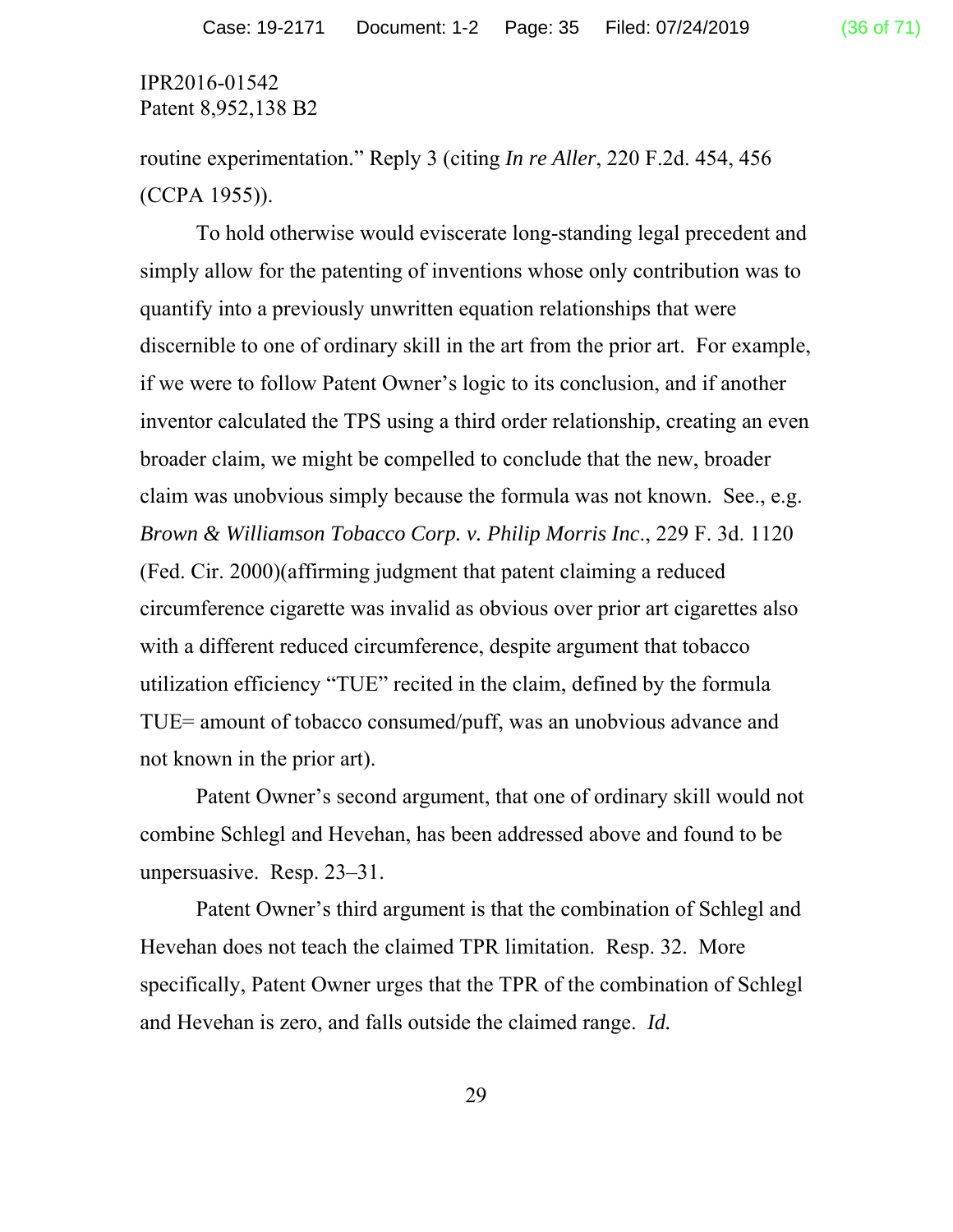This argument was initially raised in passing in the Preliminary Response, page 26, citing to testimony of Dr. Willson that the addition of a reductant was not necessary. Ex. 2001, ¶ 109.

This argument was further developed in the Response, 32–35. More specifically Patent Owner amplifies:

> But *Hevehan* explicitly teaches that there is no reductant in the refold buffer. EX2020 at ¶54. *Hevehan* teaches two volumes: a protein-containing volume and a refold buffer (called the renaturation media). EX2019 at 74:20-75:3; EX2020 at ¶55; EX1004 at 2-3. *Hevehan*'s protein-containing volume contains, in relevant part, HEWL (the protein) and DTT (which Dr. Robinson identifies as the reductant). EX1004 at 2; EX1002 at ¶68, fn. 5; EX2020 at ¶55. *Hevehan*'s refold buffer contains Tris-HCl, EDTA, GSSG (the oxidant), and possibly some GdmCl and L-arginine—none of which are reductants. EX1004 at 2-3; EX2019 at 75:4-25 (GdmCl and L-arginine are not redox chemicals); EX2020 at ¶55 (Tris-HCl and EDTA are not redox chemicals).

Critically, *Hevehan* explicitly teaches that the reductant is not necessary in the refold (renaturation) buffer:

Addition of GSSG's reducing partner, GSH, to the renaturation system was not necessary due to the DTT carried over from the denatured [protein] solution.

EX1004 at 3; EX2019 at 77:8-16. And Dr. Robinson admitted at deposition that there is no DTT reductant in the refold buffer. EX2019 at 76:1-5; EX2020 at ¶56.

Response 33.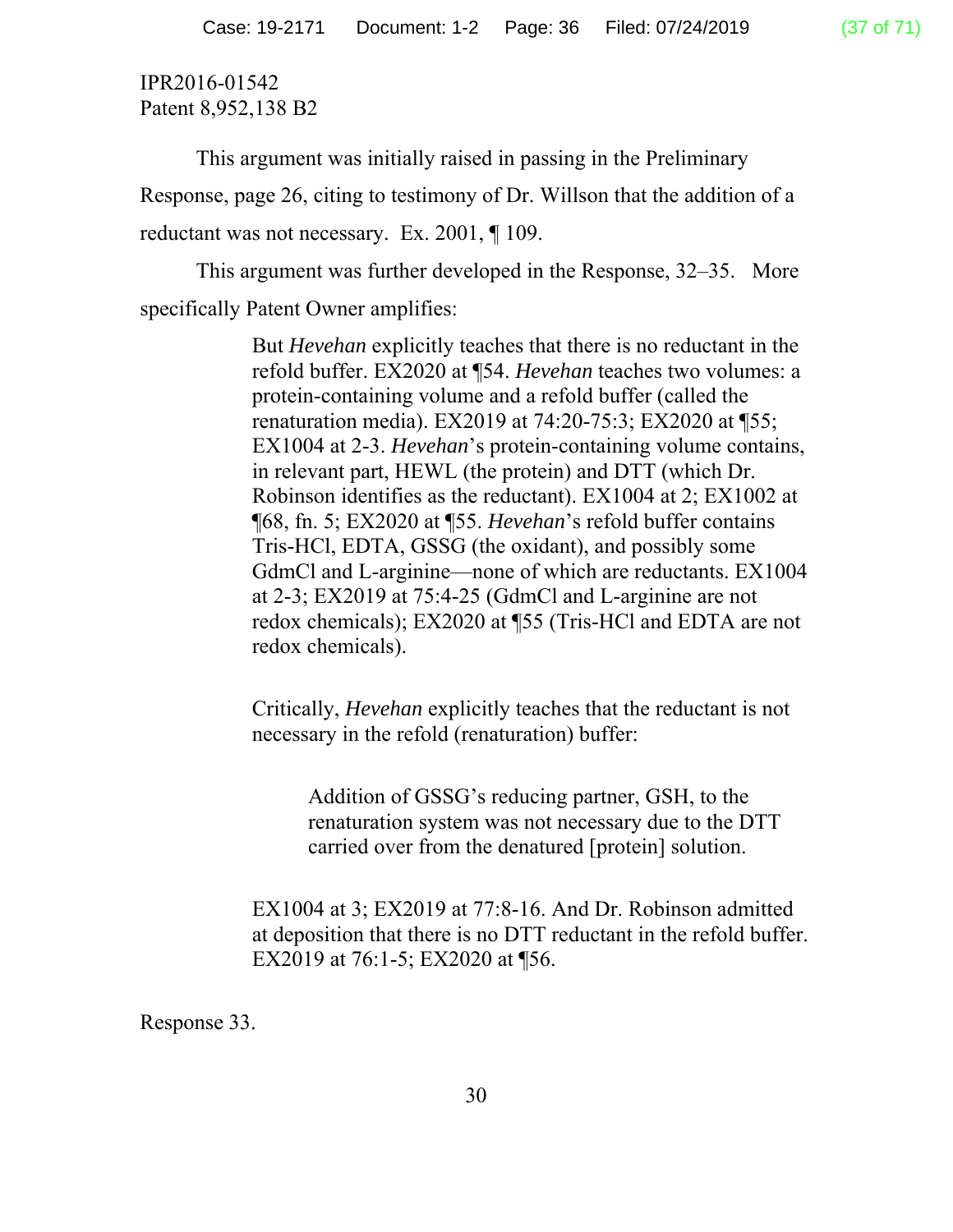Were there a teaching of no reductant in the refold buffers in Hevehan, then it appears to us that the Patent Owner would prevail. However, Petitioner correctly observes that the very next sentence in Hevehan states:

In a typical experiment, the refolding solution contained 5 mM GSSG and 2 mM DTT, resulting in a glutathione ratio [GSH]/[GSSG] of 1.33/1.

Reply 8 (citing Ex. 1004, 3).

Petitioner also observes that the TPR in Hevehan cannot be zero, as Hevehan states that protein yields are "strongly dependent" on thiol concentrations in the renaturation buffer. Reply 9 (citing Ex. 1004, 5). Petitioner asserts that this conclusion would not be possible if Hevehan were teaching a TPR of zero. Petitioner observes that Hevehan discloses that the optimum thiol-pair ratio is between 0.57 and 2.3 (DTT/GSSG). Ex. 1004, Fig. 4; Ex. 1002, ¶68; Ex. 1056, ¶¶31–33.

We find Petitioner's evidence more credible and compelling. Patent Owner appears to rely upon an isolated portion of evidence without considering the overall teachings of the Hevehan reference. The combination of Schlegl and Hevehan does not teach a TPR of zero; to the contrary, we find it teaches additional points within the broad range of claim 1.

#### *(b) incubating the refold mixture; and*

Petitioner asserts that Schlegl describes "[c]omplete refolding, including formation of disulfide bonds, proline isomerization and domain pairing may take hours and up to several days" of further incubation in the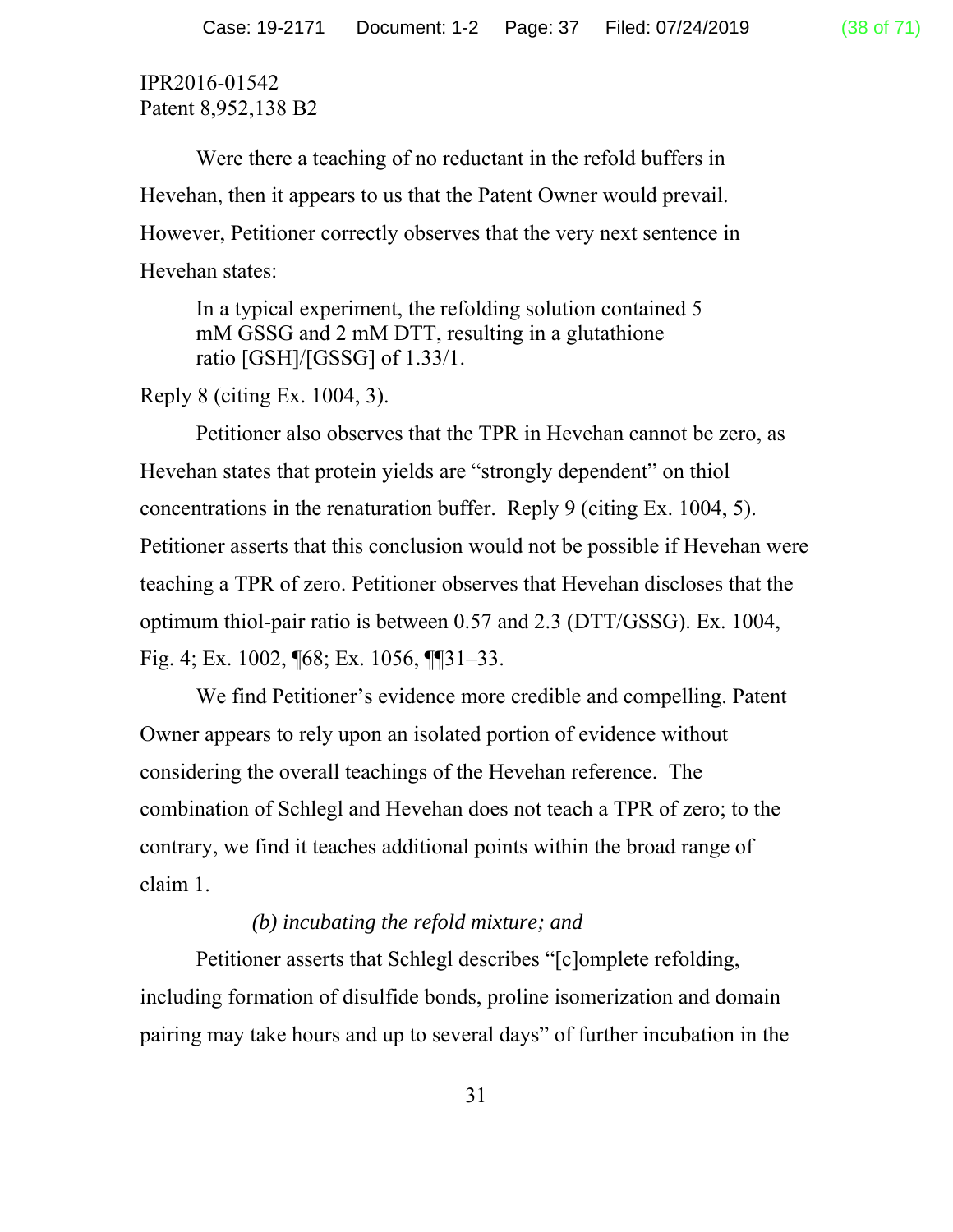# IPR2016-01542

Patent 8,952,138 B2

refolding tank to allow complete refolding of the protein. Pet. 48 (citing Ex. 1003 ¶¶ 16, 60). Patent Owner does not significantly dispute this teaching.

*(c) isolating the protein from the refold mixture.* 

Lastly, Petitioner asserts that Schlegl discloses isolation of the protein from the refold mixture as a final step in the disclosed refold method, including via dialysis, filtration, extraction, precipitation and chromatography. Pet. 48 (citing Ex. 1003 ¶¶ 39, 65). Patent Owner does not significantly dispute this teaching.

On consideration of the evidence presented at trial, including Patent Owner's evidence to the contrary, we find Petitioner to have met its burden of proof. We conclude that claim 1 is unpatentable as obvious over Schlegl and Hevehan.

#### *Claim 2*

Claim 2 depends from claim 1, and further recites that the final thiolpair ratio is selected from the group consisting of 0.05 to 50, 0.1 to 50, 0.25 to 50, 0.5 to 50, 0.75 to 40, 1.0 to 50 and 1.5 to 50, 2 to 50, 5 to 50, 10 to 50, 15 to 50, 20 to 50, 30 to 50 or 40 to 50. Ex. 1001, 17:60–18:2.

Petitioner asserts that Schlegl describes contacting the protein with a refold buffer with a thiol-pair ratio of 2. Pet. 49 (citing Ex. 1003 at ¶ 75). Hevehan is said to describe a thiol pair ratio of 0.3 to 9. *Id.* (citing Ex. 1004, 5). Patent Owner does not separately argue claim 2.

As the evidence shows that the final TPR in Schlegl and Hevehan fall within several of the claimed ranges of claim 2, we are persuaded that Petitioner has demonstrated that challenged claim 2 is unpatentable as obvious over Schlegl and Hevehan.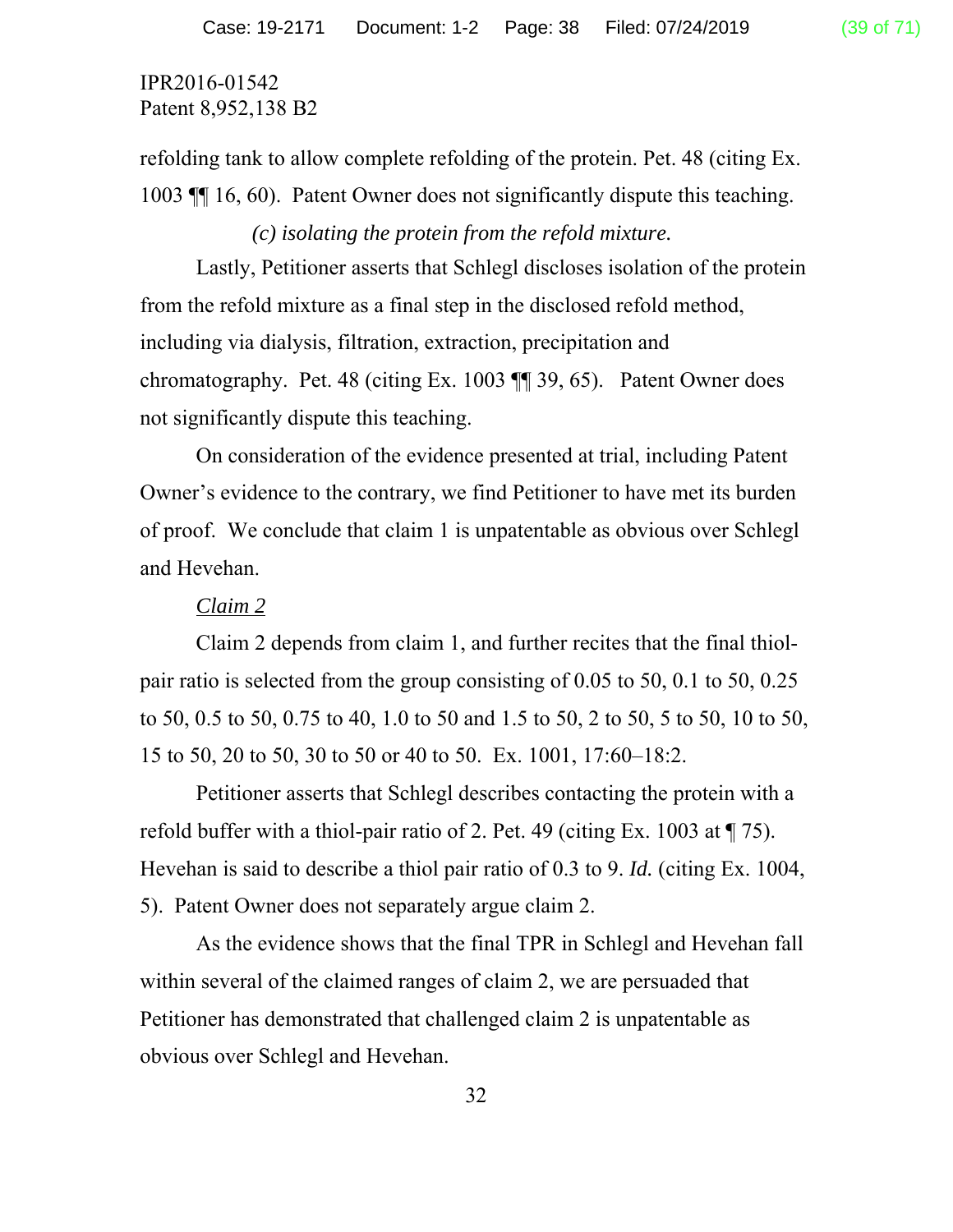## *Claim 3*

Claim 3 depends from claim 1 and further recites that the thiol-pair buffer strength is selected from the group consisting of greater than or equal to 2.25 mM, 2.5 mM, 2.75 mM, 3 mM, 5 mM, 7.5 mM, 10 mM and 15mM. Ex. 1001, 18:3–6.

Petitioner asserts that the example in Schlegl describes a redox buffer strength of 6 mM. Pet. 49 (citing Ex. 1003 ¶ 75). Hevehan is also said to describe a redox buffer strength of 5 to 19 mM, with an optimum 10 to 16 mM. *Id.* (citing Ex. 1004, 5). Both disclosures are urged to fall within the scope of claim 3. Patent Owner does not separately argue claim 3.

As the final RBS in Schlegl and Hevehan appear to fall within the claimed range of claim 3, we are persuaded that Petitioner has demonstrated that challenged claim 3 is unpatentable as obvious over Schlegl and Hevehan.

#### *Claims 4 and 5*

Claim 4 depends from claim 1, and further recites that the protein is present in the volume in a non-native limited solubility form. Ex. 1001, 18:7–8. Claim 5 depends from claim 4, and further recites that the form is an inclusion body. *Id.* 18:9–10.

Petitioner asserts that Schlegl discloses that the protein is deposited in the cells in a paracrystalline form, in so-called "inclusion bodies," also termed "refractile bodies." Pet. 52–53 (citing Ex. 1003 ¶ 6). Hevehan is said to describe that the "[a]ctive protein can be recovered by solubilization of inclusion bodies followed by renaturation of the solubilized (unfolded)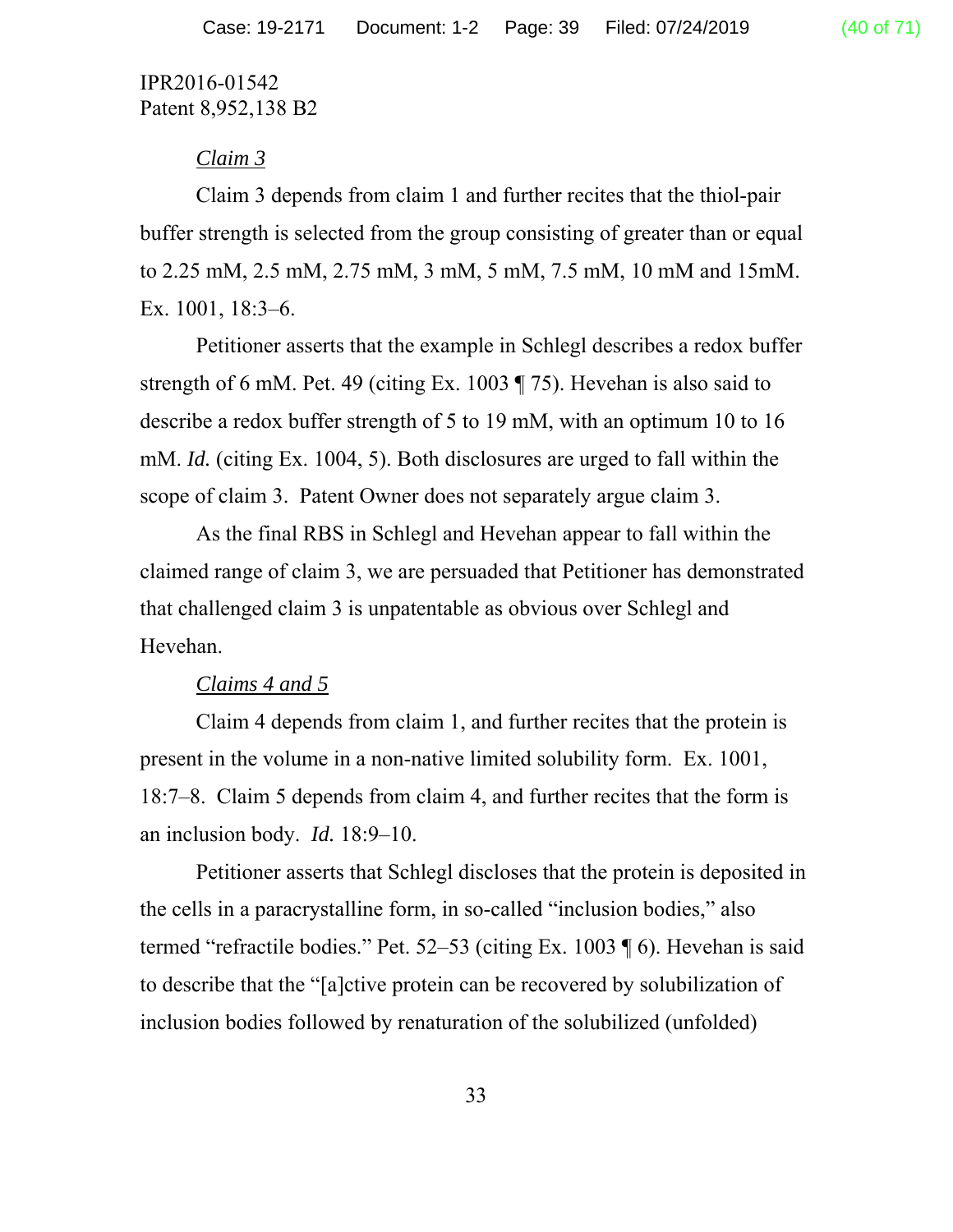protein." *Id.* (citing Ex. 1004, Abstract). Patent Owner does not separately argue claims 4 or 5.

As the evidence of record establishes that the final inclusion bodies in Schlegl and Hevehan fall within the non-native limited solubility form of claim 4, and the inclusion body of claim 5, we are persuaded that Petitioner has demonstrated that challenged claims 4 and 5 are unpatentable as obvious over Schlegl and Hevehan.

#### *Claim 6*

Claim 6 depends from claim 1, and recites that the protein is present in the volume in a soluble form. Ex. 1001, 18:11–12.

Petitioner asserts that Schlegl describes a method of refolding a protein, where that protein before refolding is dissolved as a protein solution. Pet. 53 (citing Ex. 1003 ¶¶ 16, 63). Patent Owner does not significantly argue claim 6.

As the evidence of record establishes that the protein solution in Schlegl falls within the soluble form of claim 6, we are persuaded that Petitioner has demonstrated challenged claim 6 is unpatentable as obvious over Schlegl and Hevehan.

#### *Claims 7-11*

Claim 7 depends from claim 1, and further recites that the protein is recombinant. Ex. 1001, 18:13–14. Claim 8 depends from claim 1 and further recites that the protein is an endogenous protein. *Id.* 18:15–16. Claim 9 depends from claim 1, and further recites that the protein is an antibody. *Id.* 18:17–18. Claim 10 depends from claim 1, and further recites that the protein is a complex protein. *Id.* 18:19–20. Claim 11 depends from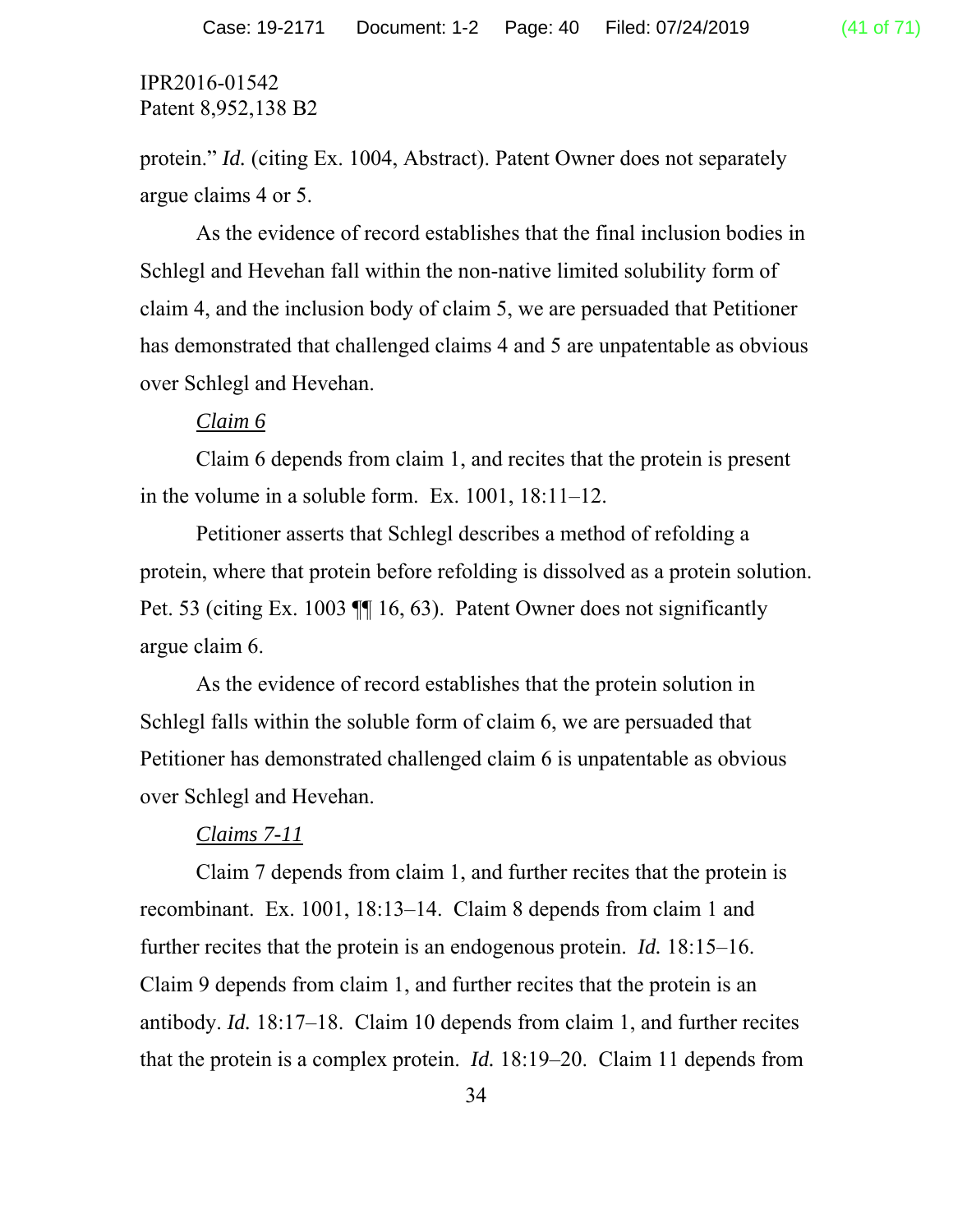claim 1, and further recites that the protein is a multimeric protein. *Id.*  18:21–22.

Petitioner asserts, alternatively, that Schlegl discloses a method of refolding the various proteins identified in claims 7-11, and that one of ordinary skill in the art would immediately recognize that the methods of Schlegl could be applied. Pet. 53–54. Petitioner points to Schlegl's description that the methods can be applied to "any protein, protein fragment or peptide that requires refolding upon recombinant expression in order to obtain such protein in its biologically active form" *Id.* (citing Ex. 1003 ¶ 31). Petitioner observes that Schlegl describes the refolding of bovine αlactalbumin, a protein containing 123 amino acid residues and four disulfide bonds, while Hevehan describes refolding hen egg white lysozyme having 129 amino acids and four disulfide bonds. Pet. 54 (citing Ex., 1003, 1004).

Dr. Robinson testifies that a person of skill in the art would immediately recognize that the methods taught by Schlegl could be applied to each of these types of proteins, and in particular multimeric proteins, such as antibodies. Ex. 1002, ¶ 145 (citing Ex. 1006 at 281).

Patent Owner does not separately argue claims 7 and 8. Patent Owner, however, provides contrary arguments for claims 9, 10, and 11.

Patent Owner urges that none of the refolded proteins of Schlegl and Hevehan are complex proteins as recited in claim 10. Resp. 42–44. More specifically, Patent Owner asserts that there is no empirical evidence that a person of ordinary skill in the art would have had a reasonable expectation of success of refolding complex proteins, antibodies, or multimeric proteins. Resp. 43. Dr. Willson testifies that neither Schlegl nor Hevehan "teach or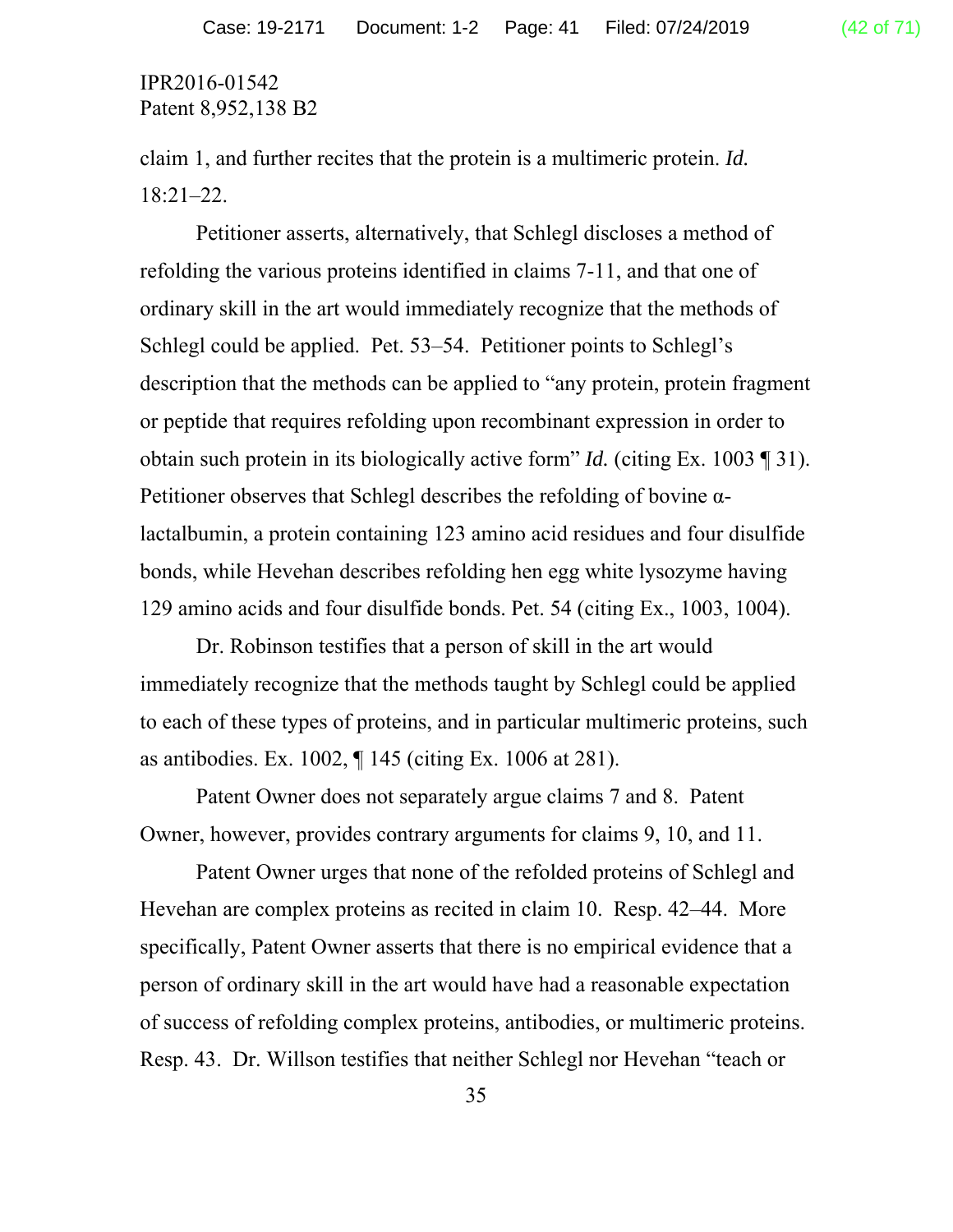-

suggest" the proteins required by claims 9, 10, and 11. Ex. 2020, ¶94. Dr. Willson concedes that Schlegl broadly states that its method can be used on "any protein, protein fragment or peptide that requires refolding upon recombinant expression in order to obtain such protein in its biologically active form." Ex. 1003, ¶ 31. However, he would require an experimental showing to support this assertion, not the model protein example actually conducted. Patent Owner also observes that refolding complex proteins can be "extremely difficult" and "challenging." Resp. 43.

We accept that refolding proteins is difficult and challenging. However, the person of ordinary skill in the art is highly skilled. The Petition asserts that one of ordinary skill in the art would immediately recognize that the methods of Schlegl could be applied to those types of molecules, and Dr. Robinson's testimony supports the statement made in Schlegl. Ex. 1002, ¶ 145.

Dr. Robinson relies in part on Ex. 1006, which is a publication from "mAbs" journal in 2009.<sup>7</sup> We also take into account her cross-examination testimony in which she stated:

<sup>&</sup>lt;sup>7</sup> Patent Owner asserts that Ex. 1006 is not prior art to their claims. They have provided the declaration testimony of Dr. Roger A. Hart (Ex. 2021), and internal Amgen presentations (Ex. 2022 and Ex. 2024) which are considered to be confidential and subject to protective order. Exhibits 2022 and 2024 discuss protein AMG 745 and Exhibits 2023 and 2025 indicate the documents were created in 2009 and 2008 However, other than the code names of the proteins, no real identification of the type of protein that designation reflects is made in the contemporaneous documents. Dr. Hart testifies that AMG 745 falls within the scope of, *e.g.,* claims 1, 7, 10, 11, and 12(Ex. 2021, ¶ 35) , identification would have been unnecessary on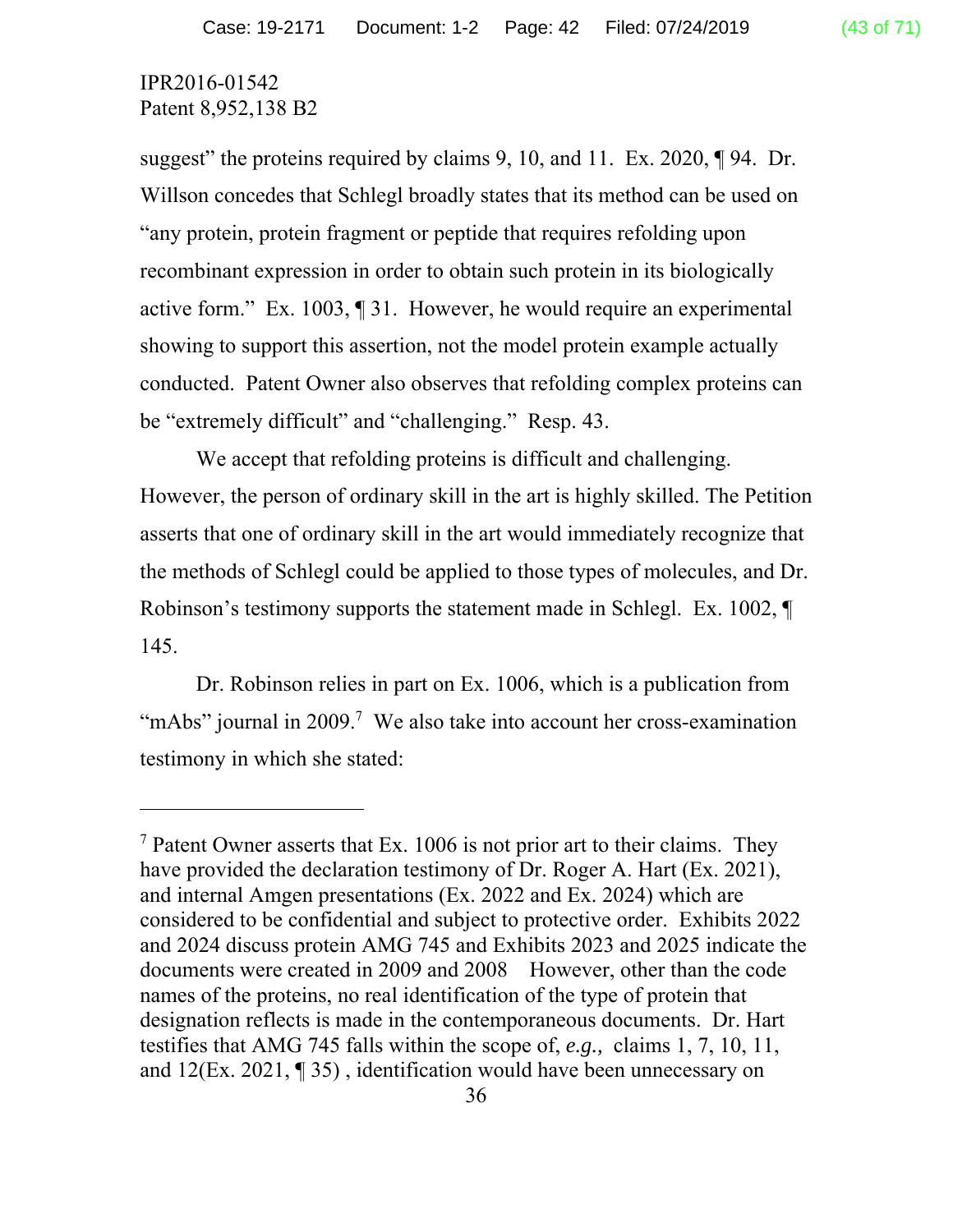> Q So let me ask the question this way: Generally speaking, would you expect the refolding of multimeric proteins, antibodies and FC-protein conjugates to be more complex than the refolding of hen egg white lysozyme?

A So again, I think it's protein-dependent. I think some complex proteins refold easily and some -- some multimeric proteins refold readily, I guess I should say, and some don't. So I don't think there's a hard and fast rule.

# Ex. 2019, 61:21–25, 62:1–5.

 $\overline{a}$ 

 We accept her testimony such that, even not considering Ex. 1006, we find that one of ordinary skill would recognize that the methods of Schlegl could be applied to those and various types of protein molecules.

internal documents (Ex. 1054, 68:13–20; 95:12–17; and 102:11–103:3), and as such the invention was reduced to practice prior to the publication of Ex. 1006(Ex. 2021, 16). However, the documentation relied upon to identify AMG 745 with reasonable precision is from 2014, as discussed infra. Ex. 2026. Our careful review of the evidence leads us to observe that about the closest the contemporaneous documents come is an undescribed molecular schematic labeled AMG 745 (Ex. 2022, 16) which Patent Owner characterizes as "resembl[ing] an antibody." Resp. 52. We therefore agree with Petitioner that documents relied upon to teach a specific type of protein should, in this instance, give a more credible identification of what the protein is if the antedating effort is to be persuasive. Reply 24–25. Testimony from 2017 and a document by others from 2014 are fairly well removed from the events of 2008 and 2009, and not sufficiently persuasive.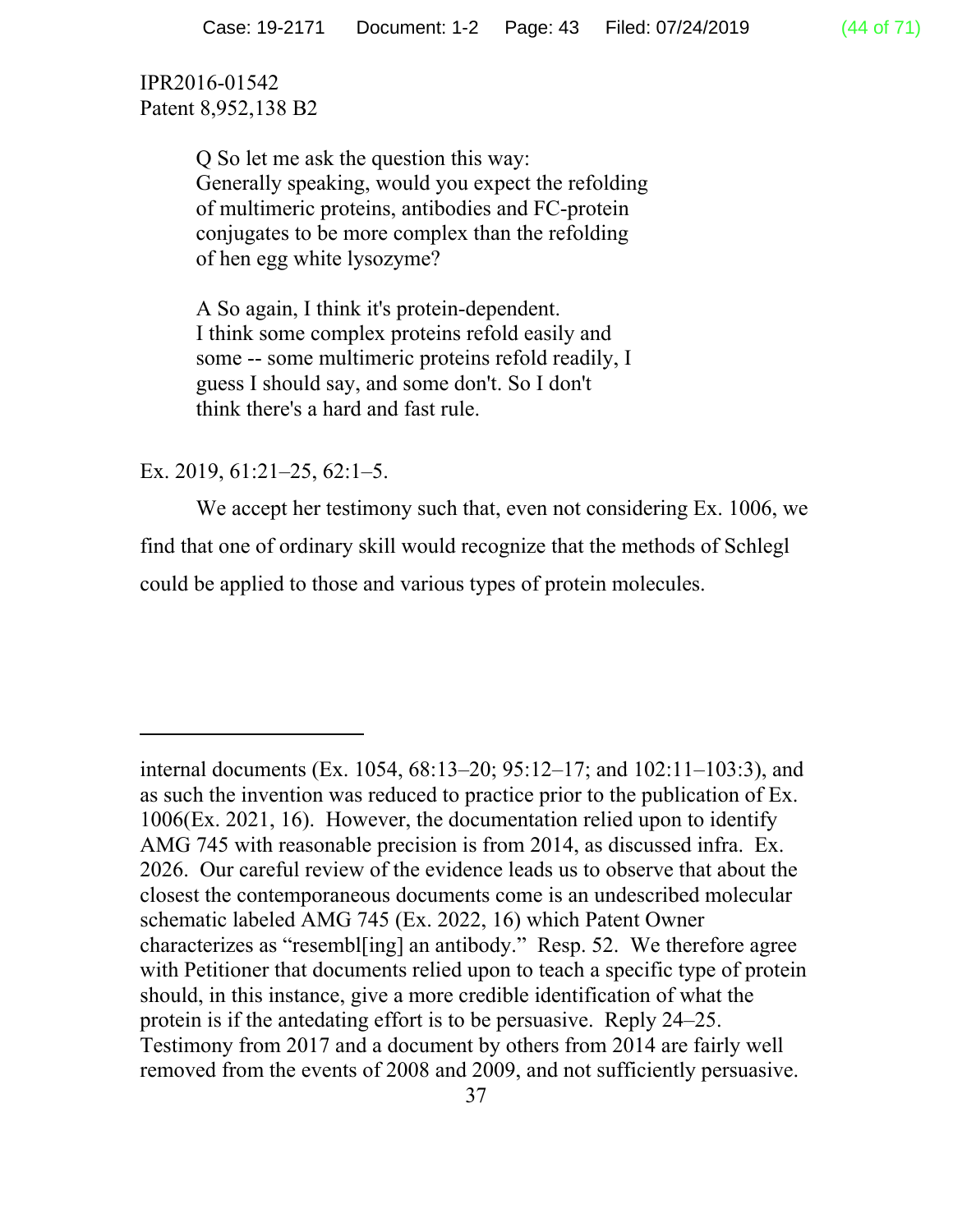Consequently, as the proteins described in Schlegl fall within the types recited by these claims, Petitioner has demonstrated that challenged claims 7–11 are unpatentable as obvious over Schlegl and Hevehan.

## *Claim 13*

Claim 13 depends from claim 1, and recites that "the non-mammalian expression system is one of a bacterial expression system and a yeast expression system." Ex. 1001, 18:24–26.

Petitioner asserts that Schlegl describes microorganisms such as bacteria, yeast or fungi, or from animal or plant cells to produce a protein of interest. Pet. 54–55 (citing Ex. 1003 at ¶ 4). Patent Owner does not separately argue claim 13

We find that Schlegl describes various conventional non-mammalian systems. Ex. 1003, *passim.* 

Petitioner has demonstrated that challenged claim 13 is unpatentable as obvious over Schlegl and Hevehan.

#### *Claim 14*

Claim 14 depends from claim 1, and recites that "the denaturant is selected from the group consisting of urea, guanidinium salts, dimethyl urea, methylurea and ethylurea." Ex. 1001, 18:28–30.

Petitioner asserts, and we find, that Schlegl teaches the use of components that promote the solubilization of inclusion bodies, e.g. chaotropic agents such as urea, guanidinium chloride (GdmCl), sodium and/or potassium thiocyanate. Pet. 49 (citing Ex. 1003 ¶ 64). Patent Owner does not separately argue claim 14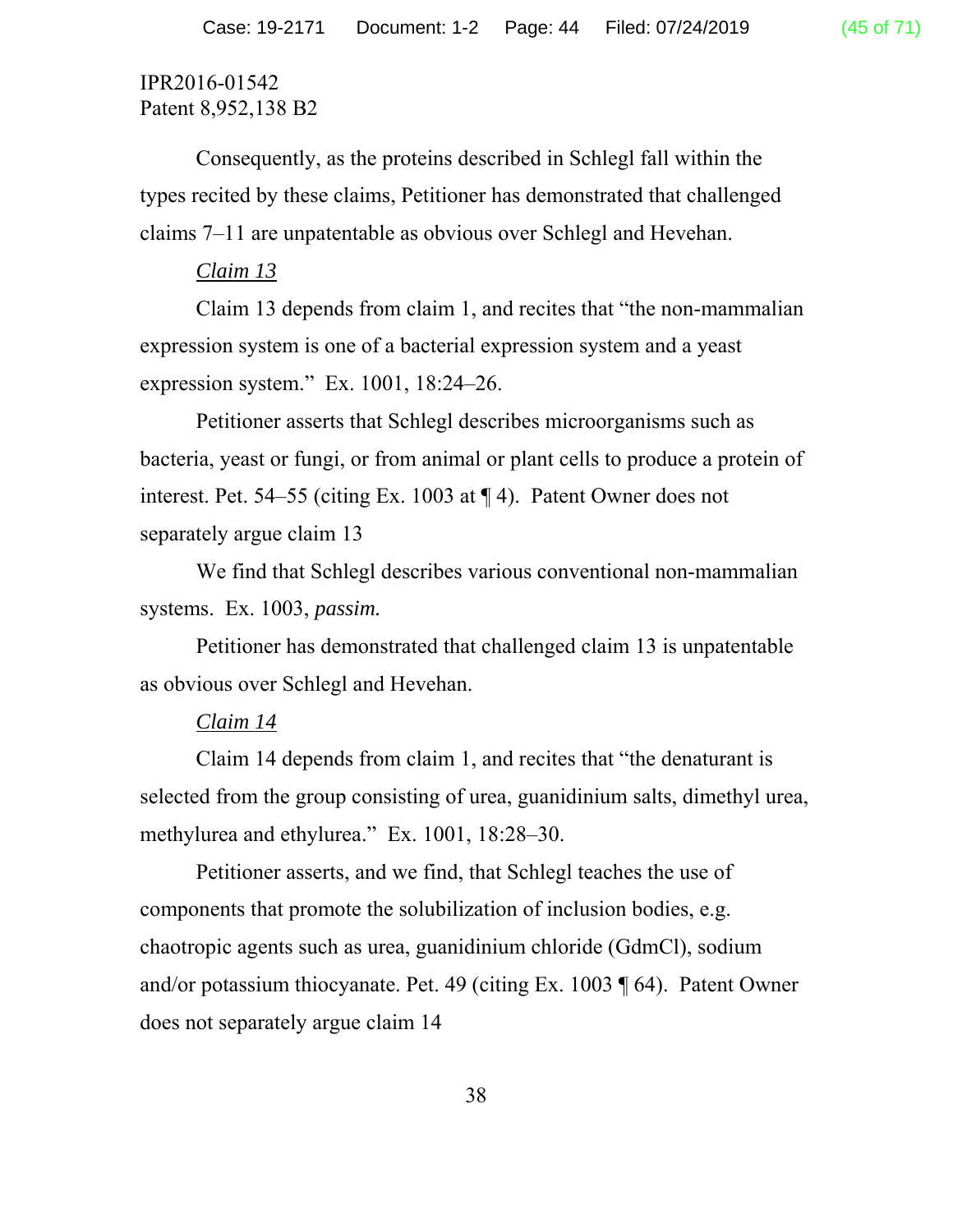Petitioner has demonstrated that challenged claim 14 is unpatentable as obvious over Schlegl and Hevehan.

# *Claim 15*

Claim 15 depends from claim 1, and recites that "the protein stabilizer is selected from the group consisting of arginine, proline, polyethylene glycols, non-ionic surfactants, ionic surfactants, polyhydric alcohols, glycerol, sucrose, sorbitol, glucose, Tris, sodium sulfate, potassium sulfate and osmolytes." Ex. 1001, 18:31–35.

Petitioner asserts that Schlegl shows refolding buffers were known in the art and commercially available; typical buffer components are guadinium chloride, dithiothreitol (DTT) and optionally a redox system (e.g. reduced glutathione GSH/oxidized glutathione GSSG), EDTA, detergents, salts, and refolding additives like L-arginine. Pet. 50 (citing Ex. 1003 ¶¶ 36, 41). Patent Owner does not separately argue claim 15

As Schlegl describes arginine, which falls within the stabilizers recited by this claim, Petitioner has demonstrated that challenged claim 15 is unpatentable as obvious over Schlegl and Hevehan.

# *Claim 16*

Claim 16 depends from claim 1, and further recites that "the aggregation suppressor is selected from the group consisting of arginine, proline, polyethylene glycols, nonionic surfactants, ionic surfactants, polyhydric alcohols, glycerol, sucrose, sorbitol, glucose, Tris, sodium sulfate, potassium sulfate and osmolytes." Ex. 1001, 18:36–41.

Petitioner asserts that Schlegl describes arginine. Pet. 50. Patent Owner has not separately challenged this.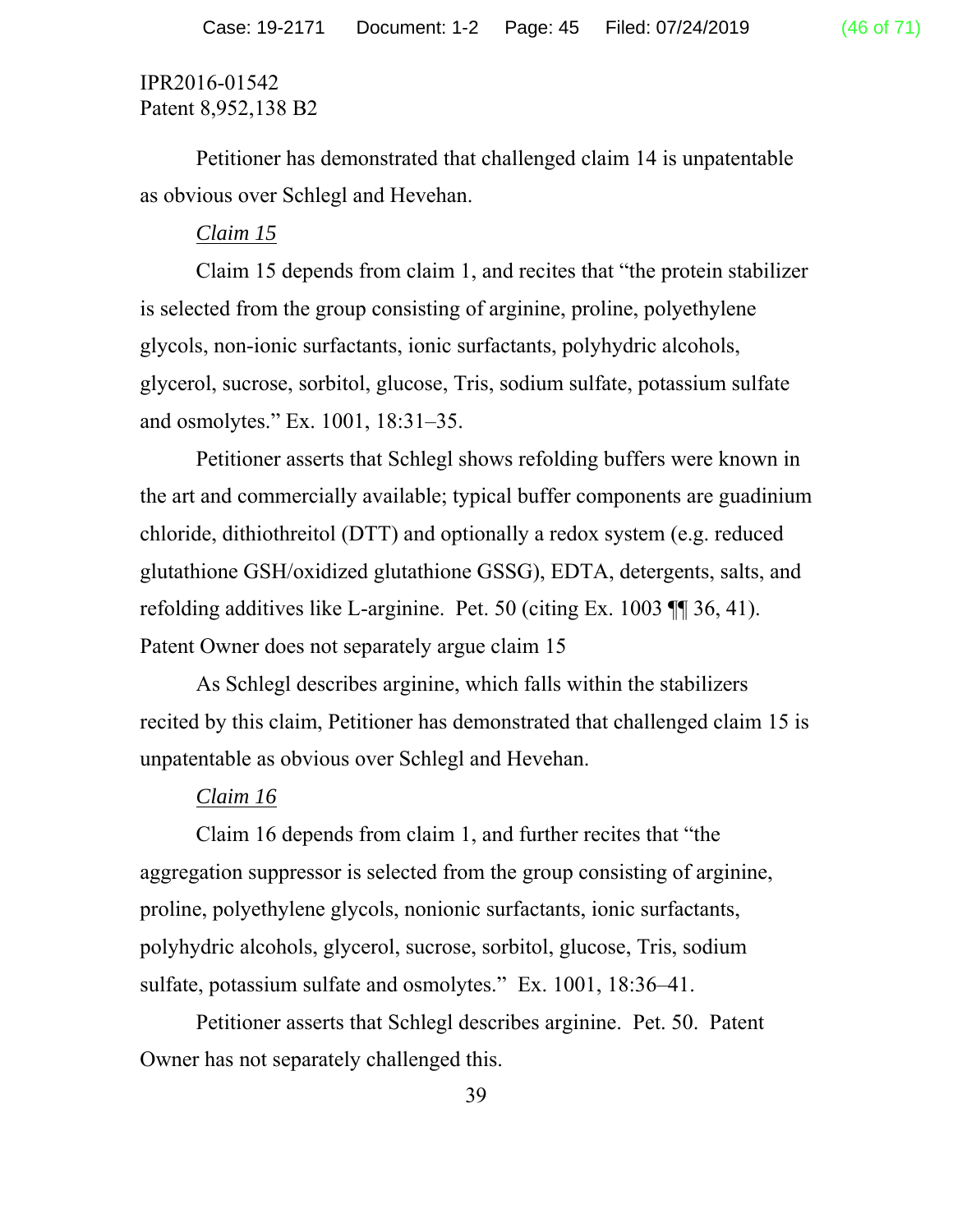As we find that Schlegl describes arginine, which falls within the aggregation suppressors recited by this claim, Petitioner has demonstrated that challenged claim 16 is unpatentable as obvious over Schlegl and Hevehan.

## *Claim 17*

Claim 17 depends from claim 1, and recites that the thiol-pairs comprise at least one component selected from the group consisting of glutathione-reduced, glutathione-oxidized, cysteine, cystine, cysteamine, cystamine and betamercaptoethanol. Ex. 1001, 18:42–45.

Petitioner asserts Schlegl describes the use of a refold buffer containing refolding additives including as examples L-arginine, Tris, detergents, redox systems like GSH/GSSG, ionic liquids like N'-alkyl and N'-(omega-hydroxy-alkyl)-N-methylimidazolium chlorides. Pet. 51–52, citing Ex. 1003 ¶ 41. Patent Owner does not separately argue claim 17.

As Schlegl describes GSH, which is glutathione-reduced and GSSG, which is glutathione-oxidized arginine, it discloses a thiol pair that falls within that recited by this claim, Petitioner has demonstrated that challenged claim 17 is unpatentable as obvious over Schlegl and Hevehan.

## *Claim 18*

Claim 18 depends from claim 1, and recites that "the incubation is performed under non-aerobic conditions." Ex. 1001, 18:46–47.

Petitioner asserts that one of ordinary skill knew at the time of the invention that aerobic conditions could impact the redox chemistry of the refolding reaction, as testified to by Dr. Robinson. Pet. 55, citing Ex. 1002 ¶ 148. Petitioner also observes that Hevehan describes solutions of reduced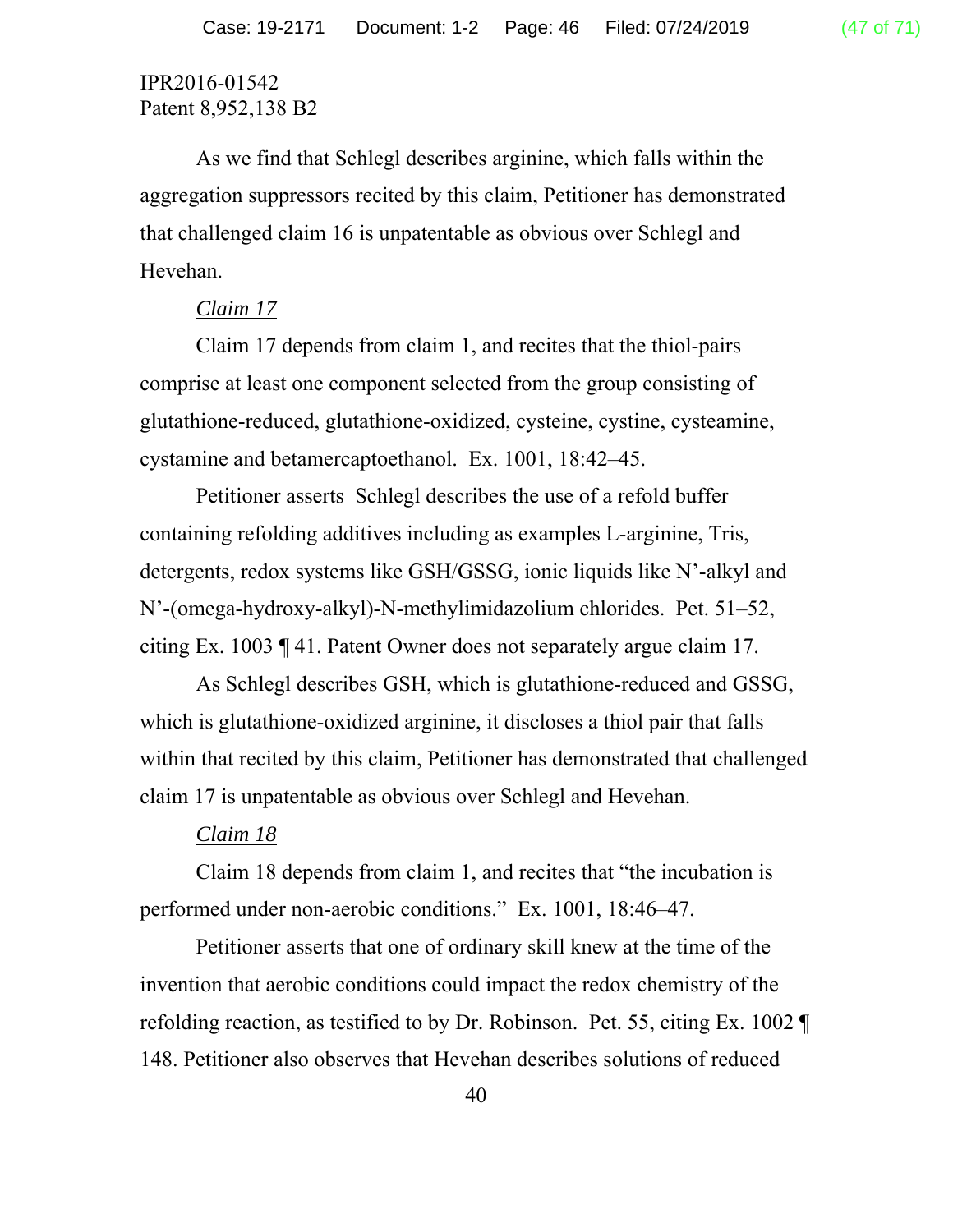DTT that were prepared immediately prior to each experiment to minimize air oxidation. Pet. 55 (citing Ex. 1004 at 2; Ex. 1028 (fermentation); Ex. 1020, 3 (also fermentation)).

Patent Owner urges that Petitioner incorrectly asserts that the combination of Schlegl and Hevehan teaches that "incubation is performed under non-aerobic conditions." Resp. 47. According to Patent Owner, Dr. Robinson testified during her deposition that Schlegl is "silent on the presence or absence of oxygen." *Id.* (citing Ex. 2019 at 54:20-55:2). Moreover, it is urged that Schlegl's figures make abundantly clear that the refolding tanks are open to air, i.e., under aerobic conditions. *Id.* (citing Ex. 1003 at Figures 1–3.

 As for Hevehan, Patent Owner urges that the minimization of oxidation of DTT, a reductant, does not indicate that the refolding of the protein occurred under anaerobic conditions. Reply 47–48 (citing Ex. 2019 at 82:17-20). We agree with Patent Owner, the evidence cited in the Petition does not support a finding that Schlegl or Hevehan describe anaerobic conditions. In its Reply, Petitioner asserts that as DTT oxidation should be minimized, a person of ordinary skill in the art would have been motivated to eliminate oxygen from the refolding reaction. Reply 17. Petitioner fails however to address the open-tank reactors of Hevehan and Schlegl, which substantially undercuts its position.

Consequently, as Hevehan and Schlegl fail to describe anaerobic conditions for folding, we are not persuaded that Petitioner has demonstrated that challenged claim 18 is unpatentable as obvious over Schlegl and Hevehan.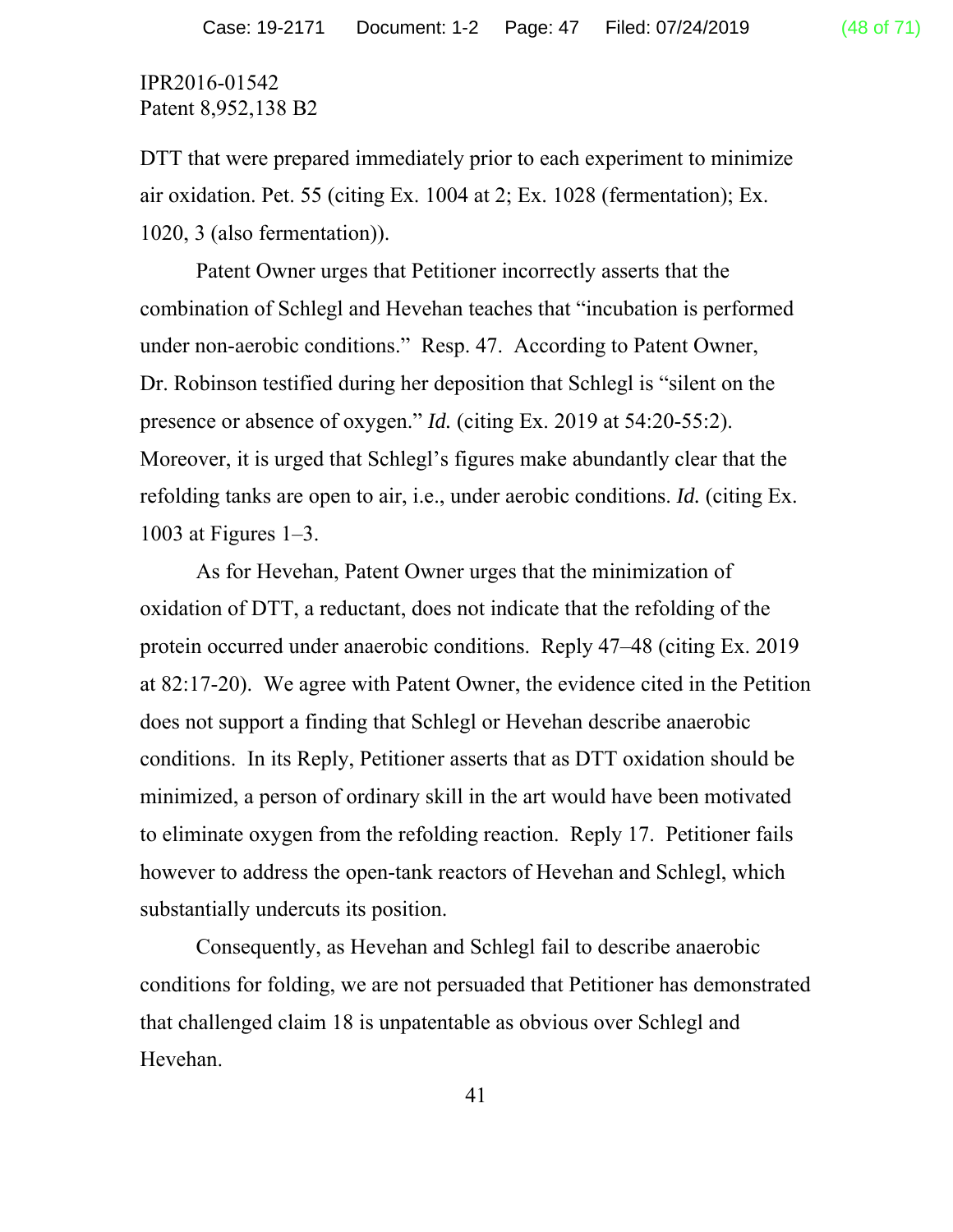## *Claims 19–24*

Claim 19 depends from claim 1, and recites that the isolation comprises contacting the mixture with an affinity separation matrix. Ex. 1001, 18:48–49. Claim 20 depends from claim 19, and recites that the affinity separation matrix is a Protein A resin. Ex. 1001, 18:50–51. Claim 21 depends from claim 19, and further recites that the affinity resin is a mixed mode separation matrix. Ex. 1001, 18:52–53. Claim 22 depends from claim 1, and further recites that "the isolating comprises contacting the mixture with an ion exchange separation matrix." Ex. 1001, 18:54–56. Claim 23 depends from claim 1, and recites that "the isolating further comprises a filtration step." Ex. 1001, 18:57–58. Claim 24 depends from claim 23, and further recites that "the filtration step comprises depth filtration." Ex. 1001, 18:58–59.

Petitioner asserts that Claims 19–24 are directed to particular isolation methods, each of which were well known in the art at the time of the invention. . Pet. 55–56 (citing Ex. 1002 at  $\P$  149). Petitioner urges that these standard methods and their usage are the result of routine optimization, and thus are not patentably distinguishing claim elements. *Id.* Additionally, Petitioner observes that Schlegl describes that protein is separated and purified according to methods known in the art, including, but not limited to, dialysis, filtration, extraction, precipitation and chromatography techniques. Pet. 56 (citing Ex. 1003 ¶ 65). Patent Owner does not meaningfully separately argue claims 19–24.

As Schlegl describes customary known isolation methods, which fall within the methods recited by these claims, and Dr. Robinson has testified to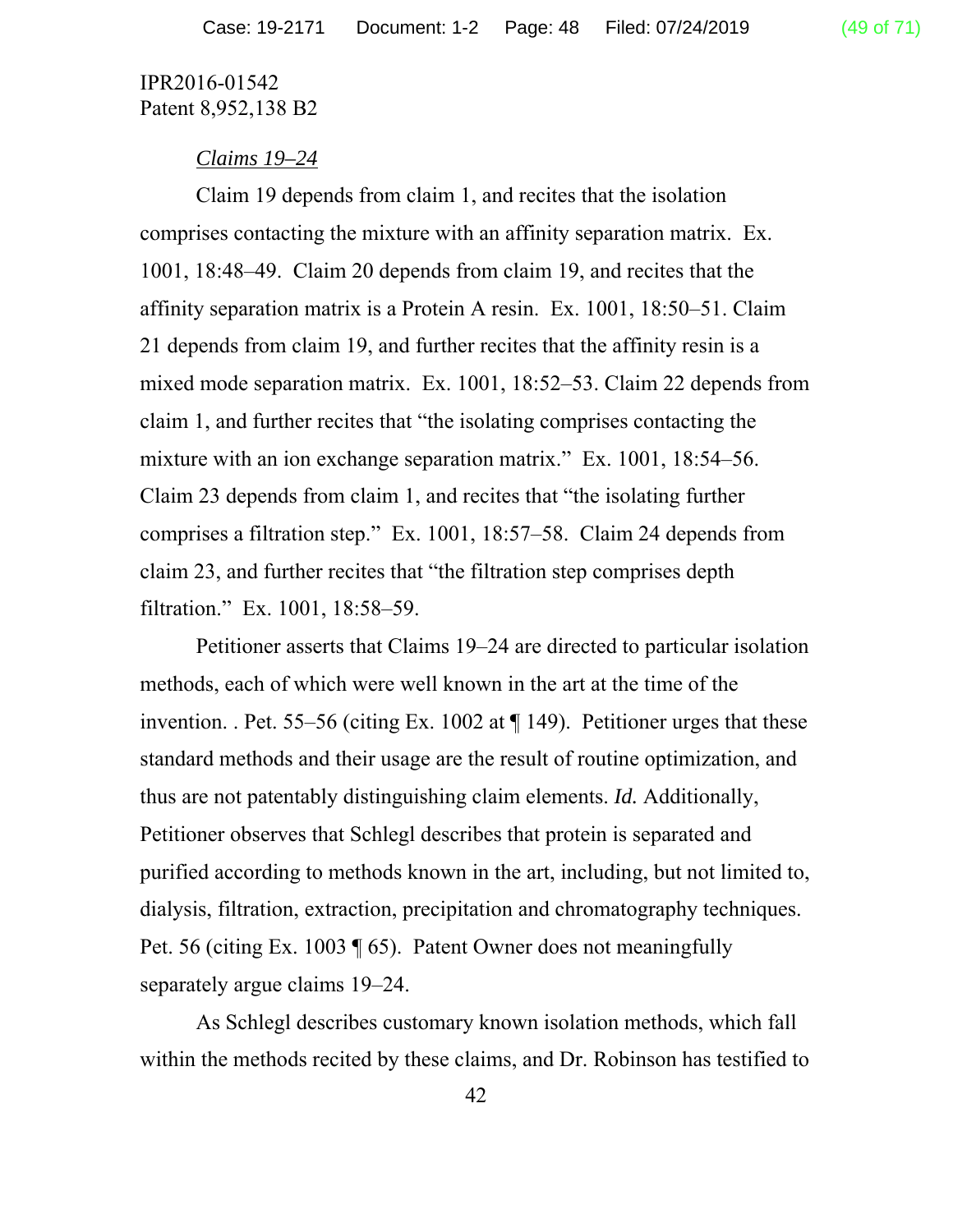these being known methods, we are persuaded that Petitioner has demonstrated that challenged claims 19–24 are unpatentable as obvious over Schlegl and Hevehan.

*b. Obviousness of Claim 12 in View of Schlegl, Hevehan, and Hakim*  Claim 12 depends from claim 1, and further recites that the protein is an Fc-protein conjugate. Ex. 1001, 18:23–24.

Petitioner asserts that a person of ordinary skill at the time the invention was made would have understood Hakim to teach that that the methods of Schlegl and Hevehan could be applied to an Fc-protein conjugate. Pet. 56–58, citing Dr. Robinson's testimony. Ex. 1002 ¶ 151.

Petitioner also observes that Hakim describes a method for producing a full-length antibody fusion protein using an E. coli expression system. Ex. 1006, Abstract.

Because Hakim was able to successfully obtain a full-length antibody fusion protein using an E. coli expression system, Petitioner concludes, based upon Dr. Robinson's testimony, that a person of ordinary skill in the art would have had a reasonable expectation of success in using the method described by Schlegl and Hevehan to produce a fusion protein with an antibody fragment because the Fc region is a smaller portion of a heavy chain, and an Fc-conjugate represents a polypeptide linkage between the Fc region and another protein. Pet. 57 (citing Ex. 1002 ¶ 152).

Patent Owner argues this ground separately. First, it urges that Patent Owner has antedated the Hakim reference. Resp. 50–60. Hakim is relied upon for the teaching of a fusion protein. Ex. 1006, Abstract. Thus, as Petitioner correctly observes, the Patent Owner's evidence of antedating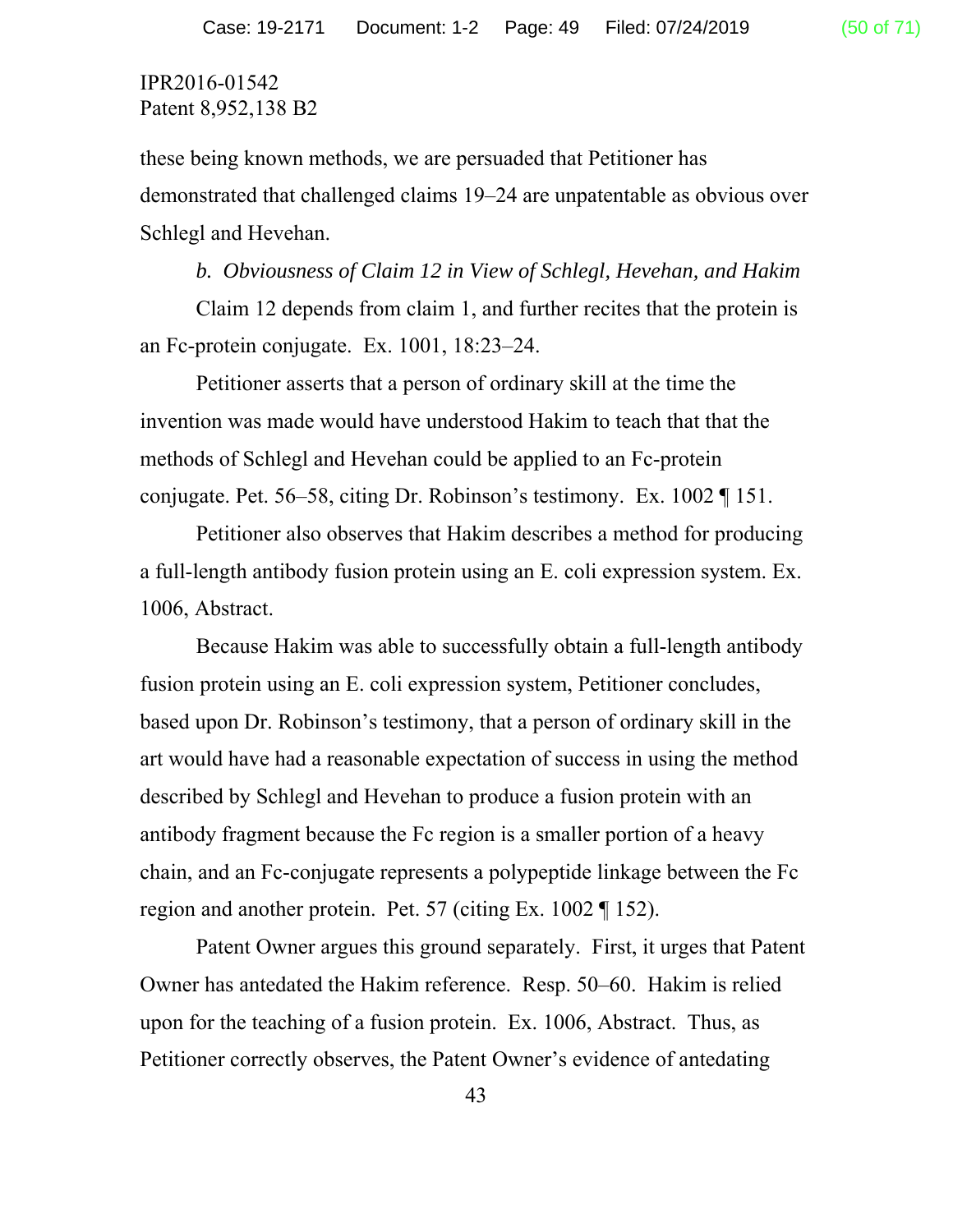must credibly establish that AMG 745 is a fusion protein. We are told, that AMG 745 is an Fc protein conjugate. Resp. 52. We are pointed to a passage in Ex. 2026:

Antimyostatin peptibody (AMG 745) is a novel antimyostatin peptibody. Structurally, it is a fusion protein with a human Fc at the N terminus and a myostatin-neutralizing bioactive peptide at the C terminus.

Ex. 2026, 2.

This description is contained in a 2014 journal article written by researchers who are not the listed inventors of the instant claimed invention. Dr. Hart also testifies that "the AMG 745 identified in the presentations is a protein (Claim 1) and is also a recombinant protein (Claim 7), a 'complex protein' (Claim 10), a multimeric protein (Claim 11), and an Fc-protein conjugate (Claim 12)." Ex. 2021  $\parallel$  35. He points us to Ex. 2024 at page 5 and Ex. 2022 at page 24. Neither of those exhibits appear to explain what AMG 745 actually is, and the origin and likely continuity of the nomenclature from 2008-2014. We have not been pointed to, nor found, persuasive testimony on this point. We have carefully reviewed the 2008 presentation (Ex. 2024) and are unable to discern sufficient description of AMG 745. Ex. 2022 is somewhat better, giving a model (Ex. 2022, 16) that resembles an antibody, but again no persuasive example of precisely what AMG 745 is.

We are cognizant of Dr. Hart's later testimony (Ex. 2021), and have carefully considered it in its entirety, including paragraphs 33 *et seq.* which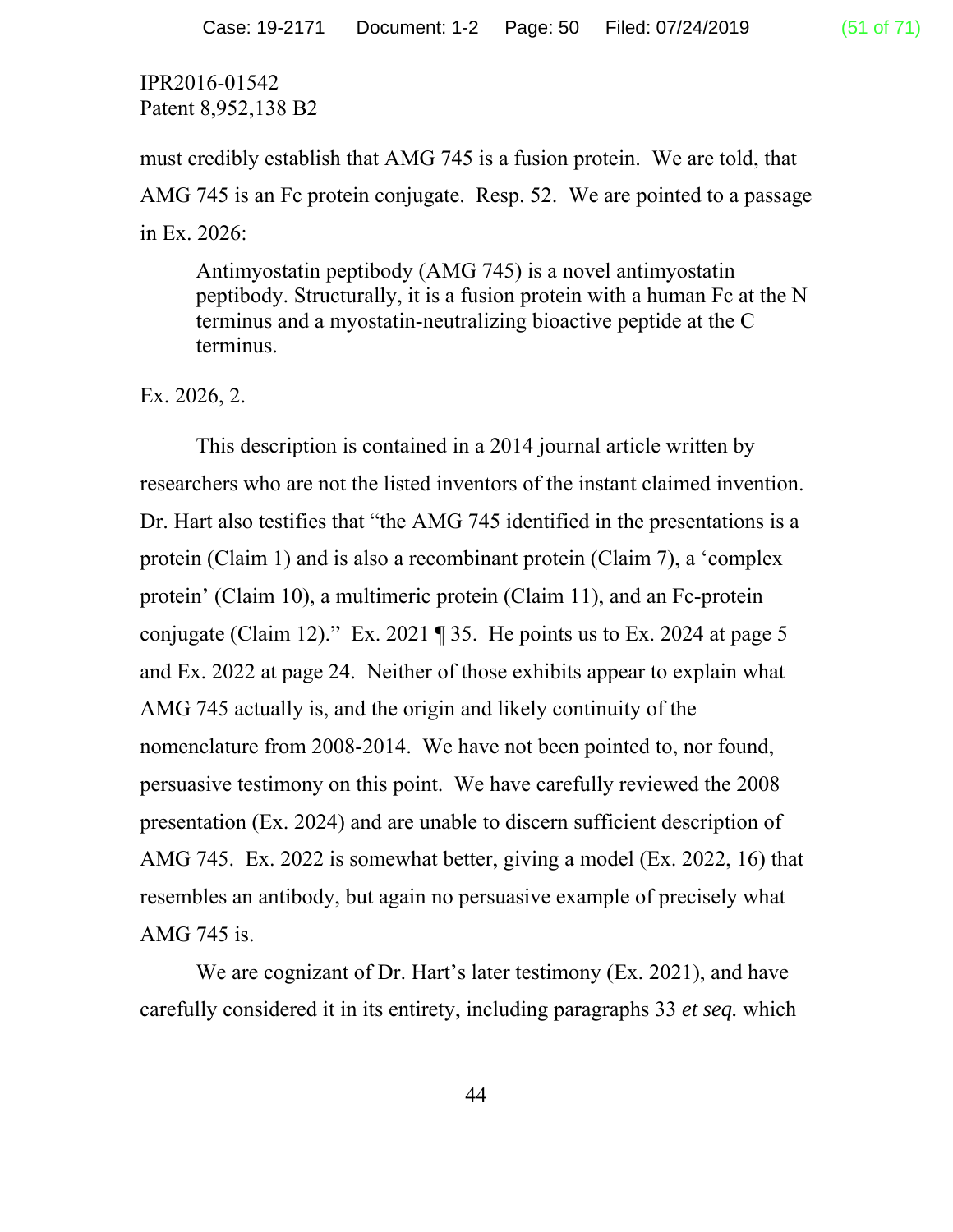attempt to fill in the gaps of the documentary evidence. However, his testimony is somewhat conclusory. See, *e.g*. paragraphs 35 and 36.

We therefore are unpersuaded that the description in a later publication is sufficient to establish what AMG 745 was in 2008-2009.

 In any event, we remain of the viewpoint that Dr. Robinson's testimony (e.g. Ex. 1002  $\P$  151; Ex. 2019, 61–62) is credible. Therefore, even if we do not consider Ex. 1006, we find one of ordinary skill would recognize that the methods of Schlegl could be applied to these types of protein molecules. Schlegl's own description that the methods can be applied to "any protein, protein fragment or peptide that requires refolding upon recombinant expression in order to obtain such protein in its biologically active form" Ex. 1003 ¶ 31 is very direct on this point and consequently very persuasive, despite Patent Owner's characterization of it as overbroad.

 We therefore determine that Petitioner has demonstrated that claim 12 is unpatentable as obvious over Schlegl, Hevehan, and Hakim

#### IV. THE MOTIONS

 Paper 17, a joint motion for protective order, requests entry of a protective order slightly modified relative to the Board's protective order. We have reviewed the motion and modified protective order, and find that the modifications are reasonable. Accordingly, the joint motion is GRANTED.

 Paper 16 is Patent Owner's Motion to seal exhibits 2021, 2022, and 2024. Patent Owner asserts these are confidential business documents. We have reviewed the documents and, based upon Patent Owner's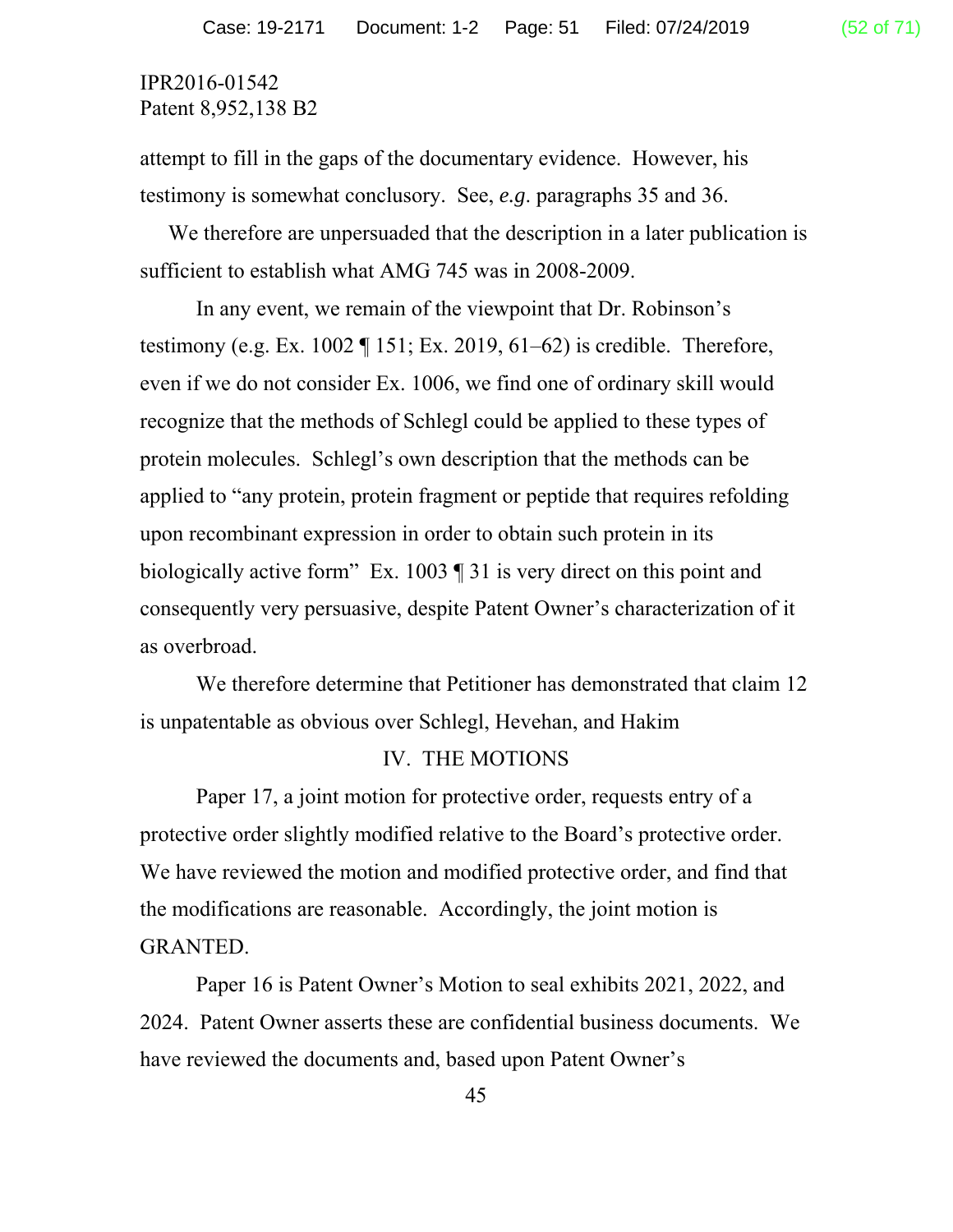representation, agree that their disclosure is not necessary. Accordingly, Patent Owner's Motion to Seal is GRANTED.

 Paper 27 is Petitioner's Motion to seal portions of Ex. 1054, which is Dr. Hart's deposition transcript, and portions of the Reply (Paper 26) which rely upon the transcript. We have reviewed the transcript, and based upon Patent Owner's representation, agree that portions asserted to contain confidential information are not necessary to be disclosed. Accordingly, Petitioner's Motion to Seal is GRANTED.

 Paper 31 is Patent Owner's Motion to Submit Supplemental Information. As the decision today does not rely upon the supplemental information, the motion is dismissed as moot. Paper 33, a motion to seal the supplemental information that would be submitted if Paper 31 were granted, is also DISMISSED as moot. The papers will remain in the file in confidential status until such time as the Board grants a request for expungement from Patent Owner, following the expiration of any appeal period.

 Additionally, we have considered Patent Owner's Motion to seal portions of Exhibit 2059, 2061 (Paper 40), Amgen's Motion for Observations (Papers 41/42) and Amgen's Motion to Exclude (Papers 43/44). We have reviewed these documents, and based on Patent Owner's representation, we agree that the asserted confidential information is not necessary to be disclosed. Accordingly, Patent Owner's Motion to Seal is GRANTED.

 Paper 50 is Patent Owner's Motion to Seal its Opposition to Petitioner's Motion to Exclude (Paper 51/52). We have reviewed these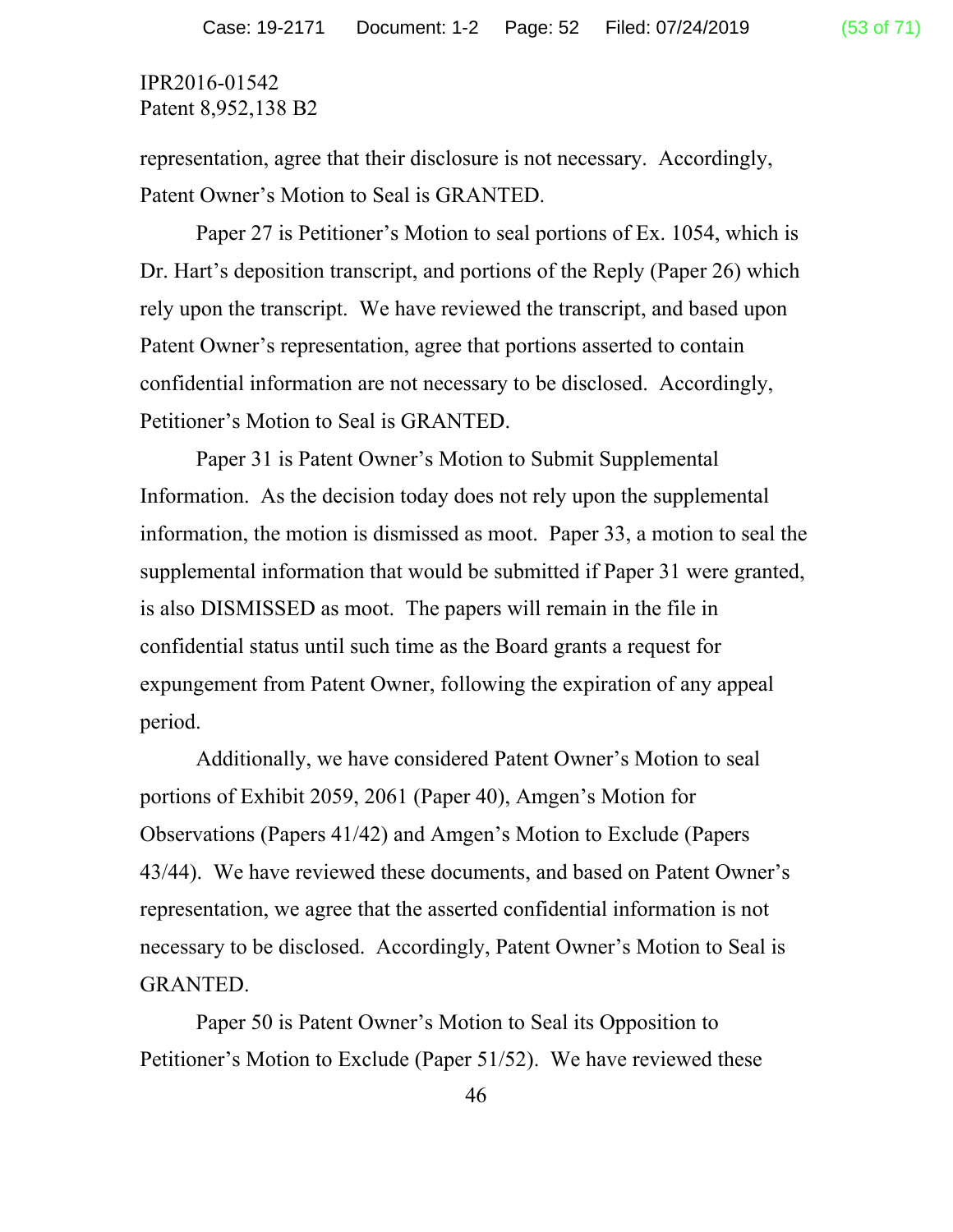documents and, based on Patent Owner's representation, we agree that the portions redacted in the public version (Paper 52) need not be disclosed. Accordingly, Patent Owner's Motion to Seal is GRANTED.

Paper 44 is Patent Owner's Motion to Exclude several items: (1) portions of Dr. Hart's deposition testimony concerning metadata. (Exhibit 1054) as irrelevant and prejudicial; (2) a construction of "non-aerobic conditions" after Petitioner's Reply as inadmissible; (3) arguments relating to human tissue-type plasminogen activator as new, irrelevant, and misleading; (4) Apotex's arguments and evidence regarding Hevehan's mention of HTTPA as new; (5) Apotex's reliance on Hevehan's mention of L-Arginine in relation to HTTPA as irrelevant, misleading, and confusing; and (6) Apotex's arguments as to the undesirability of oxygen during protein refolds in relation to Claim 18 as new. As we did not rely upon any of the foregoing in rendering this decision, this motion is DISMISSED as moot.

#### V. CONCLUSION

For the foregoing reasons, we determine that Petitioner has demonstrated that challenged claims 1–17 and 19–24 are unpatentable Petitioner, however, has not demonstrated that challenged claim 18 is unpatentable.

#### V. ORDER

Accordingly, it is ORDERED that:

Claims 1-11, 13-17 and 19-24 under 35 U.S.C. § 103(a) are unpatentable over Schlegl and Hevehan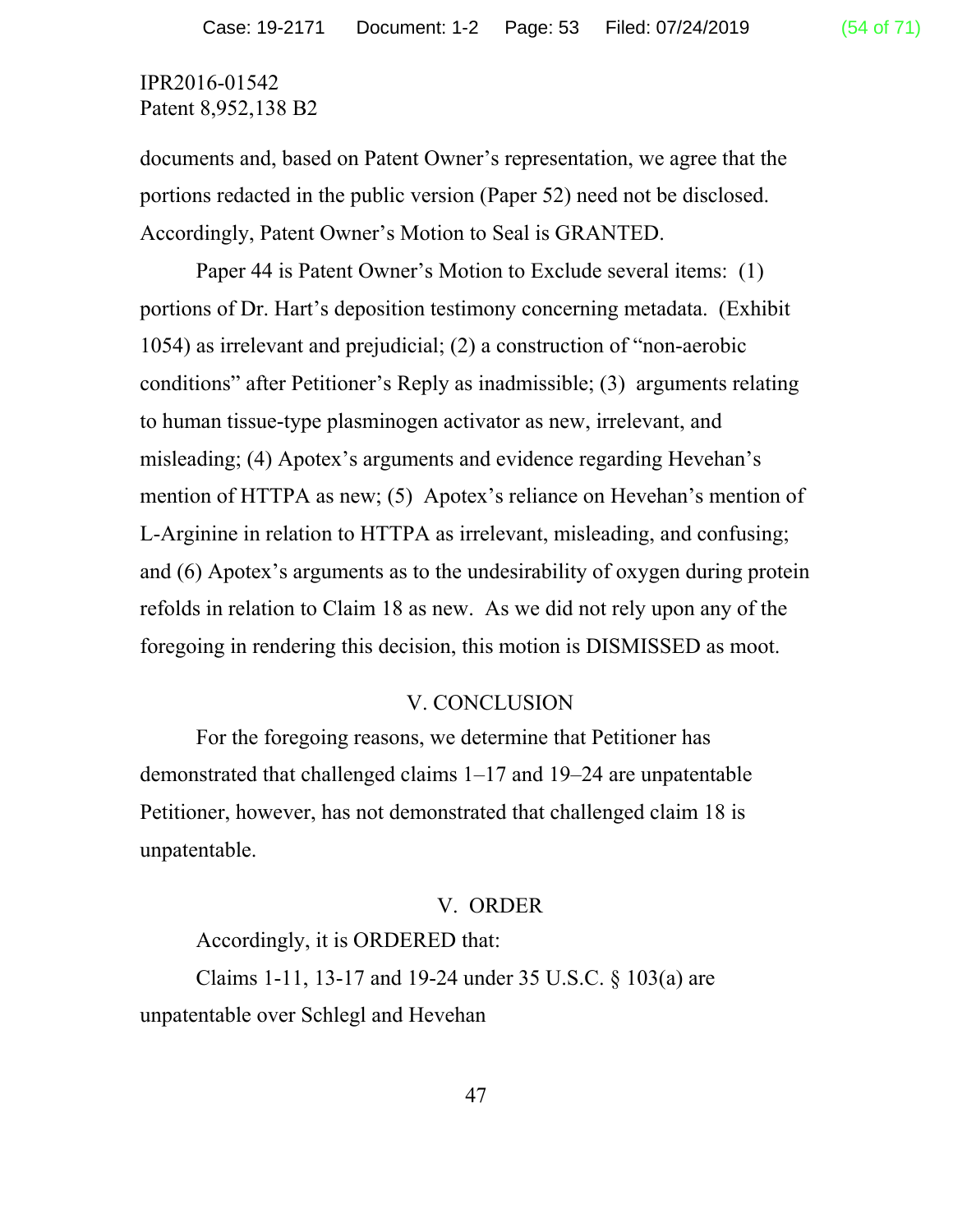Claim 12 under 35 U.S.C. § 103(a) is unpatentable over Schlegl, Hevehan, and Hakim.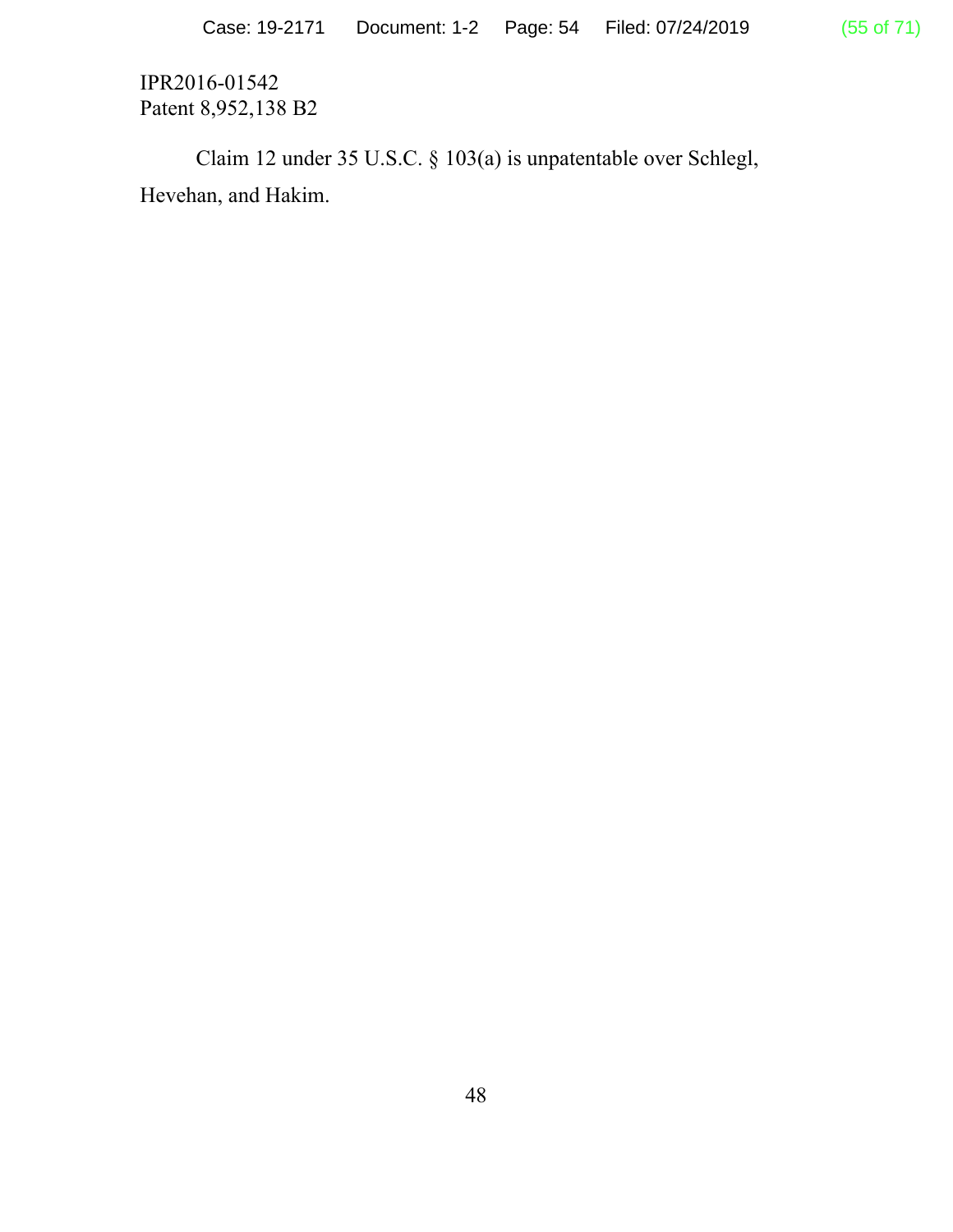## PETITIONER:

Teresa Stanek Rea Deborah H. Yellin Vincent J. Galluzzo Michael Jacobs Shannon Lentz CROWELL & MORING LLP TRea@Crowell.com DYellin@Crowell.com VGalluzzo@Crowell.com mjacobs@crowell.com slentz@crowell.com

# PATENT OWNER:

Arlene L. Chow HOGAN LOVELLS US arlene.chow@hoganlovells.com

Catherine Nyarady PAUL, WEISS, RIFKIND, WHARTON & GARRISON LLP cnyarady@paulweiss.com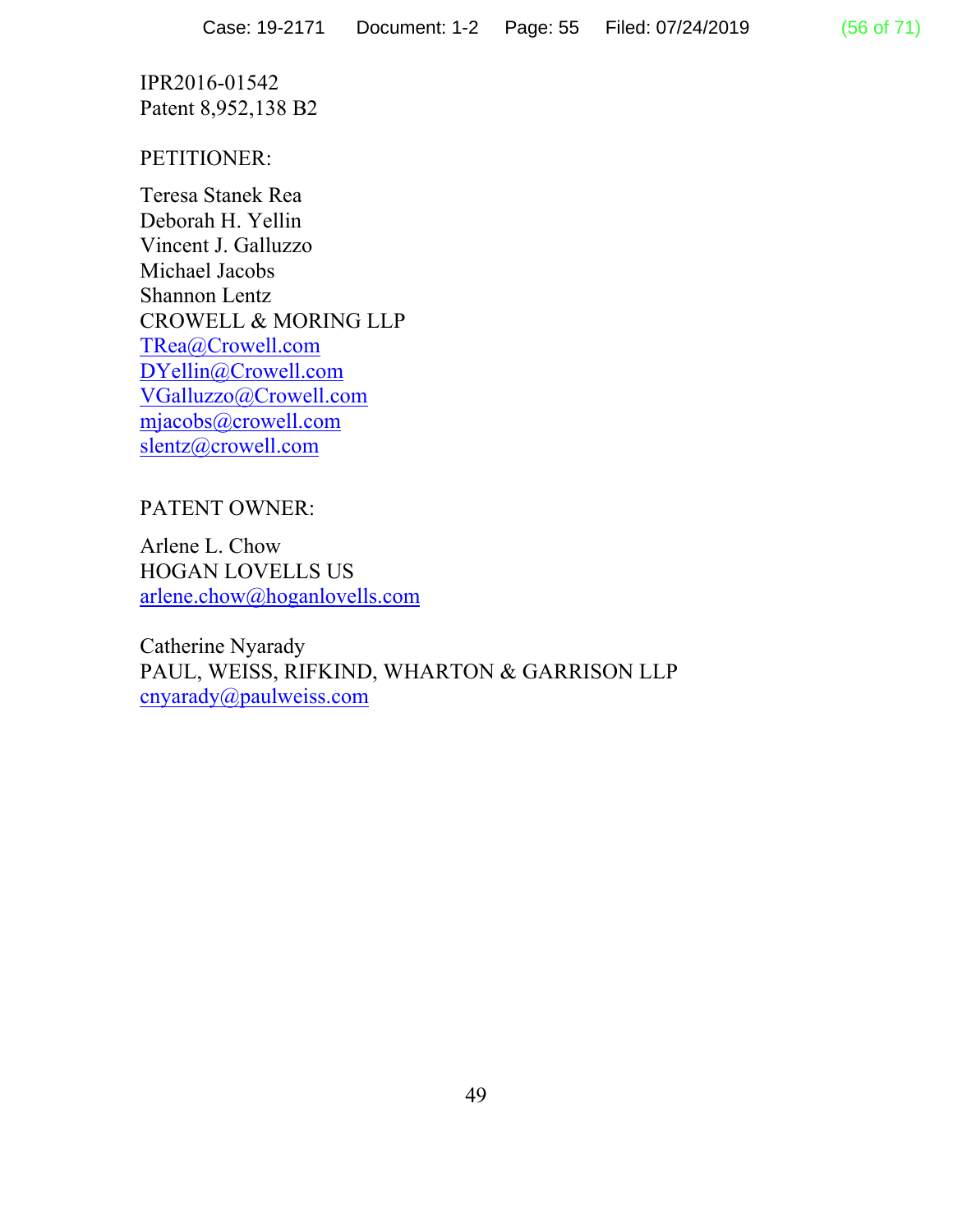Case: 19-2171 Document: 1-2 Page: 56 Filed: 07/24/2019 (57 of 71)

Trials@uspto.gov Paper 67 571-272-7822 Entered: May 20, 2019

## UNITED STATES PATENT AND TRADEMARK OFFICE

## BEFORE THE PATENT TRIAL AND APPEAL BOARD  $\frac{1}{2}$

APOTEX INC. and APOTEX CORP., Petitioner,

v.

AMGEN INC. and AMGEN MANUFACTURING LIMITED, Patent Owner.

 $\mathcal{L}_\text{max}$ 

Case IPR2016-01542 Patent 8,952,138 B2

 $\frac{1}{2}$ 

Before JAMES T. MOORE, CHRISTOPHER G. PAULRAJ, and KRISTI L. R. SAWERT, *Administrative Patent Judges.*

MOORE, *Administrative Patent Judge.*

DECISION Denying Petitioner's Request for Rehearing *37 C.F.R. § 42.71(d) and*  Amending Prior Decision *37 C.F.R. § 42.5(a)*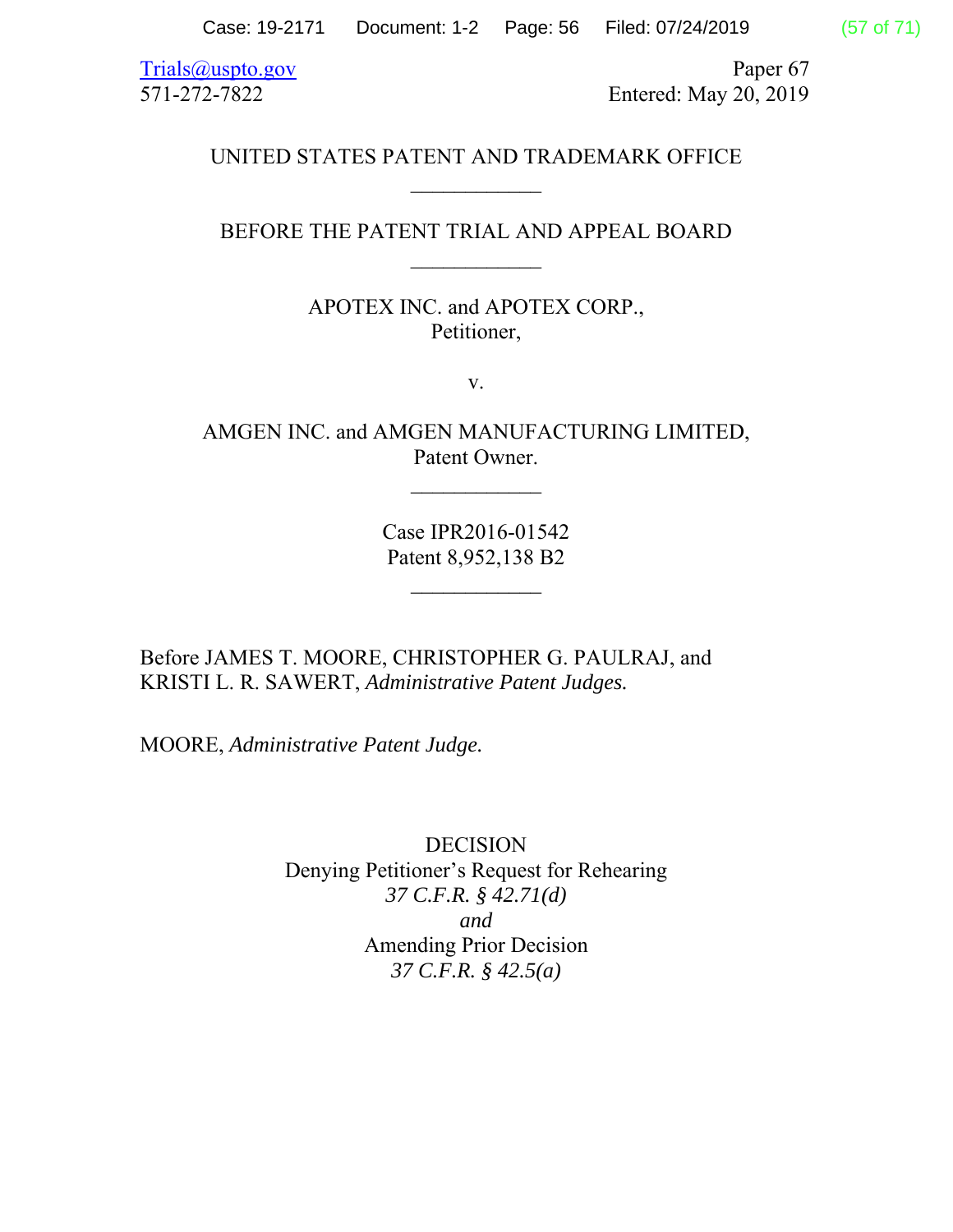-

#### I. INTRODUCTION

A Final Written Decision in this matter was rendered February 15, 2018, in which we found claims 1–17 and 19–24 of the subject patent unpatentable. Paper 60. Petitioner, Apotex, Inc. and Apotex Corp.<sup>1</sup> timely filed a Request for Rehearing under 37 C.F.R. § 42.71(d) on March 16, 2018. Paper 61 ("Reh'g Req."). Familiarity with these papers is presumed.

The grounds for rehearing (1) relate to the Board's interpretation of the term "non-aerobic conditions" and (2) the Board's conclusion that Petitioner had not shown that claim 18 was unpatentable. *Id.*, 1.

We ordered additional briefing, including an opposition to the rehearing request, and briefs from both Patent Owner and Petitioner explaining the meaning of the term "non-aerobic conditions." Paper 63; *see also* Paper 64 (Petitioner's brief), Paper 65 (Opposition), Paper 66 (Patent Owner's brief). For the reasons that follow, including the repeated use in the party's pleadings of the term "non-aerobic" in a manner inconsistent with the specification, we deny the request.

We also *sua sponte* modify our Final Written Decision as below.

<sup>&</sup>lt;sup>1</sup> Apotex Pharmaceuticals Holdings, Inc., Apotex Holdings, Inc., and ApoPharma USA, Inc., and Intas Pharmaceuticals Limited are said to be additional real parties in interest. Pet. 2. Hereinafter "Petitioner," collectively.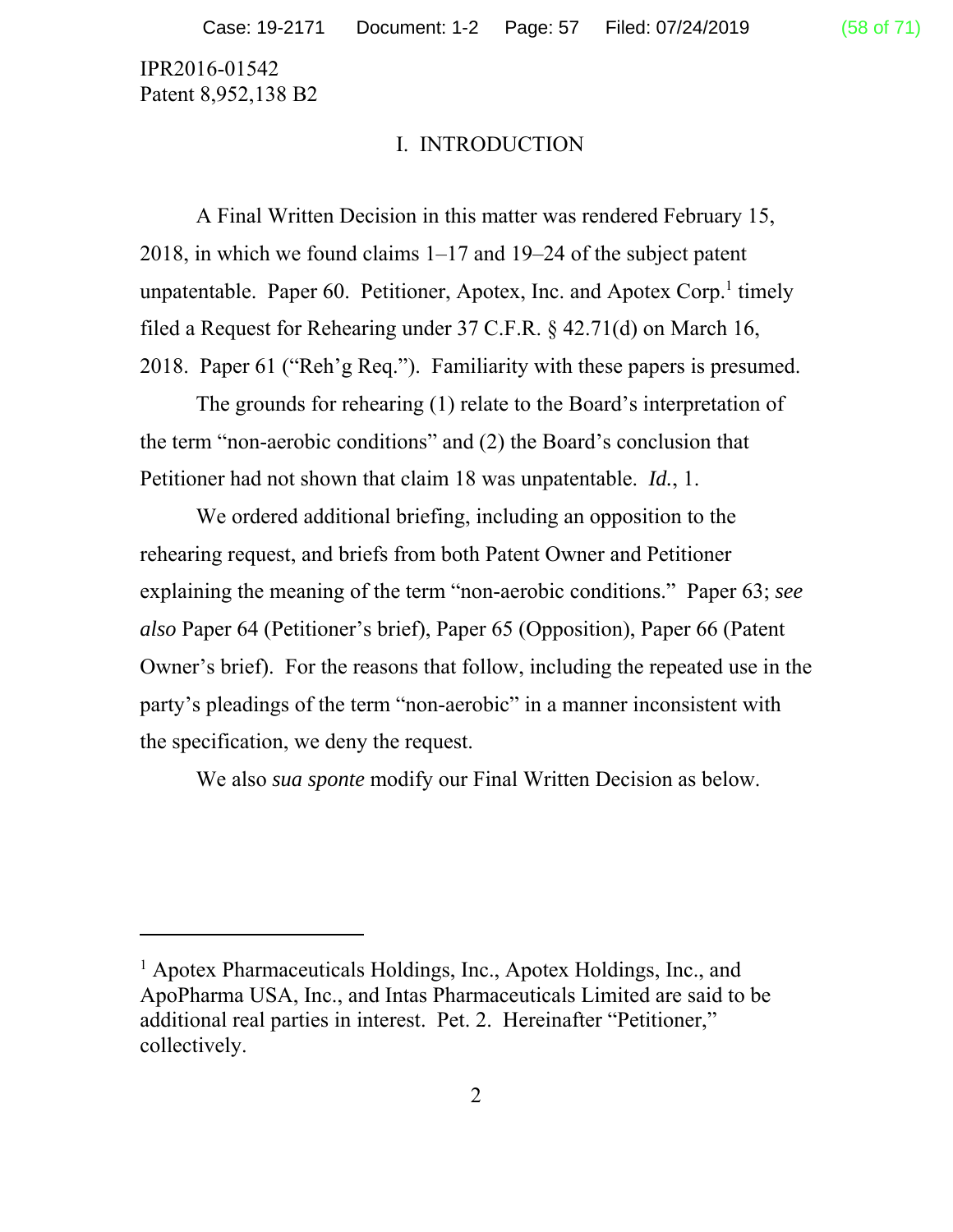#### II. STANDARD

37 C.F.R. § 42.71(d) provides that the request for rehearing must "specifically identify all matters the party believes the Board misapprehended or overlooked, and the place where each matter was previously addressed in a motion, an opposition, or a reply."

## III. THE REQUEST

#### *A. Misapprehended or Overlooked*

 Petitioner asserts that the Board adopted an erroneous construction of "non-aerobic conditions." Paper 61, 3. Specifically, Petitioner points out that the specification provides a special definition for "non aerobic condition" as follows:

As used herein, the term "non-aerobic condition" means any reaction or incubation condition that is performed without the intentional aeration of the mixture by mechanical or chemical means. Under non-aerobic conditions oxygen can be present, as long as it is naturally present and was not introduced into the system with the intention of adding oxygen to the system. Non-aerobic conditions can be achieved by, for example, limiting oxygen transfer to a reaction solution by limiting headspace pressure, the absence of, or limited exposure to, air or oxygen contained in the holding vessel, air or oxygen overlay, the lack of special accommodations to account for mass transfer during process scaling, or the absence of gas sparging or mixing to encourage the presence of oxygen in the reaction system. Non-aerobic conditions can also be achieved by intentionally limiting or removing oxygen from the system via chemical treatment, headspace overlays or pressurization with inert gases or vacuums, or by sparging with gases such as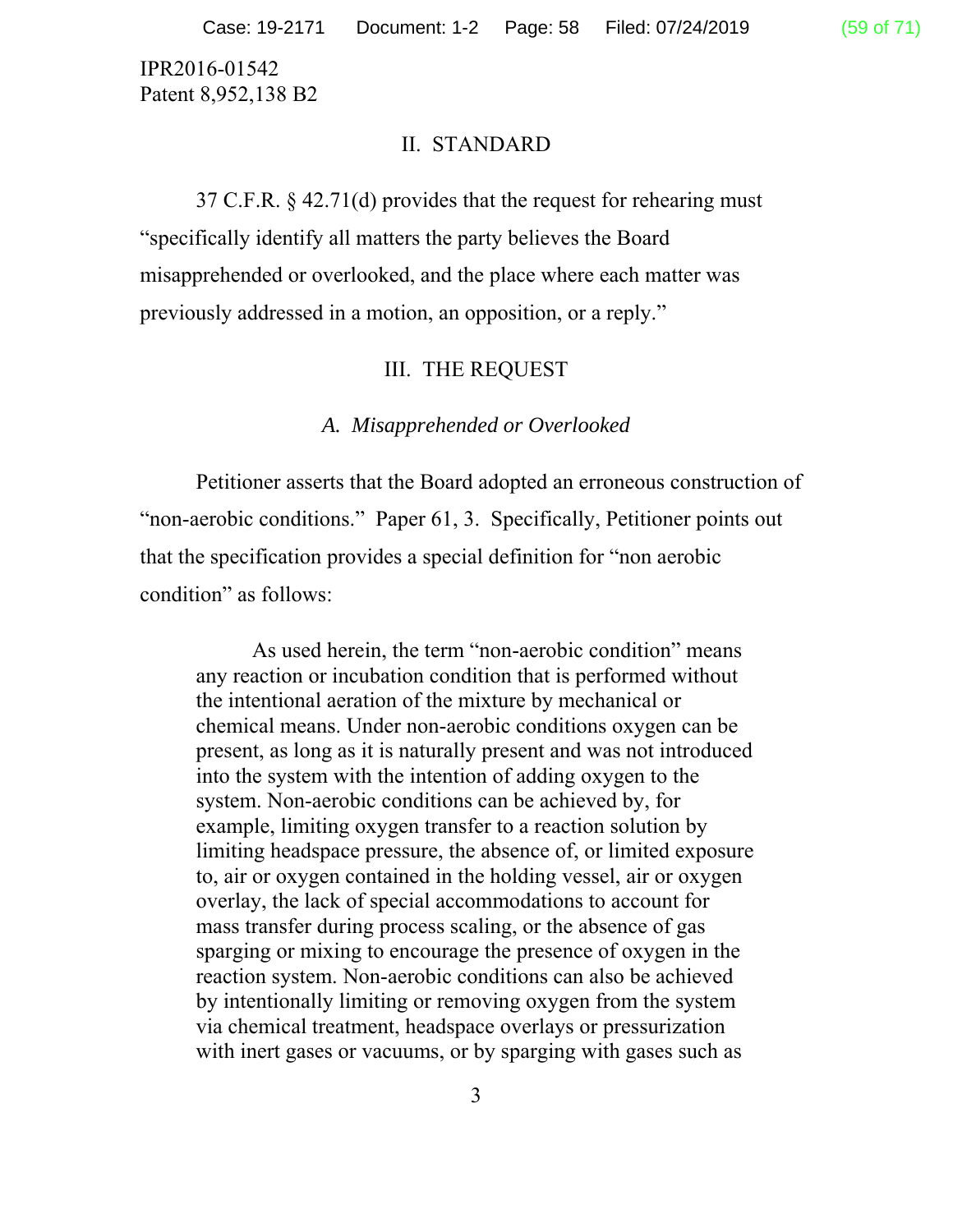> argon or nitrogen, results in the reduction of oxygen concentration in the reaction mixture.

Ex. 1001, 7:20–37.

 This definition is relevant to our Final Written Decision because claim 18 depends from claim 1, and recites that "the incubation is performed under non-aerobic conditions." Ex. 1001, 18:46–47. Claim 18 is the only challenged claim we did not find to be unpatentable in this proceeding. Paper 60, 47–48. We were unaware of the special definition of the term within the specification.

Consequently, we agree with Petitioner that we overlooked this special definition contained within the record. We turn next to the second prong of the rehearing requirement.

## *B. Previously Addressed in a Motion, Opposition, or Reply*

37 C.F.R. § 42.104 requires Petitioner to identify in the Petition "[h]ow the challenged claim is to be construed." And although Petitioner proposed constructions for several other claim terms in the Petition, it did not include "non-aerobic conditions" among those terms. Pet. 19–28. Nonetheless, Petitioner now asserts that the "construction of terms not explicitly construed by Petitioner, including 'non aerobic conditions' was previously addressed in the Petition at Page 20." Reh'g Req. 2.

We reproduce that portion of the Petition below:

In accordance with 37 C.F.R. § 42.100(b), the challenged claims must be given their broadest reasonable interpretations in light of the specification of the '138 Patent. To be clear, any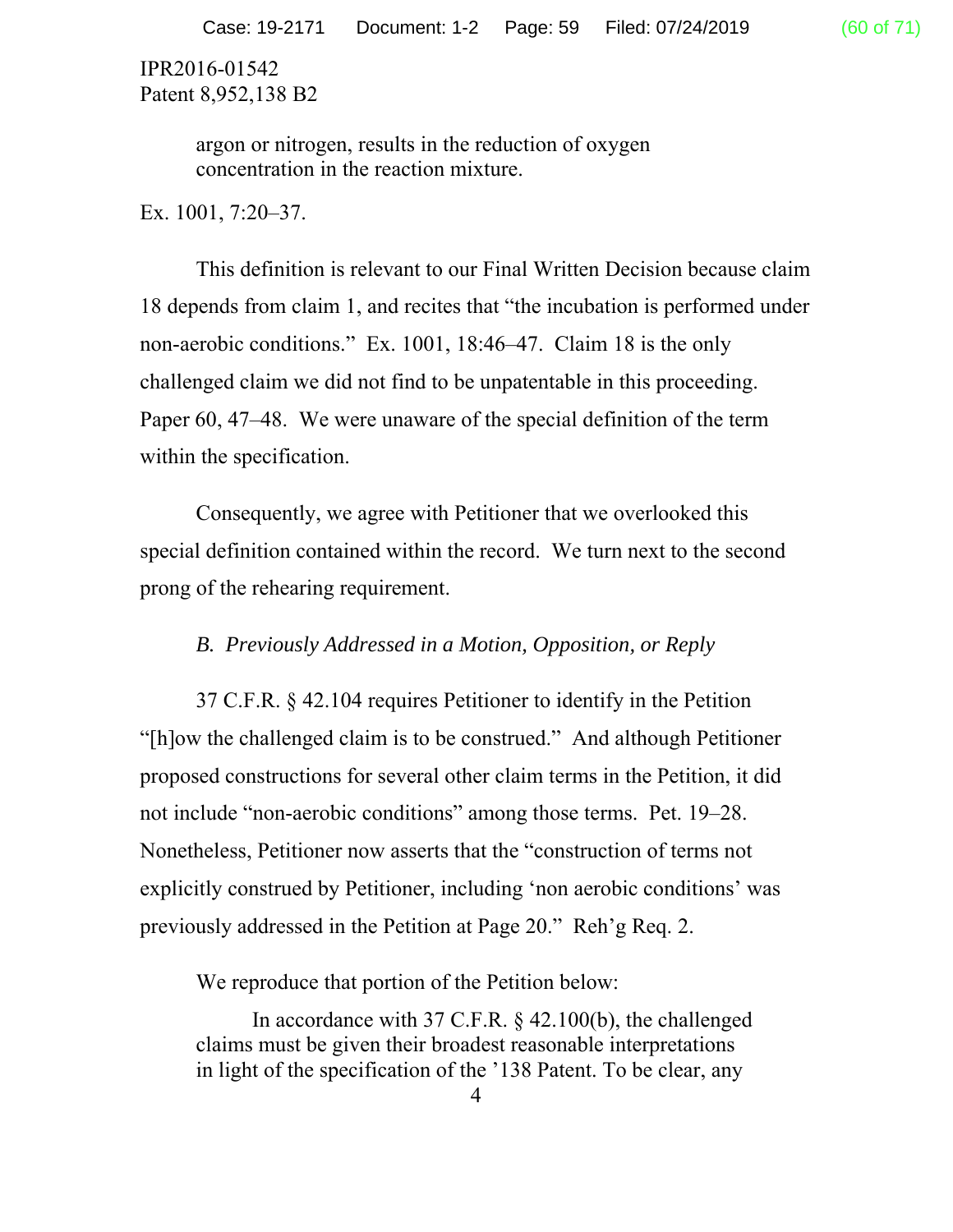> claim terms not included in the following discussion should be given their broadest reasonable construction in light of the specification.

Pet. 20.

 In our view, this general statement does not sufficiently direct our attention to the special definition of the term "non aerobic" contained in the specification of the '138 patent. That special definition is contained along with myriad other definitions in a section spanning several columns and including multiple definitions.

 The Petition, in fact, led us in a different direction, by treating the term "non-aerobic conditions" in claim 18 as have its plain and ordinary meaning, rather than the special definition provided in the specification. On page 55, where the issue of claim 18 is squarely addressed, the Petition states:

It was well known at the time of the invention that aerobic conditions could impact the redox chemistry of the refolding reaction. EX1001 at 8:3-17; EX1002 at ¶ 148. For example, *Hevehan* discloses that "[s]olutions of reduced DTT were prepared immediately prior to each experiment to minimize air oxidation." EX1004 at 2; *see also* EX1028; EX1020.

Paper 2, 55.

 This argument does not hint at the special definition. "Aerobic" and "non-aerobic" are well-known terms of art. Aerobic means "[r]equiring air or oxygen." *See, e.g.*, Hawley's Condensed Chemical Dictionary, 14th Edition, p. 25. Ex. 3001. More generally, aerobic is in practice understood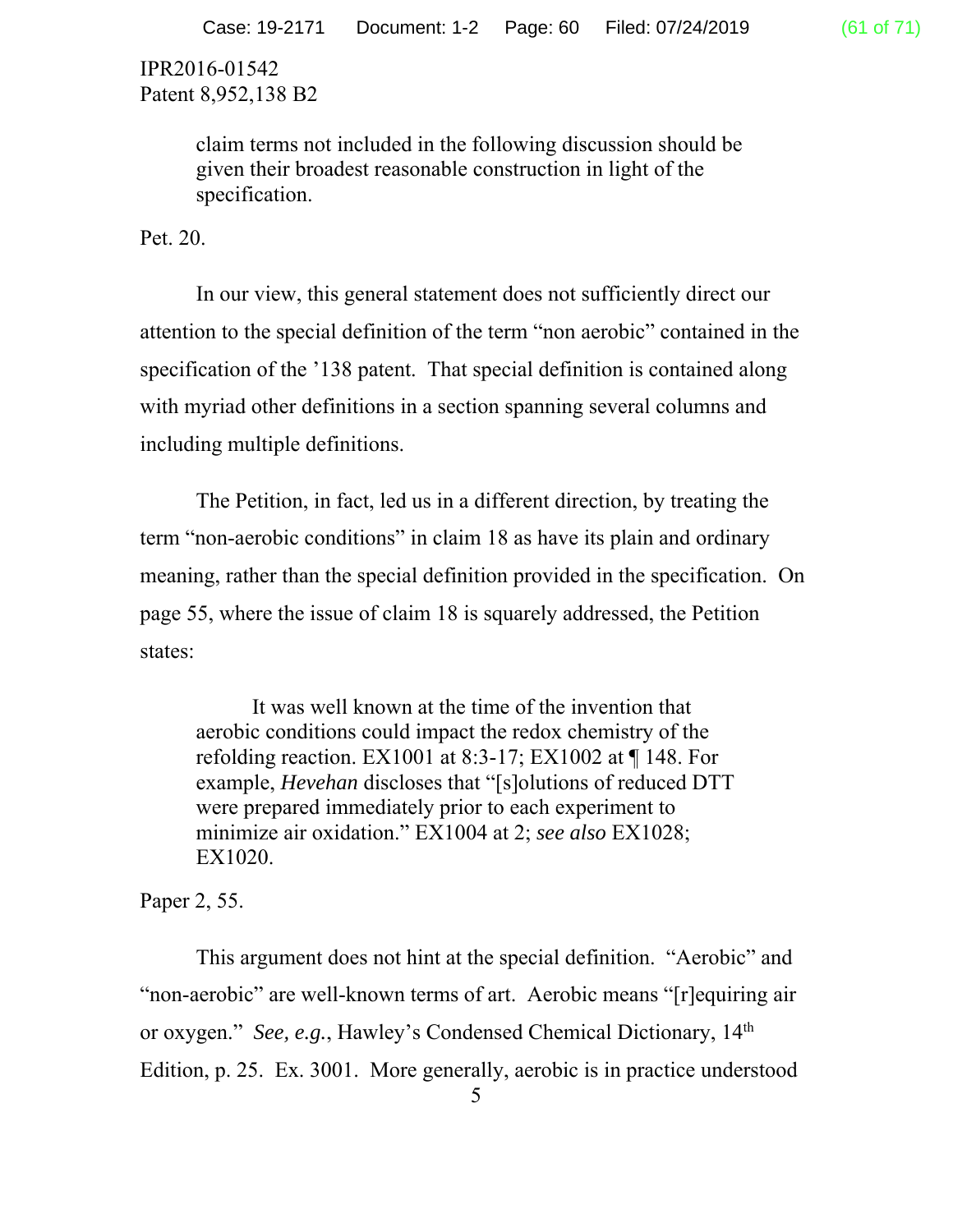to mean "living, acting, or occurring only in the presence of oxygen." *See, e.g.*, Webster's New Collegiate Dictionary, p. 19. Ex. 3002. "Non," on the other hand means "not : reverse of : absence of." *Id.* "Non-aerobic," in the absence of a special definition, is the absence of oxygen.

 Petitioner's argument directing us to the effects of air oxidation as being a known negative reinforce Petitioner's use of the plain meaning of the term "non-aerobic conditions" in the Petition.

 Petitioner next points us to Exhibit 1002 ¶¶ 147–148 as addressing the issue. Exhibit 1002 is the Declaration of Dr. Robinson. Dr. Robinson states in the cited portions that:

# **6. Claims 18-24 Are Obvious over** *Schlegl* **and** *Hevehan*

147. Claims 18-24 are directed to various conditions or methods relating to the incubation or isolation step of claim 1. Each of these various conditions or methods was standard methods well known in the art.

# **a. Claim 18: "wherein the incubation is performed under non-aerobic conditions"**

148. In my opinion, it was well known at the time of the invention that aerobic conditions could impact the redox chemistry of the refolding reaction. For example, *Hevehan*  teaches that "[s]olutions of reduced DTT were prepared immediately prior to each experiment to minimize air oxidation." EX1004 at 2; see also EX1028; EX1020.

Here, the emphasis on air oxidation leads us to conclude that Dr.

Robinson herself considered the term "non-aerobic" to have its commonly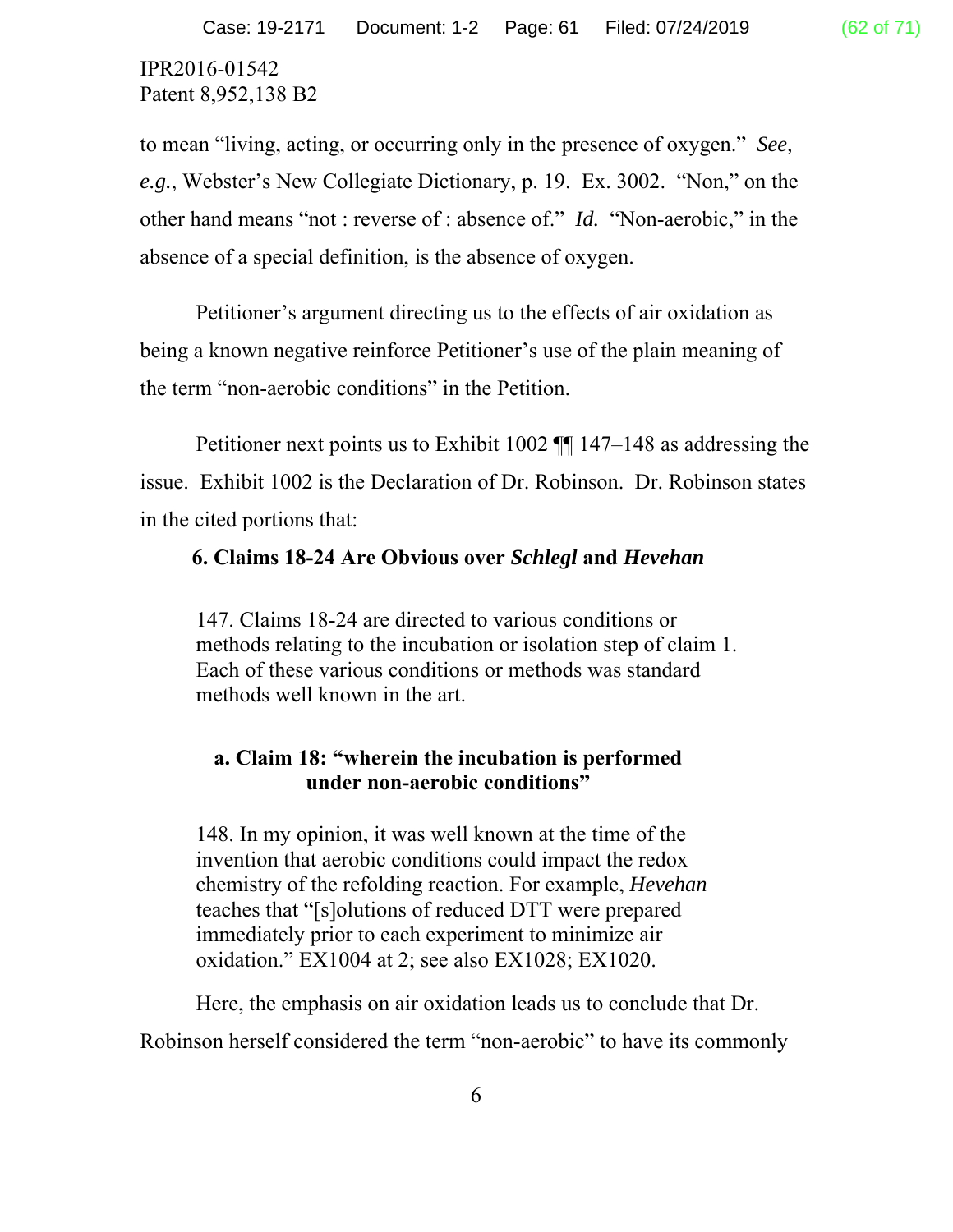known meaning of "in the absence of oxygen." In other words, there is no direction to the Board in her testimony that a special definition existed.

 Petitioner also points to Exhibit 1056 ¶ 67 in support of the proposition that it addressed the issue to the Board. Dr. Robinson states in the cited portion that:

#### **c. Claim 18**

67. One of ordinary skill knew at the time of the invention that aerobic conditions could impact the redox chemistry of the refolding reaction. Pet. 55; EX 1002,¶ 148. Hevehan describes solutions of reduced DTT that were prepared immediately prior to each experiment to minimize air oxidation. EX1004, 2; Ex. 1028 (fermentation); Ex. 1020; see also EX1004 at 3 (also discussing fermentation). In addition, some of the earliest commercial refolding approaches involved air oxidation; it was well known from the late '90s that this approach could be used with metal ions. However, it was also understood that refolding yields could be low and unpredictable, making the presence of oxygen undesirable. EX1021 at 2; EX1014 at 7.

Ex.  $1056 \text{ } \sqrt{\ } 67.$ 

This cited paragraph also utilizes the concept that the "presence of oxygen was undesirable" as the basis for its position that claim 18's "nonaerobic" limitation was obvious. Again, this argument and testimony does not address the issue of a special definition for "non-aerobic" to the attention of the Board.

We next turn to the Reply. Petitioner cites us to Paper 26 at 17 in support of its position that it addressed the issue to the Board: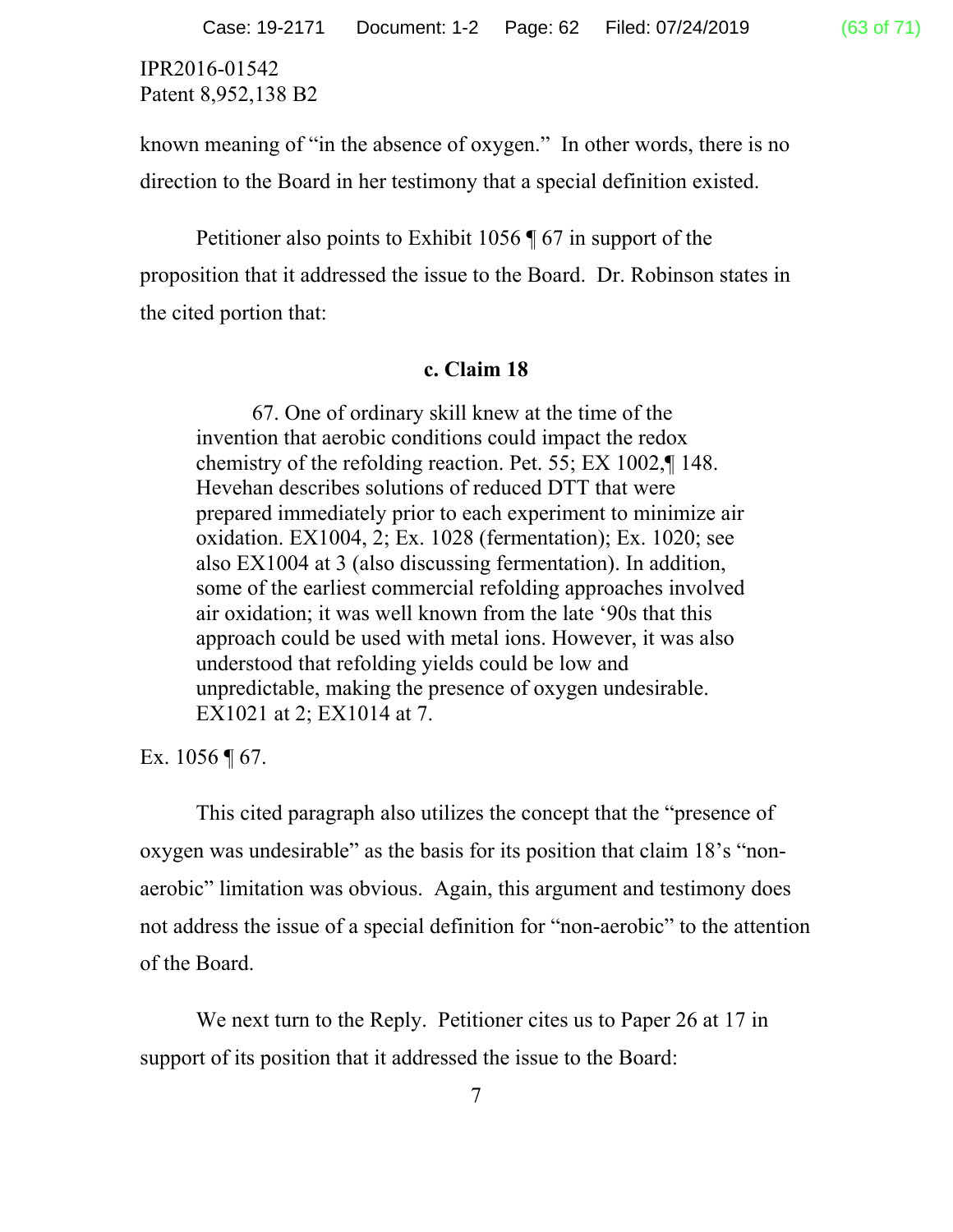#### **c. Claim 18**

One of ordinary skill knew at the time of the invention that aerobic conditions could impact the redox chemistry of the refolding reaction. Pet., 55; EX1002, ¶148; EX1056, ¶67. Hevehan describes solutions of reduced DTT that were prepared immediately prior to each experiment to minimize air oxidation. Pet., 55, EX1004, 2, 3; EX1028 (fermentation); EX1020. Thus, a person of ordinary skill would have been motivated to *eliminate oxygen* from the refolding reaction. EX1056, ¶67; EX1021, 2; EX1014, 7.

Paper 26, 17 (emphasis added).

 To us, this is the clearest statement yet that Petitioner intended "nonaerobic" to mean the elimination of, or absence of, oxygen. Here, Petitioner specifically argues that it would have been obvious to "eliminate oxygen from the refolding reaction."

 Turning to the Institution Decision, Paper 10, the Board expressly did not construe the term "non-aerobic." Paper 10, 10. No party raised the issue of the need to do so during the pendency of the proceeding.

 On the other side, Patent Owner also did not provide any definition for "non aerobic" in its Preliminary Response, although numerous other claim terms were discussed. Paper 9, 8–18. Patent Owner's Response (Paper 14) takes issue with Petitioner's position concerning claim 18 in an argument that:

As for Claim 18, that claim depends from Claim 1 (which references "incubating the refold mixture") and further requires that such "incubation is performed under non-aerobic conditions." But there is no evidence that the combination of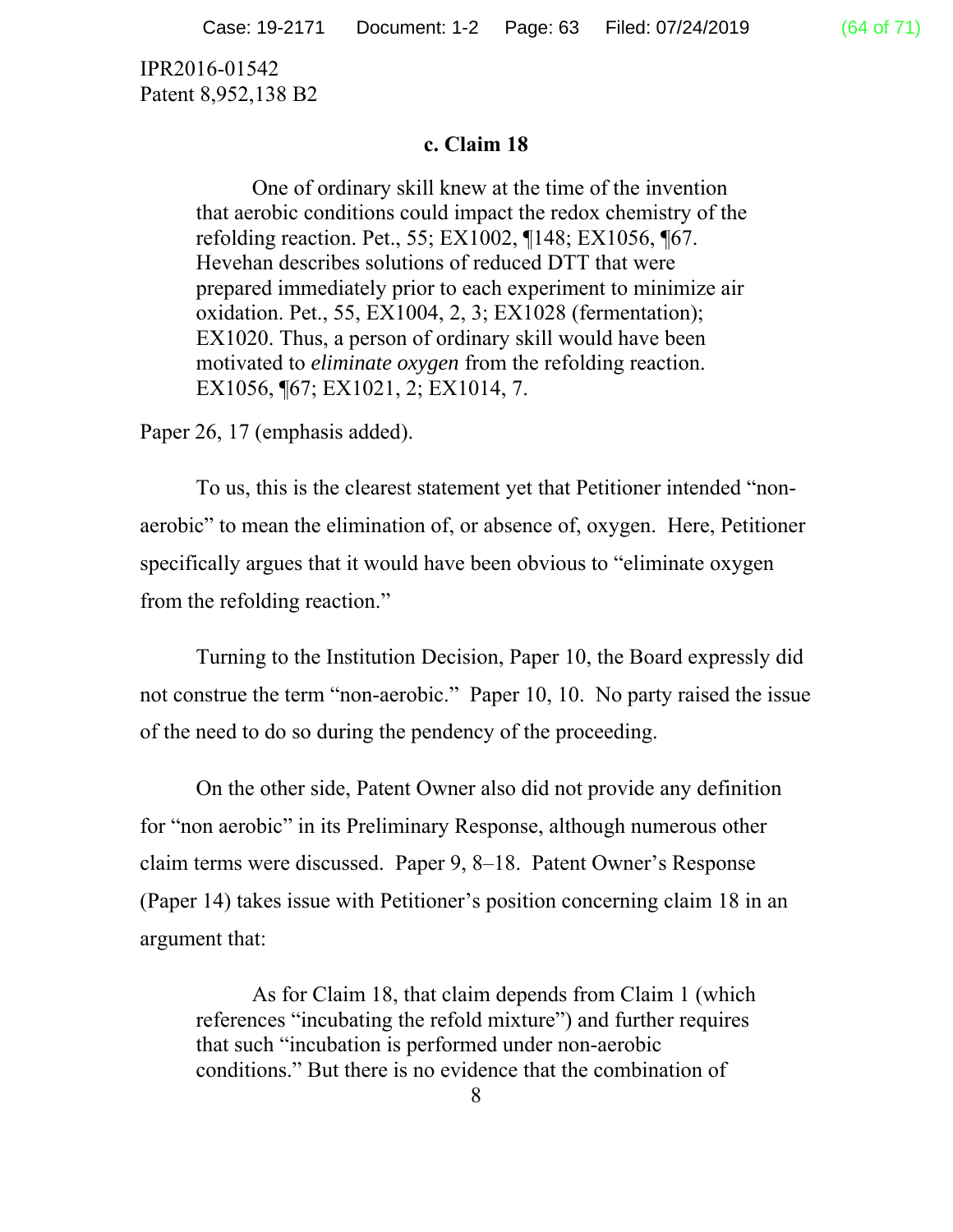> *Schlegl* and *Hevehan* teaches this limitation. Petitioners do not rely on *Schlegl* for this limitation—nor can they, since *Schlegl o*nly discloses refolding tanks for incubation under aerobic conditions. As for *Hevehan*, Petitioners can only cite to a passage that—as Dr. Robinson readily admitted at deposition bears no relationship whatsoever to the incubation of the refold mixture, as required by Claim 18. What Petitioners notably do not cite: a different *Hevehan* passage, teaching that its refolds were done aerobically.

Paper 14, 5.

Nothing in this passage points us to the special definition of "nonaerobic" within the '138 patent specification.

 Patent Owner also leads the Board toward the plain meaning of the term in its Response. Specifically:

Claim 18 recites "[t]he method of claim 1, wherein the incubation is performed under non-aerobic conditions," *i.e.*, *conditions without oxygen*. EX2020 at ¶101. Claim 1 recites "incubating the refold mixture"; it follows that Claim 18's incubation under non-aerobic conditions is performed  $\frac{\text{after}}{\text{1}}$  the refold mixture is made. In addition to the reasons stated above with respect to Claim 1, there are more reasons why *Schlegl* and *Hevehan*, alone or in combination, do not render obvious dependent Claim 18.

Paper 14, 46–47 (emphasis added).

Exhibit 2020 is the testimony of Dr. Willson, Patent Owner's witness. He testifies that:

## **E. Schlegl and Hevehan, Alone or in Combination, Do Not Render Obvious Claim 18 of the '138 Patent**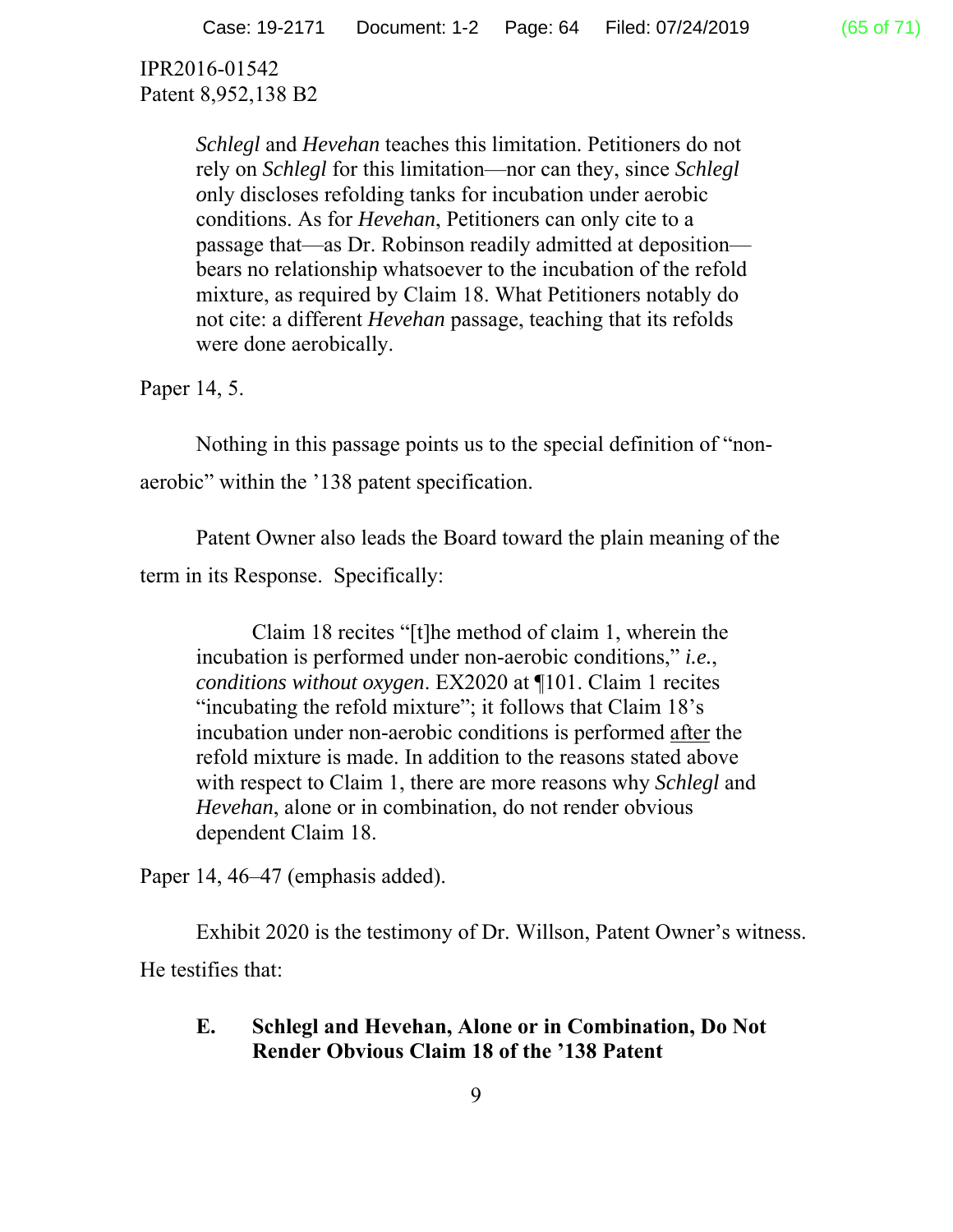> 101. Claim 18 of the '138 Patent further limits the incubation step of Claim 1 to be "performed under non-aerobic conditions," *i.e.***, conditions that lack oxygen**. EX1001, '138 Patent at Claim 18. Claim 1's incubation step is with respect to the "refold mixture." *Id.* at Claim 1. Accordingly, Claim 18 requires incubating the refold mixture under non-aerobic conditions.

Ex. 2020 ¶ 101 (bolded emphasis added).

Patent Owner, consequently, reinforces to the Board that "nonaerobic" as used in the pleadings means "without oxygen."

We observe that Petitioner discusses that it filed an Opposition to Patent Owner's Motion to Exclude. Reh'g Req. 2. That paper, although not specifically identified in the request for rehearing, is Paper 46. Paper 46 was filed long after the principal briefing in this proceeding was completed, and specifically concerned Paper 44 – a motion to exclude Dr. Hart's testimony. In the opposition, for the first time, Petitioner discusses the special definition of the term "non-aerobic" contained within the specification. Paper 46, 9. However, as we did not rely upon those exhibits, we dismissed the underling motion to exclude, and had no need to consider the opposition thereto. We therefore did not reach the opposition.

IV. Patent Owner's Opposition

 Patent Owner observes that Petitioner's Request for Rehearing rests on arguments that were not raised in its Petition, Reply, any declaration, or other evidence. Paper 65, 2. We agree for the reasons discussed above.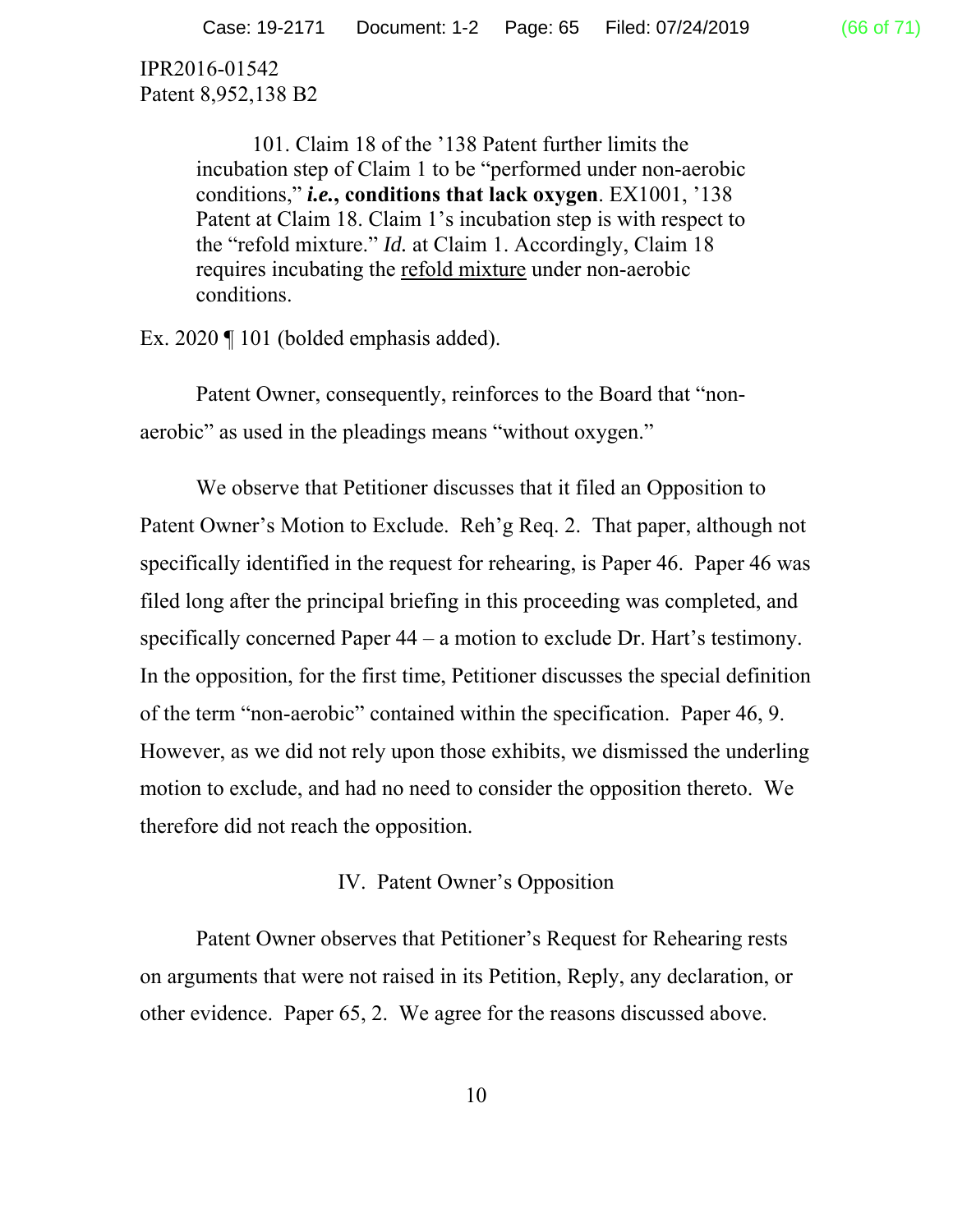Consequently, as Petitioner has not demonstrated where the issue was addressed to the Board, we deny the request for rehearing.

# V. The Additional Briefing

We ordered additional briefing on the issue of claim interpretation of the term "non-aerobic conditions." Paper 63. We did this because the term is expressly defined and we wish to ensure the decision is legally accurate and each party has had adequate opportunity to provide input on the broadest reasonable interpretation of the term.

Petitioner states that the meaning of "non-aerobic conditions" is the express definition set forth in the specification. Paper 64. Patent Owner agrees. Paper 66.

With this definition in mind, we revisit our earlier decision only as it pertains to claim 18. "[T]he courts have uniformly concluded that administrative agencies possess inherent authority to reconsider their decisions, subject to certain limitations, regardless of whether they possess explicit statutory authority to do so." *Tokyo Kikai Seisakusho, Ltd. v. United States*, 529 F.3d 1352, 1360–61 (Fed. Cir. 2008); *see Last Best Beef, LLC v. Dudas*, 506 F.3d 333, 340–41 (4th Cir. 2007) (as a federal agency, the USPTO possesses "inherent discretion to correct its own errors and to manage its own docket"); *Ivy Sports Med., LLC v. Burwell*, 767 F.3d 81, 86 (D.C. Cir. 2014); *Macktal v. Chao*, 286 F.3d 822, 825–26 (5th Cir. 2002) (collecting cases).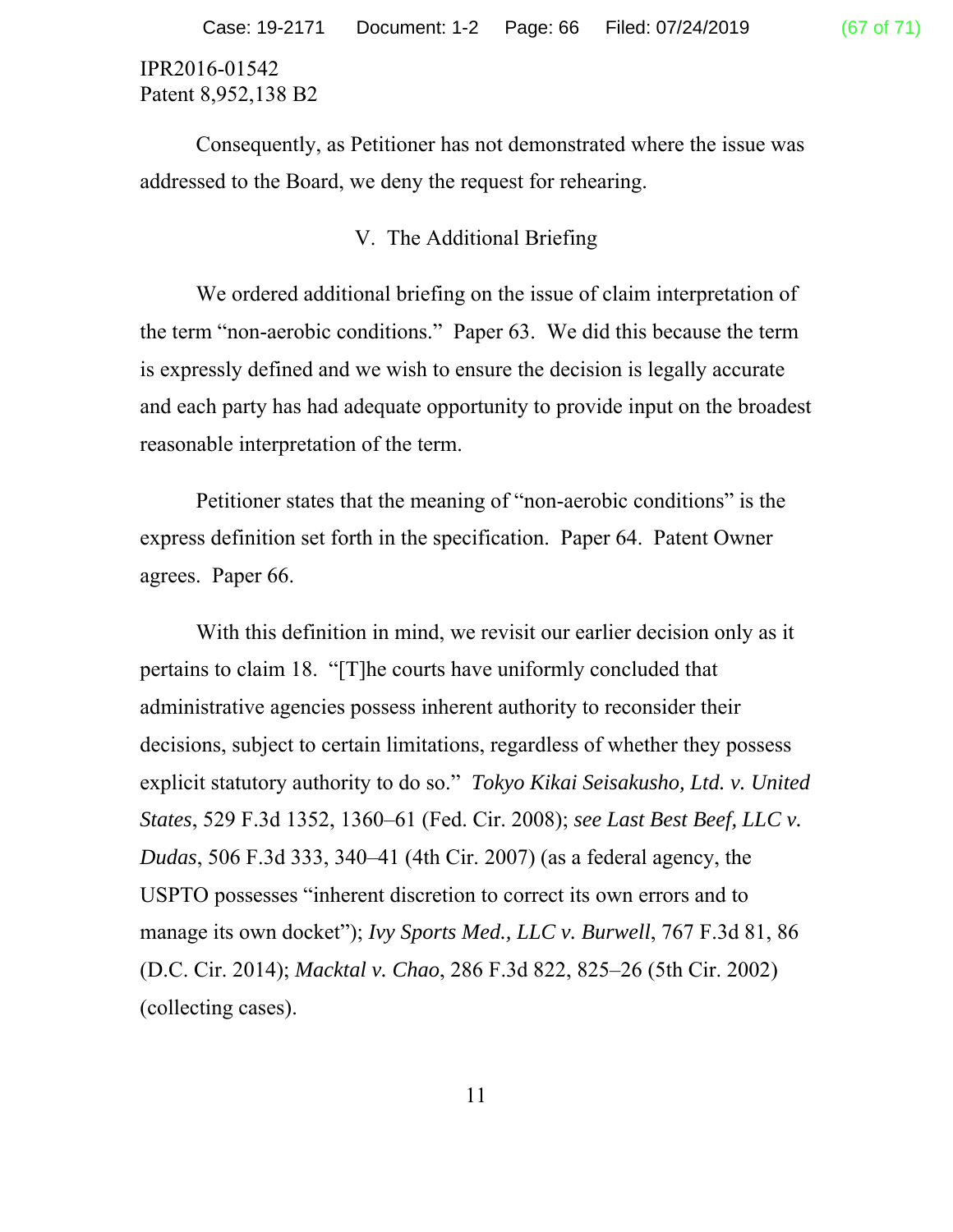#### *Claim 18*

Claim 18 depends from claim 1, and recites that "the incubation is performed under non-aerobic conditions." Ex. 1001, 18:46–47.

Petitioner asserts that one of ordinary skill knew at the time of the invention that aerobic conditions could impact the redox chemistry of the refolding reaction, as attested by Dr. Robinson. Pet. 55, citing Ex. 1002 ¶ 148. Petitioner also observes that Hevehan describes solutions of reduced DTT that were prepared immediately prior to each experiment to minimize air oxidation. Pet. 55 (citing Ex. 1004 at 2; Ex. 1028 (fermentation); Ex. 1020, 3 (also fermentation)).

Patent Owner urges that Petitioner incorrectly asserts that the combination of Schlegl and Hevehan teaches that "incubation is performed under non-aerobic conditions." Resp. 47. Patent Owner points out that Dr. Robinson testified during her deposition that Schlegl is "silent on the presence or absence of oxygen." *Id.* (citing Ex. 2019 at 54:20–55:2). Moreover, it is urged that Schlegl's figures make abundantly clear that the refolding tanks are open to air, i.e., under aerobic conditions. *Id.* (citing Ex. 1003 at Figures 1–3.

As for Hevehan, Patent Owner urges that the minimization of oxidation of DTT, a reductant, does not indicate that the refolding of the protein occurred under anaerobic conditions. Reply 47–48 (citing Ex. 2019 at 82:17–20).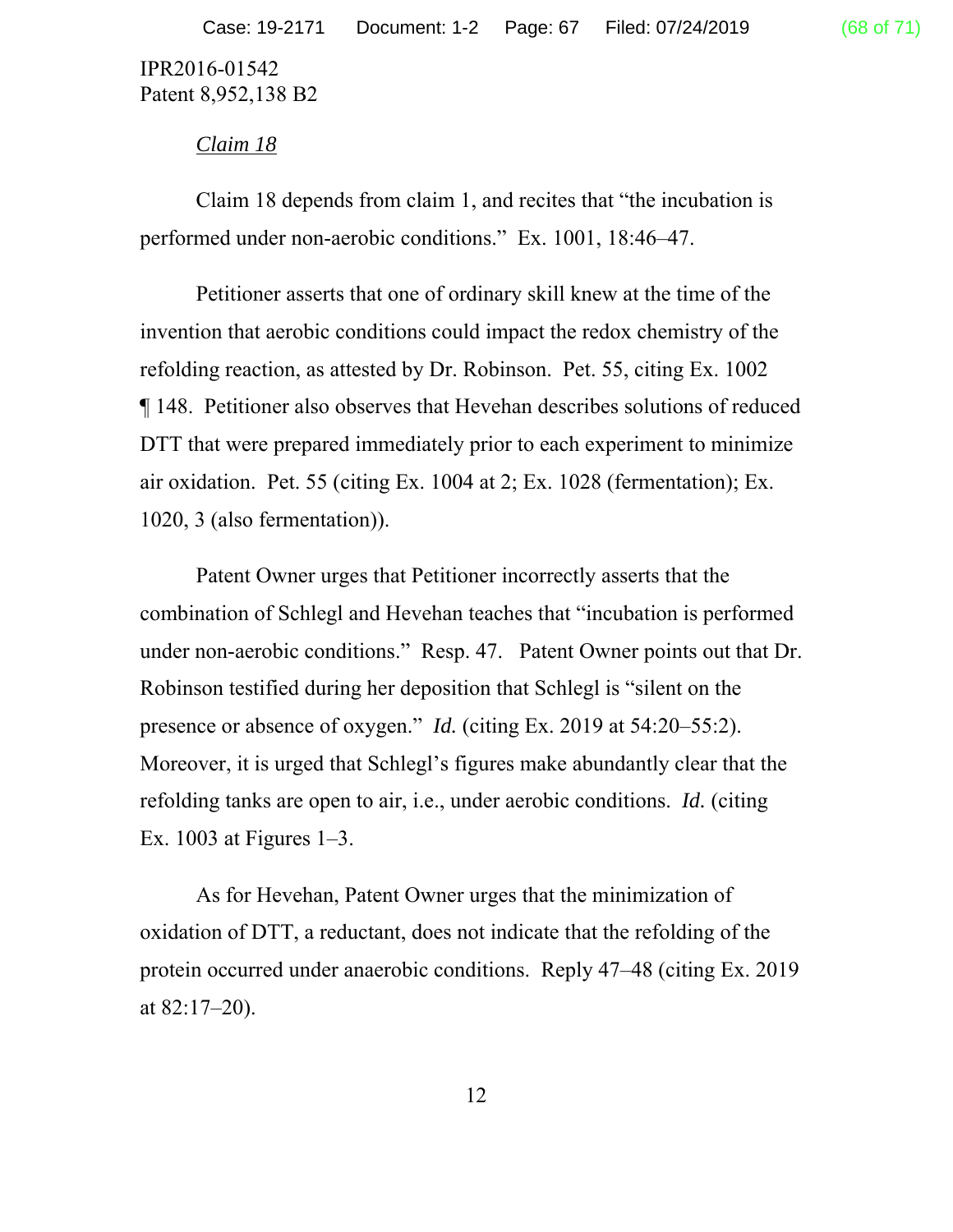Patent 8,952,138 B2

Based on the undisputed construction of "non-aerobic conditions," however, claim 18 only requires any reaction or incubation condition to be performed without the *intentional* aeration of the mixture by mechanical or chemical means. Ex. 1001, 7:20–23. Hevehan and Schlegl do not describe intentional aeration (even though oxygen may be naturally present) and thus satisfy the requirement for incubation performed under "non-aerobic" conditions.

Thus, we are persuaded that Petitioner has demonstrated that challenged claim 18 is unpatentable as obvious over Schlegl and Hevehan.

#### VI. CONCLUSION

We therefore alter our prior decision, and conclude that Petitioner has carried its burden of showing claim 18 is unpatentable as obvious over Schlegl and Hevehan.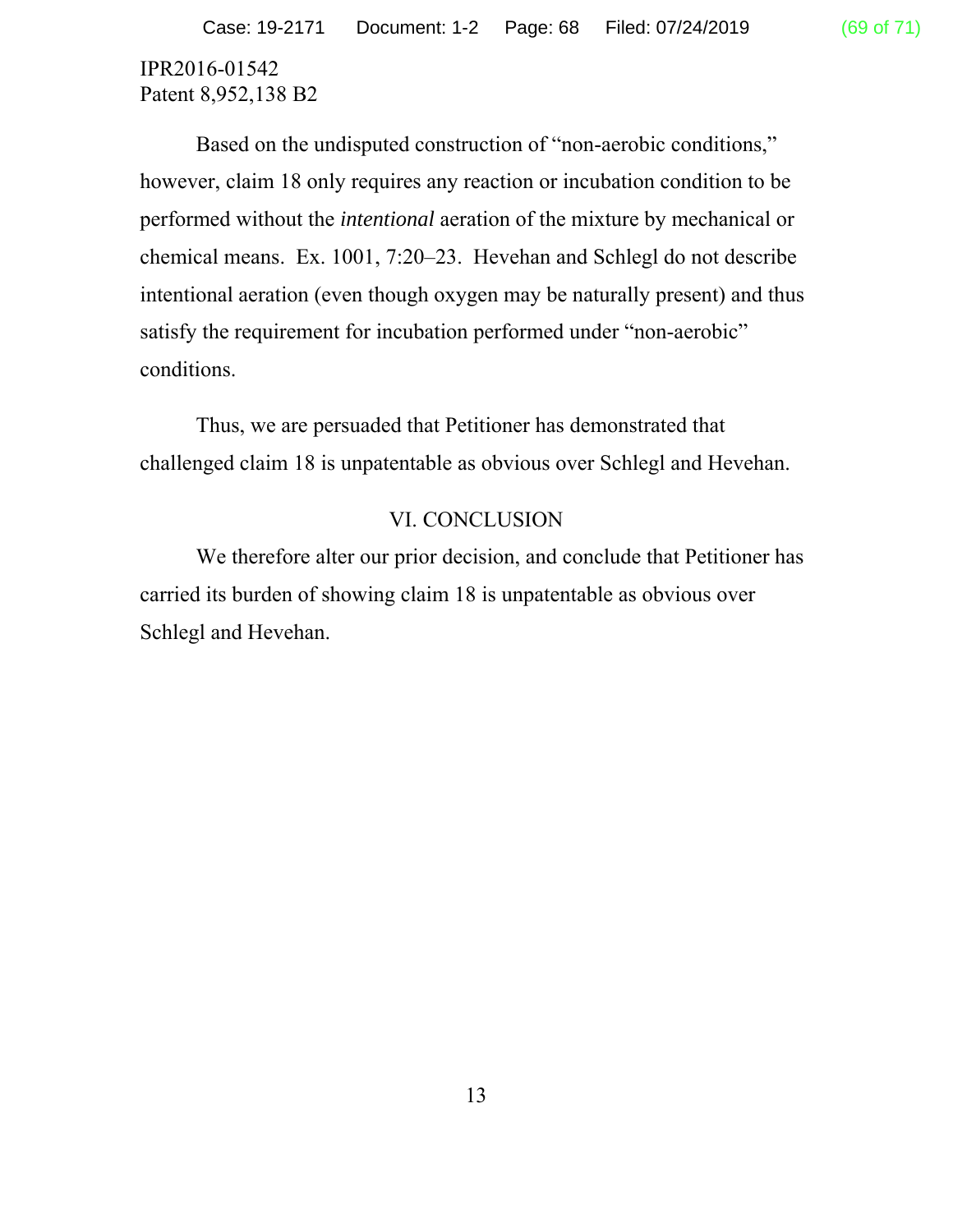## VII. ORDER

Accordingly, it is:

ORDERED that

Petitioner's Request for Rehearing is DENIED.

Our prior decision is *sua sponte* amended to replace the discussion of claim 18 with the above.

Claims 1–11 and 13–24 are unpatentable under 35 U.S.C. § 103(a) over Schlegl and Hevehan.